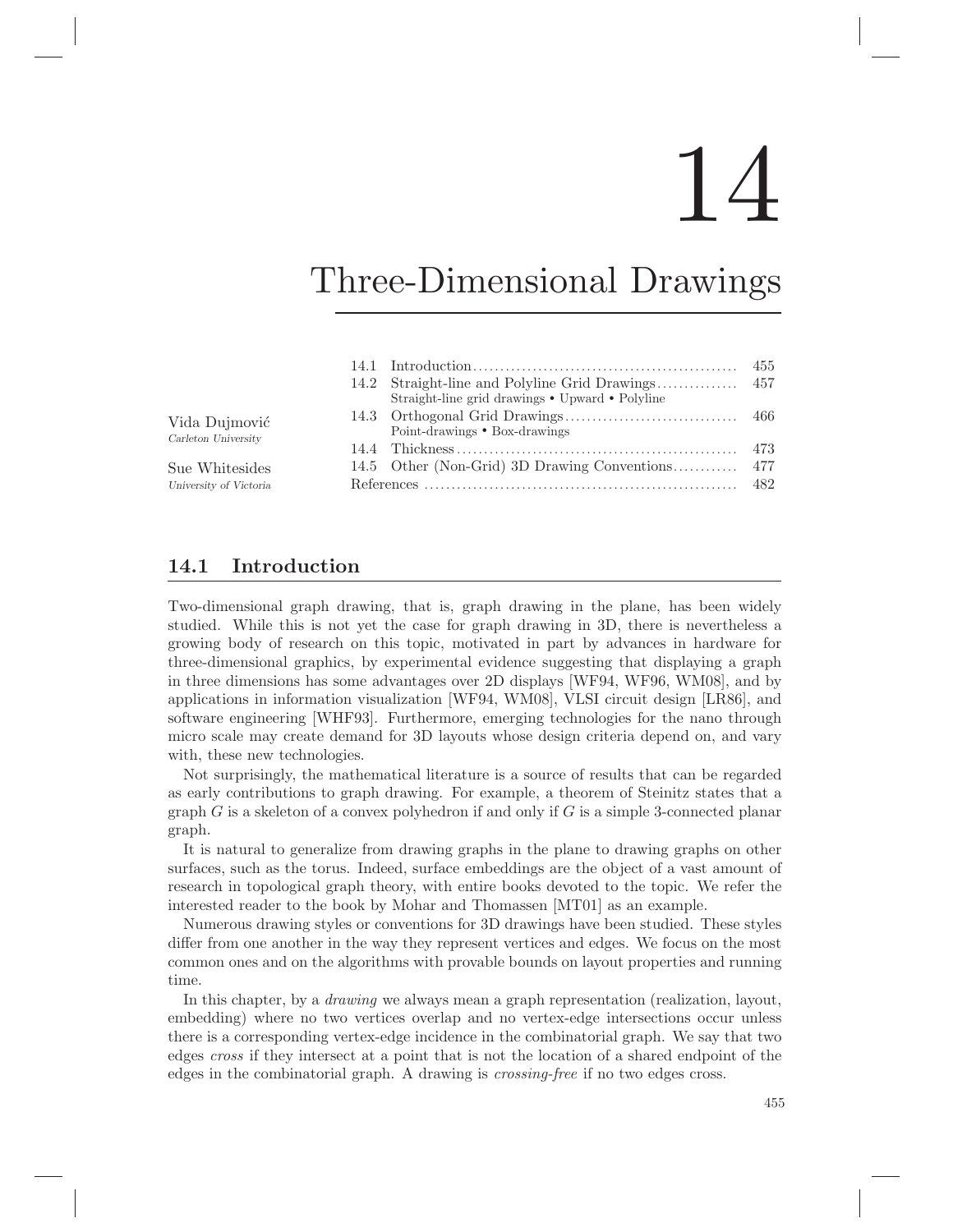It is natural to represent each vertex by a point and each edge by a straight-line segment joining its endpoint vertices. These so-called straight-line drawings are one of the earliest drawing styles considered both in the plane and in 3D. Steinitz's Theorem, for example, ensures the existence of 3D straight-line crossing-free drawings of all 3-connected planar graphs. In fact, as will be seen later, all graphs have such drawings in 3D.

Regardless of the application, the placement of vertices is usually limited to points in some discretized space. For example, when a drawing is to be displayed on a computer screen, vertices must be mapped to integer grid points (pixels). This motivates the study of grid drawings, where vertices are required to have integer coordinates. An attractive feature of such drawings is that they ensure a minimum separation of at least one grid unit between any pair of vertices. This aids readability and is thus a desirable aesthetic in visualization applications.

straight-line crossing-free drawings whose vertices are located at points in  $\mathbb{Z}^3$  are called  $3D$  (straight-line) grid drawings. The relaxation where edges are represented with polygonal chains with bends (if any) also at grid-points gives rise to the so-called 3D polyline grid drawings. Here, a point where a polygonal chain changes its direction is called a bend. Straight-line grid drawings are thus a special case of polyline grid drawings. Polyline drawings provide great flexibility. In particular, they allow 3D drawings with smaller volume than is possible in the straight-line model. The number of bends, however, should be kept as small as possible, since bends typically reduce the readability of a drawing.

If each segment of each edge in a polyline drawing is parallel to one of the three coordinate axes, then we say the drawing is an *orthogonal drawing*. Orthogonal drawings are thus special cases of polyline drawings. Since the orthogonal style guarantees very good angular resolution, it is commonly chosen for VLSI design and data-flow diagrams. However, since each vertex is represented by a point, for a graph to admit a 3D orthogonal drawing, each vertex must have degree at most six. To overcome this difficulty, orthogonal box drawings were introduced, where each vertex is represented by an axis-aligned box. In such drawings, in addition to the volume and number of bends, various aspects of the sizes and shapes of the boxes are taken as quality measures for the drawing.

Different drawing styles may be subject to different measures of quality. More often than not, however, the measure of a good drawing, regardless of its purpose, rewards having few edge crossings. When a drawing is to be displayed on a page or a computer screen, or is to be used for VLSI design, it is important to keep the volume small to avoid wasting space. On the other hand, a bend on an edge increases the difficulty for the eye to follow the course of the edge. For this reason, it is desirable to keep the edges straight, or at least to keep small the total number of bends and the maximum number of bends per edge.

Since by definition 3D grid drawings have straight edges and no crossings, volume is the main aesthetic criterion for this drawing style. The convention for measuring the volume of a drawing is to multiply together the number of grid points on each of three mutually orthogonal sides of the axis-aligned bounding box of the drawing. In polyline and orthogonal 3D drawings, in addition to the volume, the number of bends is a measure of the quality of the drawing.

In the last decade, this topic has been extensively studied by the graph drawing community. Hence much of the following chapter, in particular Sections 14.2 and 14.3, is dedicated to reviewing the results obtained for 3D (polyline) grid drawings and 3D orthogonal drawings with the volume and the number of bends as the main aesthetic criteria.

Other measures of quality for 3D drawings include: *angular resolution*, defined as the size of the smallest angle between any pair of edges incident to the same vertex; aspect ratio, which is the ratio of the length of the longest side to the length of the shortest side of the bounding box of the drawing; and *edge resolution*, which is the minimum distance between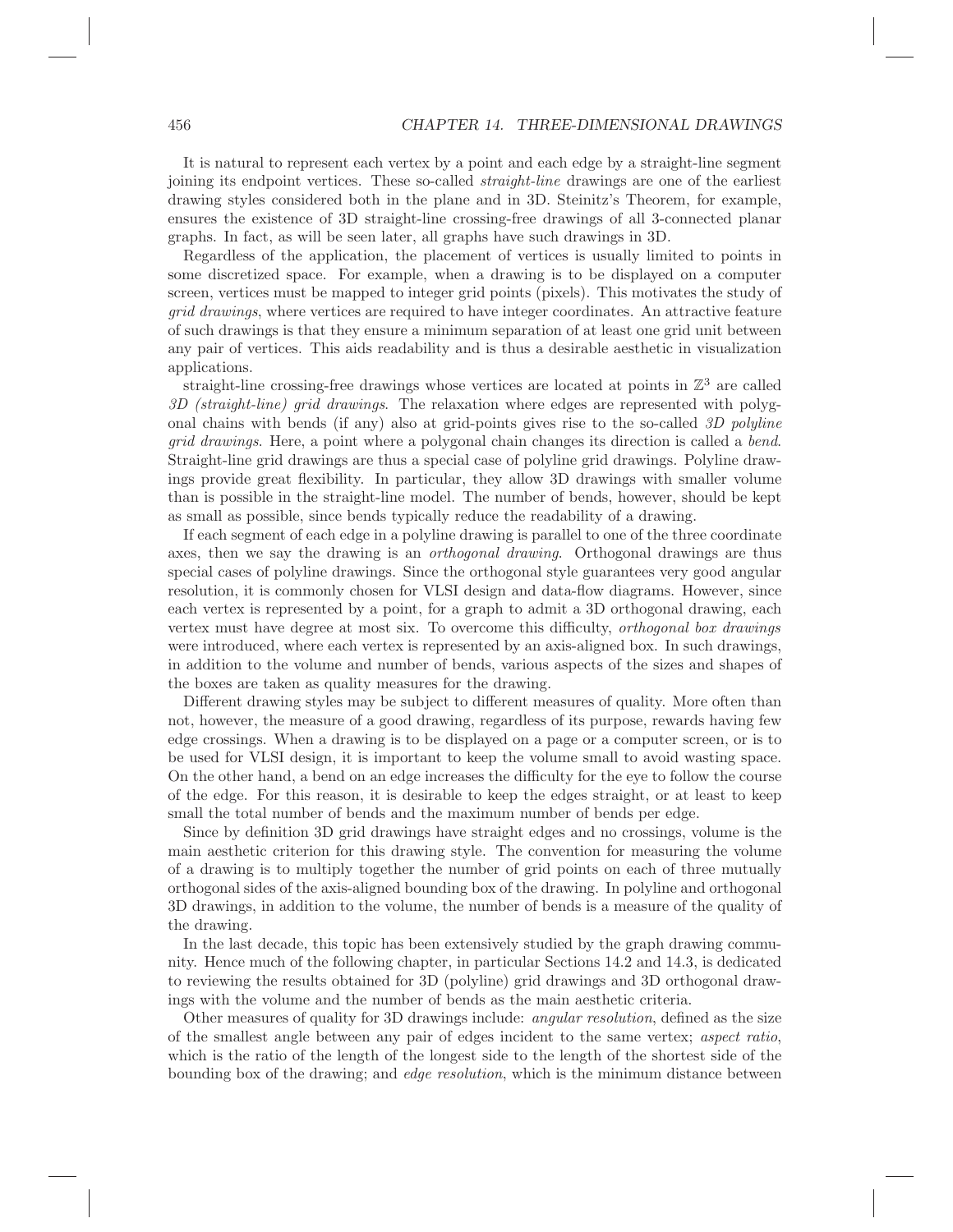#### 14.2. STRAIGHT-LINE AND POLYLINE GRID DRAWINGS 457

a pair of edges not incident to the same vertex. When the underlying combinatorial graph has non-trivial automorphisms, displaying some of the symmetries of the graph can produce beautiful drawings. The display of symmetry in a 3D drawing is one of the various topics covered in Section 14.5. Another one concerns 3D crossing-free straight-line drawings where vertices have real coordinates, that is, they are not restricted to lie on the integer grid.

Suppose edge crossings are permitted for graphs drawn in the plane, but that the edges must then be colored so that no two edges that cross each other have the same color. The minimum number of colors, taken over all possible drawings of that graph, is the classical graph parameter known as thickness. If the edges are required to be straight, then this parameter is called the *geometric thickness*. If, in addition, the vertices are required to lie in convex position (i.e., the convex hull of the vertices contains no vertices in its interior), then the parameter is called the book thickness.

These three extensively studied graph parameters have a natural interpretation in 3D graph drawing that is important for multilayered VLSI design. Undesired crossings of uninsulated wires are avoided by having wires placed onto several different physical layers, making each layer crossing-free. The graph drawing convention associated with this application area represents each vertex as a line-segment parallel to the Z-axis. Each vertex is intersected by all layers (that is, by planes orthogonal to the Z-axis). Each edge is confined to one of the layers and is drawn between its endpoints in its layer. Edges in the same layer are not allowed to cross. Associating layers, and the edges placed in them, with colors, clearly two edges with the same color do not cross. Thus the minimum possible number of layers corresponds to the thickness parameter. Motivated by the fact that only a limited but increasing number of layers is possible in VLSI technology and also noting that a small number of layers is easier for humans to understand visually, the number of layers of a drawing, that is, its thickness, is the main criterion for the quality for such drawings. The thickness parameters are the subject of Section 14.4.

Graph theory notation used in this chapter: In what follows, all graphs are simple unless stated otherwise. A multigraph is a graph with no loops but it may have multiple copies of edges. A graph G with  $n = |V(G)|$  vertices,  $m = |E(G)|$  edges, maximum degree at most  $\Delta$ , and *chromatic number c* is referred to as an *n*-vertex *m*-edge degree- $\Delta$  c-colorable graph. The complete graph on n vertices is denoted by  $K_n$ .

A graph H is a *minor* of a graph G if H is isomorphic to a graph obtained from a subgraph of  $G$  by contracting edges. A class of graphs is *minor-closed* if for any graph in the class, all its minors are also in the class. For example, the class of all planar graphs is minor-closed since contracting and/or deleting an edge in a planar graph results in another planar graph. On the contrary, contracting an edge in a 4-regular graph may result in a vertex of degree higher than 4, thus the class of all 4-regular graphs is not minor-closed. A minor-closed class of graphs is *proper* if it is not the class of all graphs.

#### 14.2 Straight-Line and Polyline Grid Drawings

#### 14.2.1 Straight-Line Grid Drawings

A three-dimensional straight-line grid drawing (sometimes called a three-dimensional Fary  $grid$  drawing) of a graph, henceforth called a 3D grid drawing, represents the vertices by distinct points in  $\mathbb{Z}^3$  (called grid-points), and represents each edge as a line-segment between its endpoints, such that edges only intersect at common endpoints, and an edge intersects only the two vertices that are its endpoints (see Figure 14.1). In contrast to the case for the plane, every graph has a 3D grid drawing, by a folklore construction. It is therefore of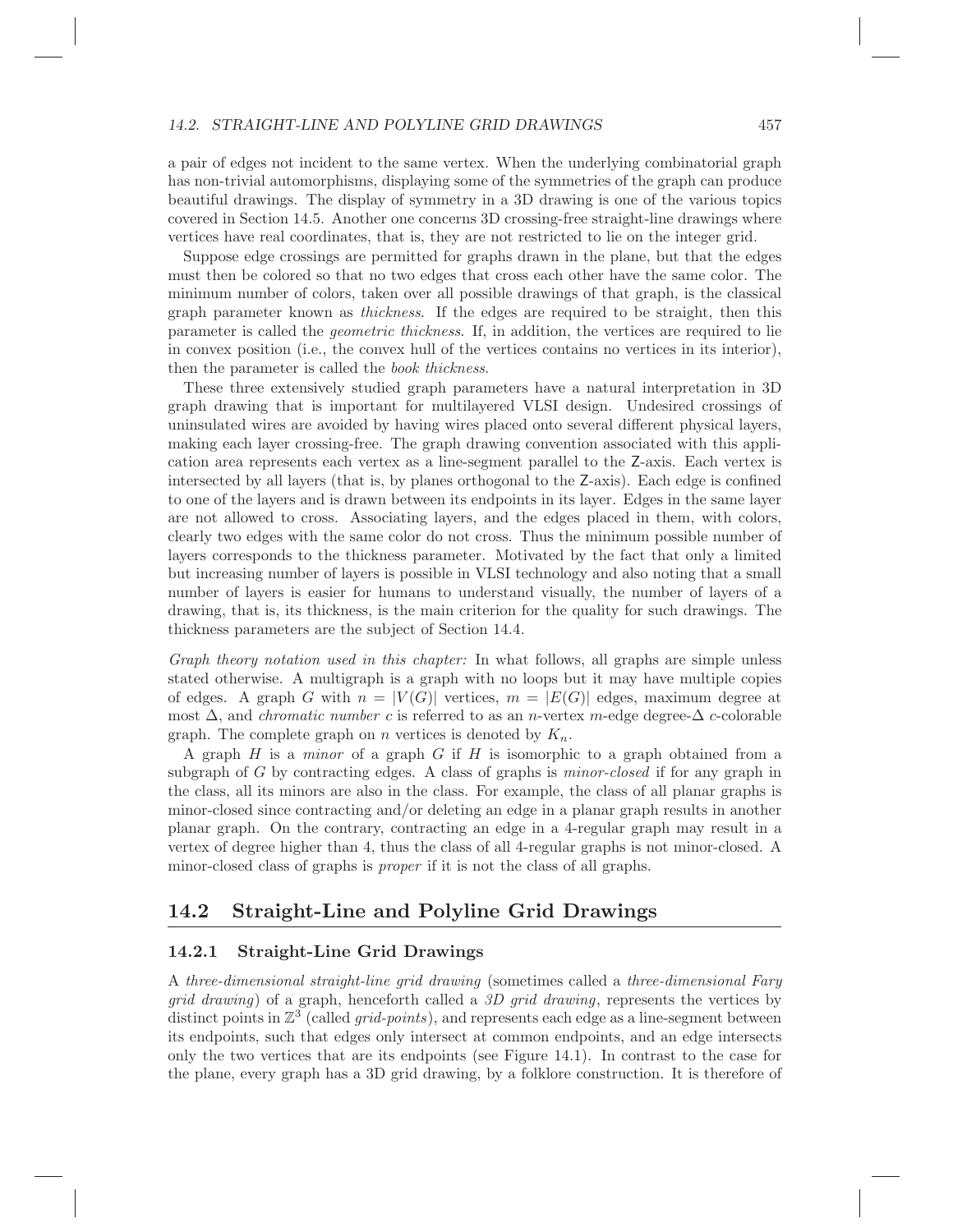interest to optimize certain quality measures of such drawings. The most commonly studied measure for 3D grid drawings is their volume, measured as follows.



Figure 14.1 A 3D grid drawing of a graph.

The bounding box of a 3D grid drawing is the minimum axis-aligned box containing the drawing. If the bounding box has side lengths  $X - 1$ ,  $Y - 1$  and  $Z - 1$ , then we speak of an  $X \times Y \times Z$  grid drawing with *volume*  $X \cdot Y \cdot Z$ . That is, the volume of a 3D grid drawing is the number of gridpoints in the bounding box. This definition is formulated so that two-dimensional straight-line grid drawings have positive volume.

A starting point for many results on 3D grid drawings is the following simple fact.

**Fact 14.1** A straight-line drawing of a graph (on  $n > 3$  vertices) such that no four vertices are coplanar has no crossings.

This fact is key to the folklore construction that proves that every graph has a 3D grid drawing. In particular, a *moment curve* M is a curve defined by parameters  $(q, q^2, q^3)$ . It is not difficult to prove that no four distinct points on this curve are coplanar. Thus given a graph  $G$  on  $n$  vertices, a 3D grid drawing of  $G$  can be obtained by placing each vertex  $v_i \in V(G)$ ,  $1 \leq i \leq n$ , at  $(i, i^2, i^3)$ . This construction gives an  $n \times n^2 \times n^3$  3D grid drawing with  $\mathcal{O}(n^6)$  volume. Cohen *et al.* [CELR96] improved this bound by placing each vertex  $v_i$  at the grid-point  $(i, i^2 \mod p, i^3 \mod p)$ , where p is a prime such that  $n <$  $p \leq 2n$ . The resulting drawing is an  $n \times 2n \times 2n$  3D grid drawing with  $\mathcal{O}(n^3)$  volume. This construction is a generalization of an analogous two-dimensional technique due to Erdös [Erd51]. Furthermore, Cohen et al. [CELR96] proved that the  $\Omega(n) \times \Omega(n) \times \Omega(n)$ bounding box and thus the  $\Theta(n^3)$  volume bound is asymptotically optimal in the case of the complete graph  $K_n$ . The proof of this lower bound is based on the fact that in any 3D grid drawing of  $K_n$ , no five vertices can be coplanar, so each side of the bounding box has size at least  $n/4$ .

**Theorem 14.1** [CELR96] Every n-vertex graph has a 3D grid drawing with  $O(n^3)$  volume. Moreover, the bounding box of every 3D grid drawing of  $K_n$ , the complete graph on n vertices, is at least  $\frac{n}{4} \times \frac{n}{4} \times \frac{n}{4}$ , and thus has  $\Omega(n^3)$  volume.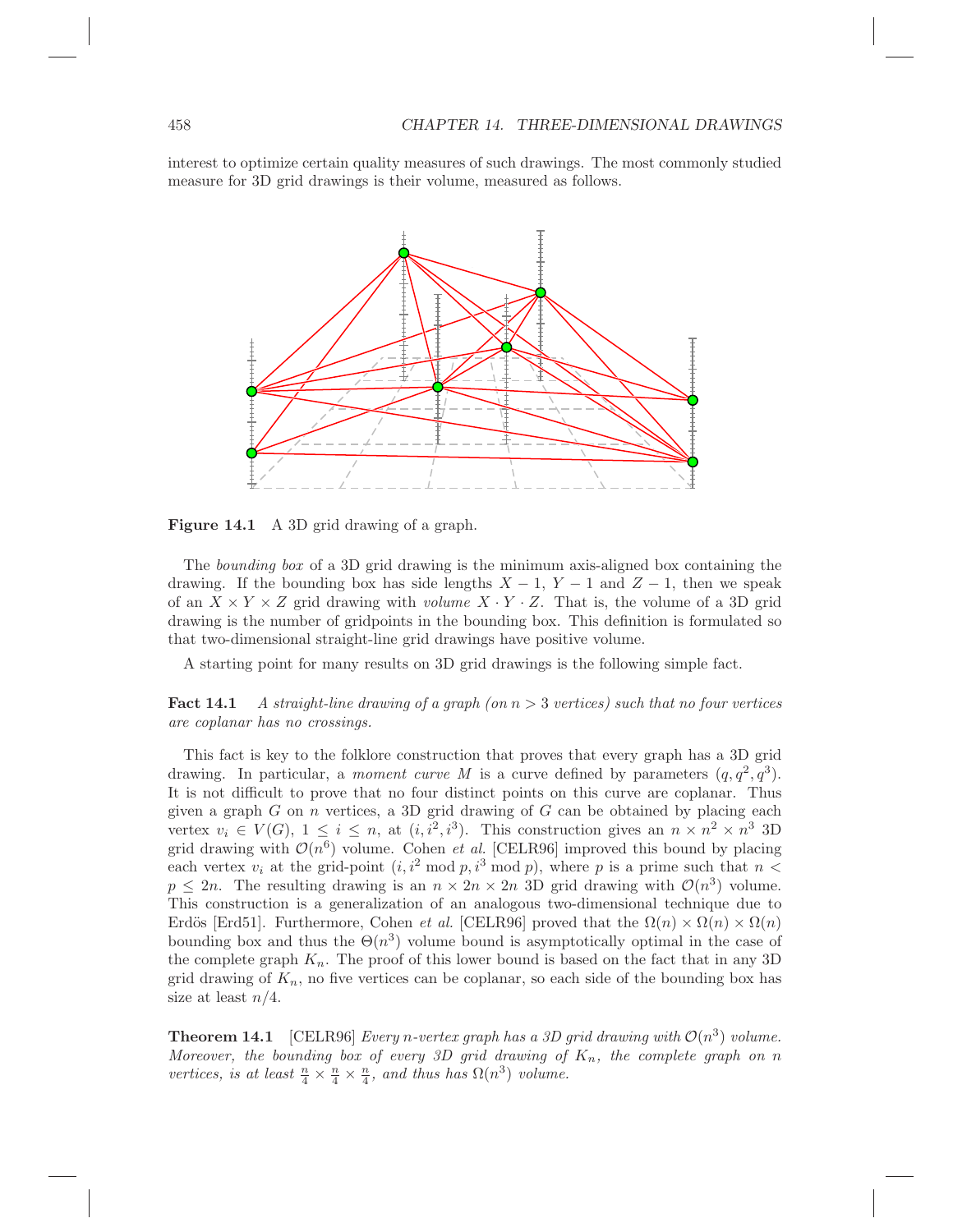#### 14.2. STRAIGHT-LINE AND POLYLINE GRID DRAWINGS 459

Since complete graphs require cubic volume, it is of interest to identify fixed graph parameters that allow for 3D grid drawings with smaller volume. The first such parameter to be studied was the chromatic number [CS97, PTT99]. Calamoneri and Sterbini [CS97] proved that each 4-colorable graph has a 3D grid drawing with  $\mathcal{O}(n^2)$  volume. Generalizing this result, Pach et al. [PTT99] proved the following theorem.

**Theorem 14.2** [PTT99] Every n-vertex graph with chromatic number  $\chi$  has a 3D grid drawing with  $\mathcal{O}(\chi^2 n^2)$  volume. This bound is asymptotically optimal for the complete bipartite graphs with equal sized bipartitions.

The main idea behind this result is similar to the one for general graphs. In case of complete graphs, crossings are avoided by ensuring that no four vertices are coplanar. That restriction, however, necessarily leads to cubic volume 3D grid drawings and is overly cautious for graphs that have small chromatic number. In particular, vertices that belong to the same color class may all be coplanar, as there are no edges between them. To avoid crossings, it suffices to ensure that if two edges share an endpoint, that they are not collinear and otherwise, that they are not coplanar. The construction in [PTT99] does exactly that. All the vertices that belong to the same color class have the same x-coordinate; in particular, they all belong to some plane orthogonal to the X-axis. Edge crossings are then avoided by appropriate choice of y- and z-coordinates for the vertices. Specifically, if  $p \in \mathcal{O}(n)$  is a suitably chosen prime, the main step of this algorithm represents the vertices in the  $i$ -th color class by grid-points in the set  $\{(i, t, it) : t \equiv i^2 \pmod{p}\}$ . It follows that the volume bound is  $\mathcal{O}(c^2n^2)$  for c-colorable graphs.

Many interesting graph families have bounded chromatic number, including planar graphs, bounded genus graphs, and bounded treewidth graphs. In fact all proper minor-closed families have bounded chromatic number. By the above result, all such families have 3D grid drawings with quadratic volume. This naturally gives rise to the question of which graph families admit 3D grid drawings with subquadratic, or even linear volume for each member of a class. Since  $n$  distinct points on the 3D integer grid cannot fit in a sublinear volume bounding box, linear volume grid drawings are the best possible for any graph. Pach et al. [PTT99] proved that the quadratic volume bound is asymptotically optimal for the complete bipartite graph with equal sized bipartitions. This was generalized by Bose et al. [BCMW04] for all graphs.

**Theorem 14.3** [BCMW04] Every 3D grid drawing with n vertices and m edges has volume at least  $\frac{1}{8}(n+m)$ . In particular, the maximum number of edges in an  $X \times Y \times Z$  drawing is exactly  $(2X-1)(2Y-1)(2Z-1) - XYZ$ .

For example, graphs admitting 3D grid drawings with  $\mathcal{O}(n)$  volume have  $\mathcal{O}(n)$  edges.

Planar graphs are one natural class to consider as a candidate for admitting 3D grid drawings with small volume. They have chromatic number at most four, and thus, by the above results [CS97, PTT99], they admit  $\mathcal{O}(n^2)$  volume 3D grid drawings. More strongly, the classical result of de Fraysseix *et al.* [dFPP90] and Schnyder [Sch89] states that every planar graph has a  $1 \times \mathcal{O}(n) \times \mathcal{O}(n)$  3D grid drawing, that is, planar graphs admit 2D grid drawings in  $\mathcal{O}(n^2)$  area. In 2D this is the best possible, as there are planar graphs that require quadratic area. Intuition suggests, however, that in 3D one should be able to do better. The following open problem has been first suggested by Felsner *et al.* [FLW01].

#### Open Problem 14.1 [FLW01] Do planar graphs admit linear volume 3D grid drawings?

Although the problem is still open, in a recent breakthrough, Di Battista *et al.* [DFP10] showed that planar graphs admit  $\mathcal{O}(n \log^{16} n)$  volume 3D grid drawings. Some progress has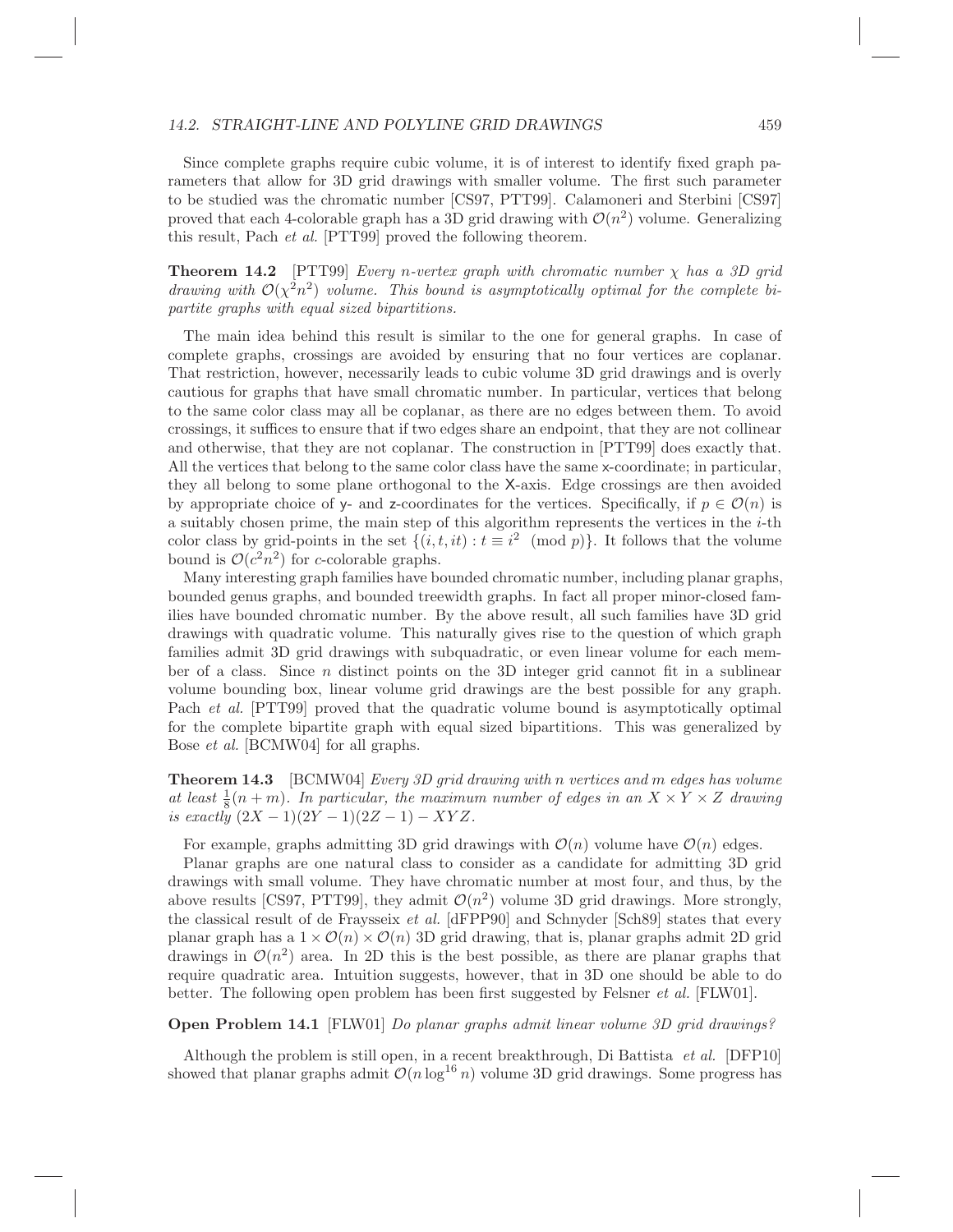also been made for more general classes of graphs. In particular, all proper minor-closed families of graphs have been proved to admit  $\mathcal{O}(n^{\frac{3}{2}})$  volume 3D grid drawings [DW04c]. Refer to Table 14.1 for exact bounds.

Most, if not all, of the successful attempts to derive linear volume bounds have been done by constructing 3D grid drawings that fit in a bounding box with dimensions  $\mathcal{O}(1)\times \mathcal{O}(1)\times$  $\mathcal{O}(n)$ . In such a drawing all the vertices lie on  $\mathcal{O}(1)$  parallel lines. Thus not only does such a drawing have many quadruples of vertices that are coplanar, but in fact a constant fraction of all vertices are collinear.

Consider a drawing of a graph where all vertices lie on  $t$  lines parallel to the  $Z$ -axis, such that no three lines are coplanar and no two vertices on the same line are adjacent. Suppose there is a pair of edges that cross in such a drawing and that we would like to remove just that one crossing. If the four endpoints of the edges belong to four distinct parallel lines, as illustrated in Figure 14.2, then, for example, increasing the z-coordinate of the highest vertex removes the crossing. Whenever four endpoints belong to three distinct lines, the two edges do not cross in the projection to the XY-plane and thus cannot cross in the drawing. If, however, the endpoints belong to two parallel lines, then the only way to remove the crossing is to change the ordering of the vertices on one of the two lines, as illustrated in Figure 14.2. These are the difficult crossings to handle, as they arise from a combinatorial situation of "bad" vertex orderings. Having that in mind, Dujmović *et al.* [DMW02] introduced track layouts of graphs, although similar structures are implicit in much previous work [FLW01, HLR92, HR92, RVM95].



Figure 14.2 Removing a crossing when the edge endpoints are on parallel lines.

Let  $\{V_i : i \in I\}$  be a proper vertex t-coloring of a graph G. Let  $\langle i \rangle$  be a total order on each color class  $V_i$ . Then  $\{(V_i, \leq_i) : i \in I\}$  is a *t-track assignment* of G. An *X-crossing* in a track assignment consists of two edges vw and xy such that  $v *i* x$  and  $y *j* w$ , for distinct colors i and j. A t-track layout of G is a t-track assignment of G with no X-crossing. The track-number of G, denoted by  $\text{tn}(G)$ , is the minimum integer t such that G has a t-track layout. Some authors [DLMW05, Di 03, DLW02, DM03] use a slightly different definition of track layout (called *improper*), in which *intra-track* edges are allowed between consecutive vertices in a track.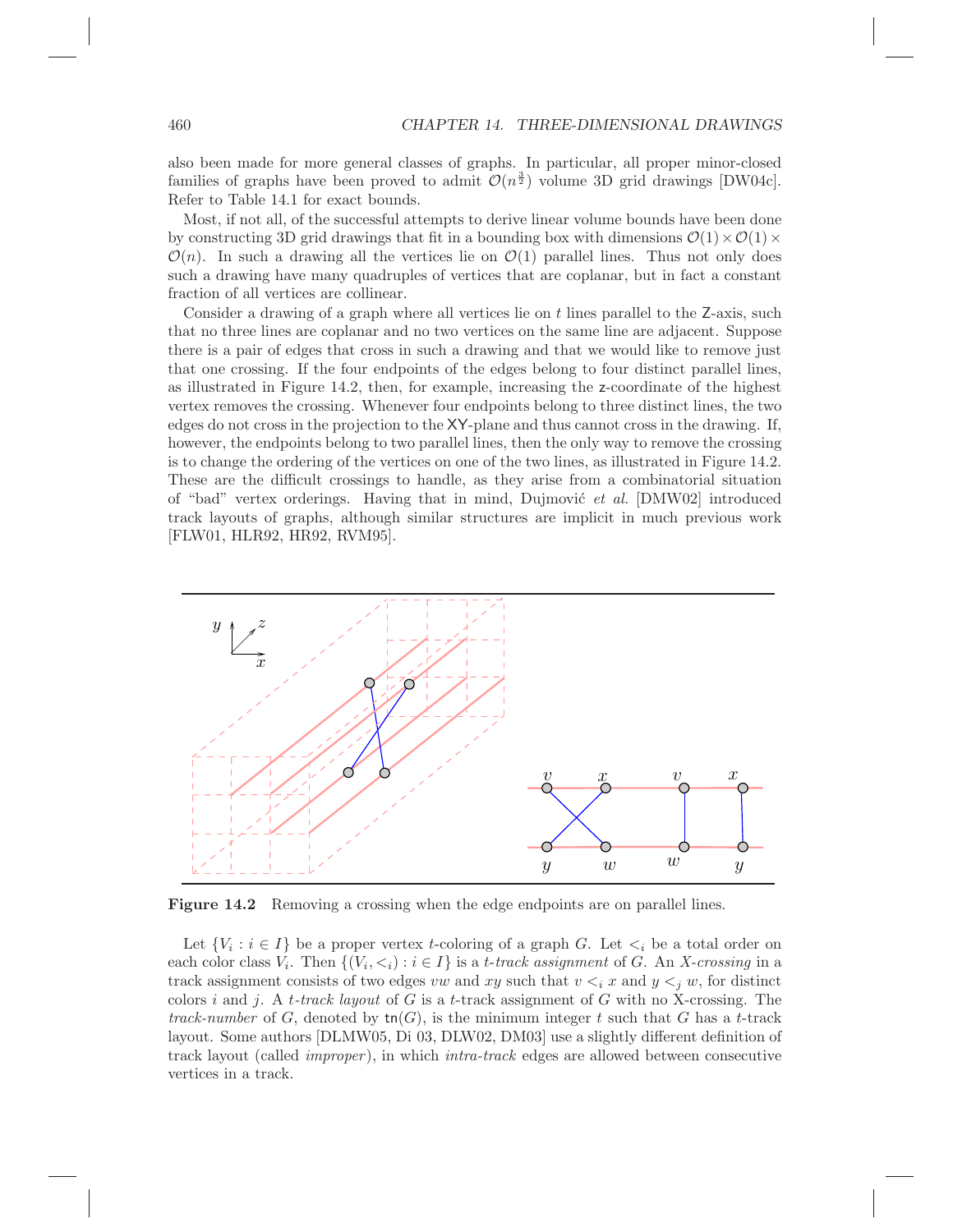Track layouts, which are a purely combinatorial structure, and 3D grid drawings are intrinsically related. In particular, a graph G has a  $\mathcal{O}(1) \times \mathcal{O}(1) \times \mathcal{O}(n)$  3D grid drawing if and only if G has  $\mathcal{O}(1)$  track number [DMW05]. More precisely:

**Theorem 14.4** [DMW05, DW04c] Let G be an n-vertex graph with chromatic number  $\chi(G) = c$  and track-number  $\text{tn}(G) = t$ . Then:

- (a) G has an  $\mathcal{O}(t) \times \mathcal{O}(t) \times \mathcal{O}(n)$  3D grid drawing with  $\mathcal{O}(t^2n)$  volume, and
- (b) G has an  $\mathcal{O}(c) \times \mathcal{O}(c^2 t) \times \mathcal{O}(c^4 n)$  3D grid drawing with  $\mathcal{O}(c^7 t n)$  volume.

Conversely, if a graph G has an  $X \times Y \times Z$  3D grid drawing, then G has track-number tn( $G$ )  $\leq$  2XY.

The key to proving part (a) of the theorem is knowing that there are no bad orderings, that is, no X-crossings; the rest is a generalization of the number theoretic teachings of Erdös that assigns appropriate z-coordinates to vertices such that crossings between edges whose endpoints belong to four distinct tracks are avoided. Proving part (b) of this theorem is much more involved.

Theorem 14.4 (a) says that graphs that have bounded track number admit linear volume 3D grid drawings. Part (b) says that graphs that have bounded chromatic number and sublinear track number have sub-quadratic 3D grid drawings. This provides a strong motivation for studying track layouts of different graph families. Consider first a few simple examples. A caterpillar is a tree such that deleting the leaves gives a path. It is simple to verify that a graph has track-number two if and only if it is a caterpillar. Trees have track number at most three. That can be verified by starting with a natural 2D crossing-free drawing of a tree, then wrapping it around a triangular prism, as illustrated in Figure 14.3.



Figure 14.3 3-track layout of trees.

For track layouts such that no two adjacent vertices are allowed to be in the same track, the chromatic number of a graph is a lower bound for its track number. For example,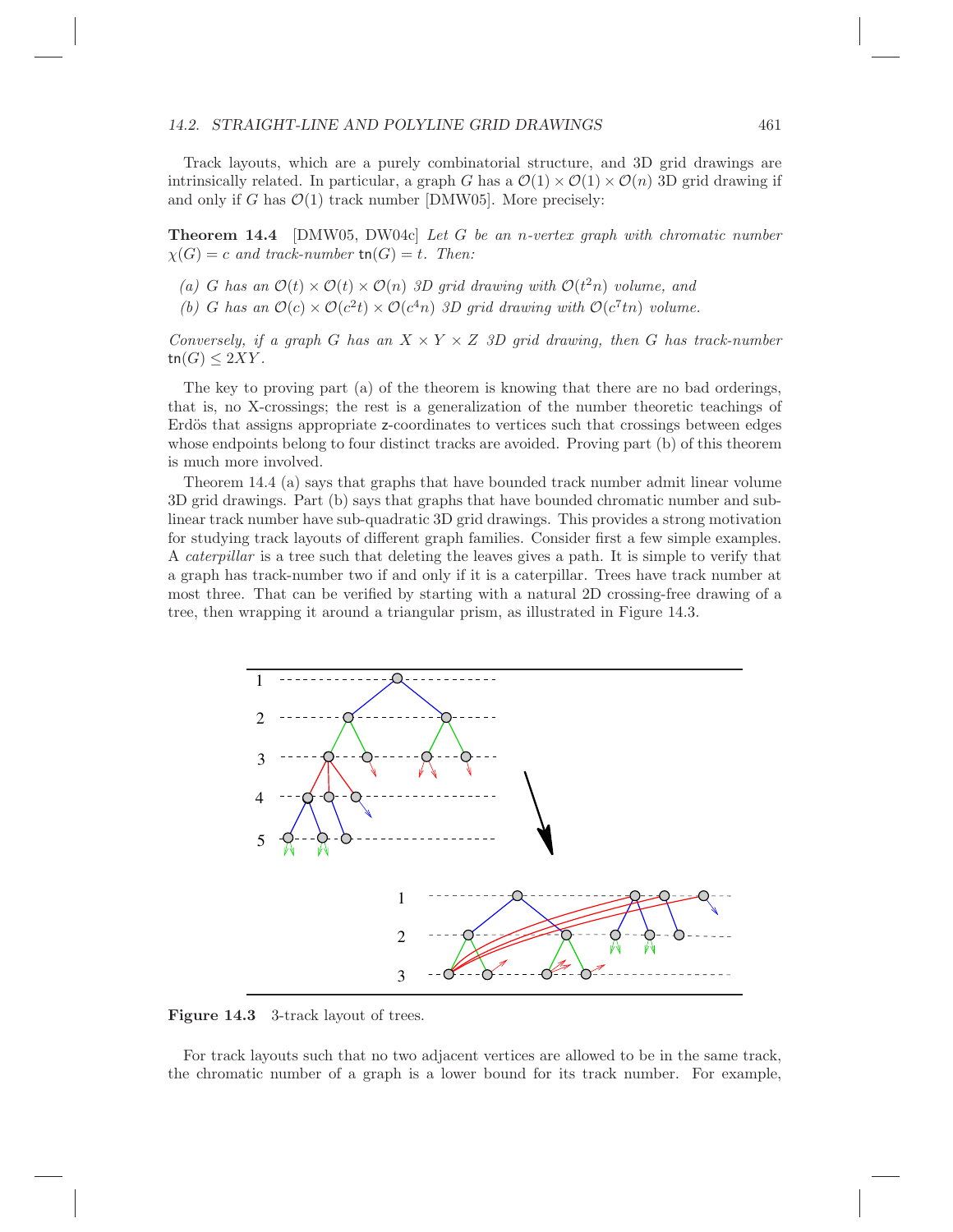$\text{tr}(K_n) = n$ . However, that lower bound is very weak. Observe, for example, that the complete bipartite graph  $K_{n,n}$ , although 2-colorable, has track number  $n+1$ : if two vertices from the same bipartition belong to the same track, then no pair of vertices from the other bipartition can lie on the same track, as otherwise that would imply that  $K_{4,4}$  has track number two.

The concept of track layouts, in the case of three tracks, is implicit in the work of Felsner *et al.* [FLW01]. They established the first non-trivial  $\mathcal{O}(n)$  volume bound for outerplanar graphs. Their algorithm "wraps" a two-dimensional drawing around a triangular prism. They proved that outerplanar graphs have improper track number at most three.

Dujmović et al. [DMW05] proved that graphs of bounded treewidth have bounded track number and therefore have linear volume 3D grid drawings. Many graphs arising in applications of graph drawing have small tree-width. Outerplanar and series-parallel graphs are the obvious examples. They have treewidth at most two. Another example arises in software engineering applications. Thorup [Tho98] proved that the control-flow graphs of go-to free programs in many programming languages have treewidth bounded by a small constant: in particular, 3 for Pascal and 6 for C. Other families of graphs having bounded tree-width (for constant k) include: almost trees with parameter  $k$ , graphs with a feedback vertex set of size k, band-width k graphs, cut-width k graphs, planar graphs of radius k, and k-outerplanar graphs. If the size of a maximum clique is a constant  $k$  then chordal, interval and circular arc graphs also have bounded tree-width.

Note that bounded tree-width is not necessary for a graph to have a 3D grid drawing with  $\mathcal{O}(n)$  volume. The  $\sqrt{n} \times \sqrt{n}$  plane grid graph has  $\Theta(\sqrt{n})$  tree-width and has a  $\sqrt{n} \times \sqrt{n} \times 1$ grid drawing with n volume. It also has a 3-track layout (simply wrap the grid graph, along its diagonals, around a triangular prism,) and thus has a  $\mathcal{O}(1) \times \mathcal{O}(1) \times \mathcal{O}(n)$  3D grid drawing.

The track number of a graph is at most its pathwidth plus one [DMW02]. Many interesting graph families have bounded chromatic number and pathwidth at most  $\mathcal{O}(\sqrt{n})$ . Thus by Theorem 14.4 (b) they have  $\mathcal{O}(n^{\frac{3}{2}})$  volume 3D grid drawings [DW04c]. Included in this family are planar graphs, graphs of bounded genus, graphs with no  $K<sub>h</sub>$ -minor where h is a constant, and in fact all proper minor-closed families. Refer to Table 14.1 for details.

A vertex coloring is said to be a strong star coloring [DW04c] if, for each pair of color classes, all edges (if any) between them are incident to a single vertex. That is, each bichromatic subgraph consists of a star and possibly some isolated vertices. The strong star chromatic number of a graph G, denoted by  $\chi_{\rm sst}(G)$ , is the minimum possible number of colors in a strong star coloring of  $G$ . No matter what ordering on the vertices in each color class in a strong star coloring, there is no X-crossing. Thus the track-number  $tr(G) \le$  $\chi_{\text{sst}}(G)$ , as observed in [DW04c].

Every graph with m edges and maximum degree  $\Delta$  has track number at most  $14\sqrt{\Delta m}$ . The proof relies on the Lovàsz Local Lemma  $[DW04c]$ . It is well known that the chromatic number  $\chi$  of a graph G is at most its maximum degree plus one. Together with Theorem 14.4 (b), this implies that graphs of bounded degree have 3D grid drawings with  $\mathcal{O}(n^{\frac{3}{2}})$  volume.

Recently these results have been improved by essentially replacing  $\Delta$  by the weaker notion of degeneracy. A graph  $G$  is *d-degenerate* if every subgraph of  $G$  has a vertex of degree at most d. The degeneracy of G is the minimum integer d such that G is d-degenerate. A d-degenerate graph is  $(d+1)$ -colorable by a greedy algorithm. For example, every forest is 1degenerate, every outerplanar graph is 2-degenerate, and every planar graph is 5-degenerate. Dujmović and Wood proved that every m-edge d-degenerate graph G satisfies  $(\text{tn}(G) \leq)$  $\chi_{\rm sst}(G) \leq 5\sqrt{2dm}$  and  $(\text{tr}(G) \leq) \chi_{\rm sst}(G) \leq (4 + 2\sqrt{2})m^{2/3}$ . Again, Theorem 14.4 (b) implies that graphs of bounded degeneracy have 3D grid drawings with  $\mathcal{O}(n^{\frac{3}{2}})$  volume.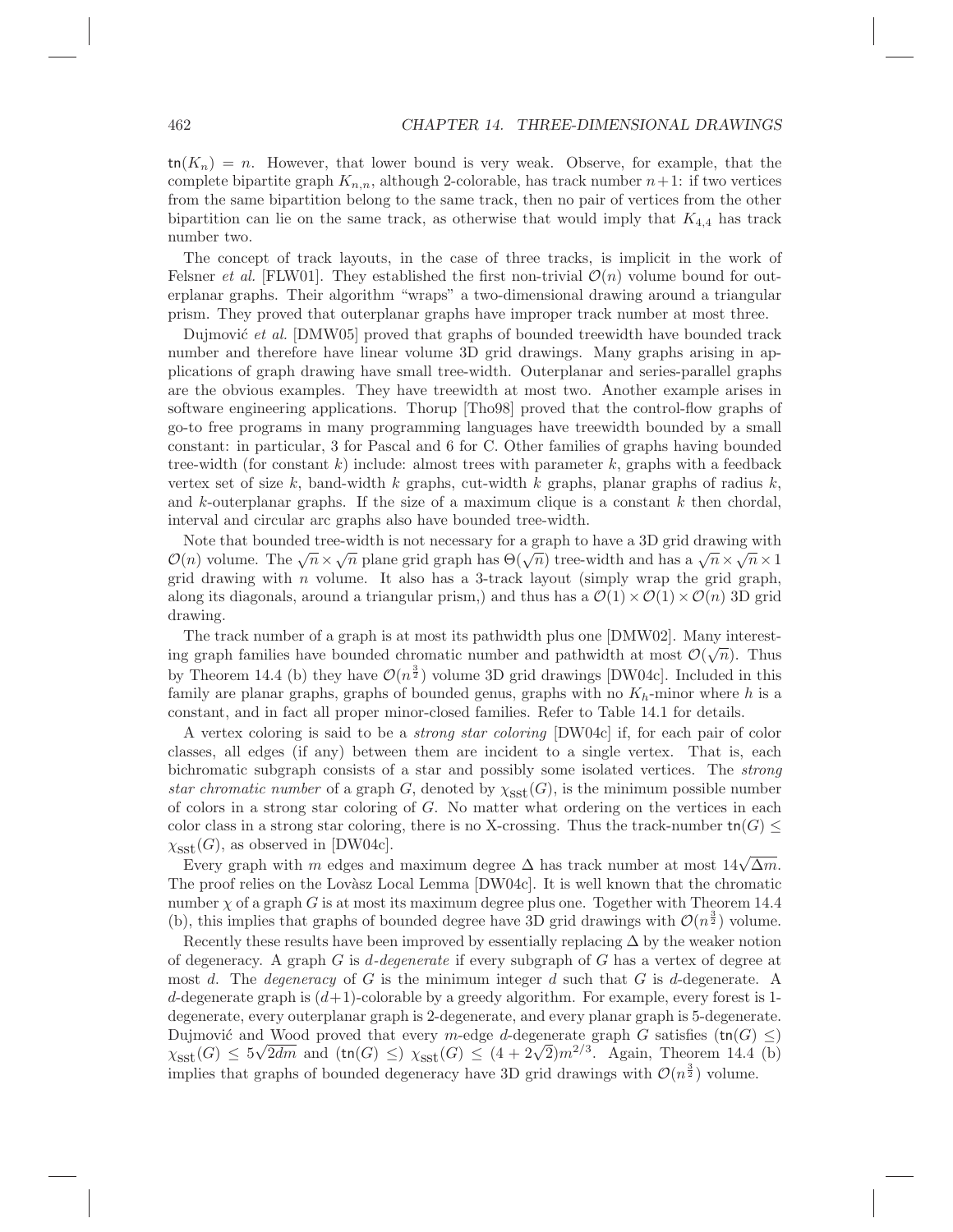#### 14.2. STRAIGHT-LINE AND POLYLINE GRID DRAWINGS 463

The family of graphs with bounded degeneracy is vast. It includes all proper minorclosed families, such as, for example, planar graphs. In fact the family is strictly larger than that, since there are graph classes with bounded degeneracy but with unbounded clique minors. For example, the graph  $K'_n$  obtained from  $K_n$  by subdividing every edge once has degeneracy two, yet contains a  $K_n$  minor.

An affirmative answer to the following open problem would imply linear volume 3D grid drawings for planar graphs and thus an affirmative answer to Open Problem 14.1.

#### **Open Problem 14.2** [DMW05] *Do planar graphs have*  $\mathcal{O}(1)$  track-number?

A tight relationship between track layout and another well-studied type of graph drawing called queue layout has been established in [DPW04]. Queue layouts were introduced by Heath *et al.* [HLR92, HR92] and are defined as follows. A *queue layout* of a graph  $G = (V, E)$ consists of a total order  $\lt$  on the vertices  $V(G)$ , and a partition of the edges  $E(G)$  into queues, such that no two edges in the same queue are nested with respect to  $\lt$ : two edges *vw* and xy are nested with respect to  $\lt$  if  $v \lt x \lt y \lt w$ . The minimum number of queues in a queue layout of G is called the *queue-number* of G, and is denoted by  $\mathsf{qn}(G)$ .

It has been established in [DPW04] that a graph has a bounded track number if and only if it has a bounded queue number. Thus Open Problem 14.2 is equivalent to following open problem from 1992 due to Heath *et al.* [HLR92, HR92].

#### **Open Problem 14.3** [HLR92, HR92] *Do planar graphs have*  $\mathcal{O}(1)$  queue-number?

The best-known upper bound for the queue-number of planar graph is  $\mathcal{O}(log^4 n)$ , due to Di Battista et al. [DFP10]. Unfortunately, for more general proper minor closed families, the best-known bound for both the track number and the queue number is  $\mathcal{O}(\sqrt{n})$ . The bound follows easily from the fact that proper minor closed families have pathwidth bounded by  $\mathcal{O}(\sqrt{n}).$ 

The best-known bounds on the volume of 3D grid drawings for different graph families are summarized in Table 14.1.

Although almost all of the results on 3D grid drawings focus on the volume of such drawings, some results about aspect ratio of 3D grid drawings were reported in [DMW02].

3D grid drawings have been generalized in a number of ways.

Crossings allowed: Pór and Wood [PW04] considered a variation of 3D grid drawings where edges are allowed to cross. Specifically, they considered 3D drawings where each vertex is represented by a distinct grid point in  $\mathbb{Z}^3$  such that the line-segment representing each edge does not intersect any vertex, except the two at the endpoints of the edge. Let such drawings be called 3D *straight-line grid drawings*. With that relaxation, better volume bounds are possible. For instance, a 3D straight-line grid drawing of the complete graph  $K_n$  is nothing more than a set of n gridpoints with no three collinear, and such a set can be found with grid volume  $\Theta(n^{\frac{3}{2}})$  [PW04]. Generalizing this construction, Pór and Wood [PW04] proved that if edge crossings are allowed, every c-colorable graph has a 3D straight-line grid drawing with  $\mathcal{O}(n\sqrt{c})$  volume. That bound is optimal for the c-partite Turán graph.

Dujmović *et al.* [DMS13] studied the crossing number of graphs that have linear volume 3D straight-line grid drawings. In particular, they showed that in every 3D straight-line grid drawing of volume N of a graph with  $m \ge 16N$  edges, there are at least  $\Omega(\frac{m^2}{N}\log\log\frac{m}{N})$ crossings. They also showed that this bound cannot be much bigger, namely for all  $m \leq$  $N^2/4$ , there is a graph with m edges that has a 3D straight-line grid drawing of volume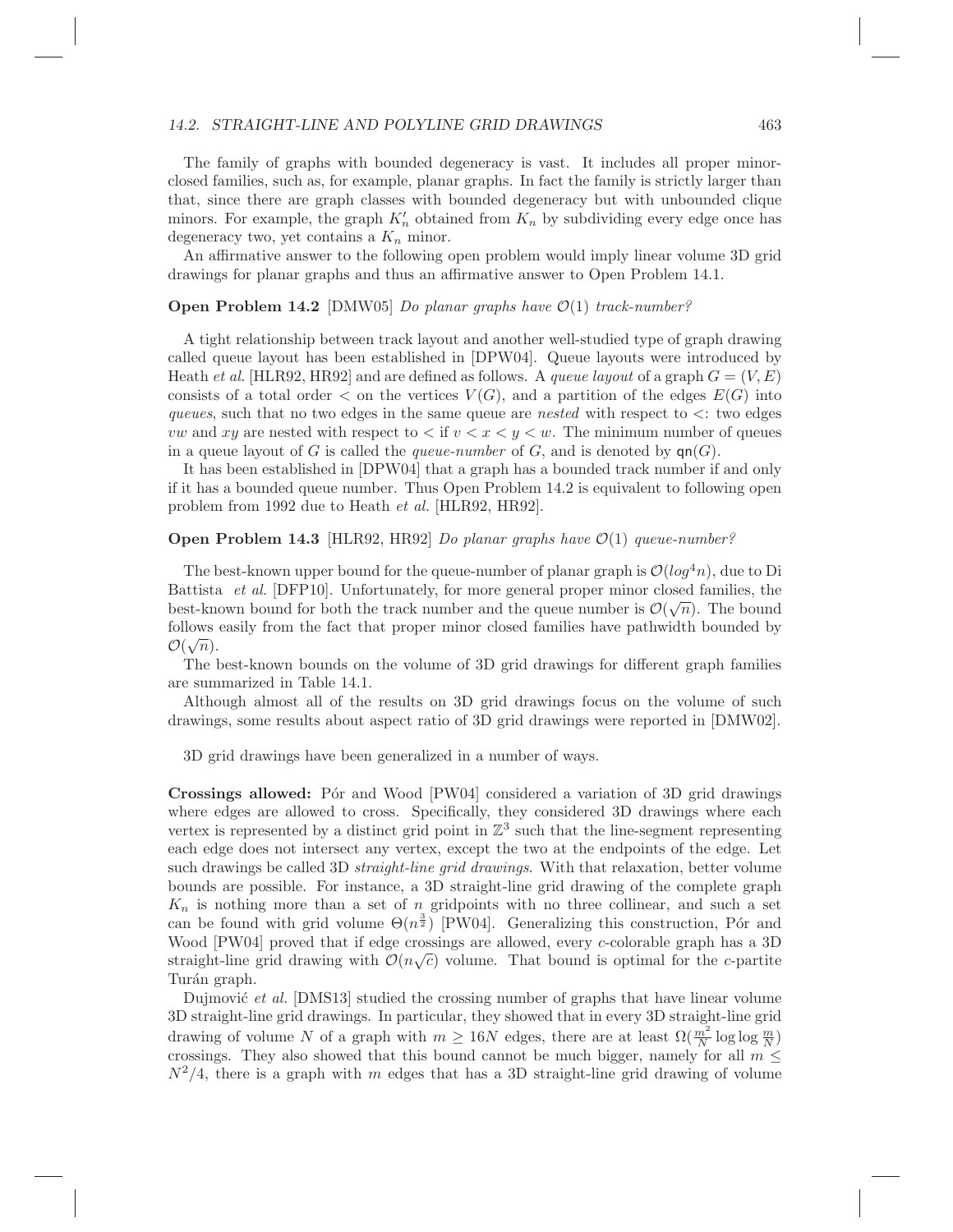N and  $\mathcal{O}(\frac{m^2}{N}\log\frac{m}{N})$  crossings. One such graph is the complete bipartite graph,  $K_{N/2,N/2}$ . They showed similar results in higher dimensions.

#### 14.2.2 Upward

Another straight-line graph drawing model for the 3D integer grid is the upward 3D grid drawing. A 3D grid drawing of a directed graph G is upward if  $z(v) < z(w)$  for every arc *vw* of G. Obviously an upward 3D grid drawing can only exist if G is a directed acyclic graph (a dag). Upward two-dimensional drawings have been widely studied.

Poranen [Por00] proved that series-parallel digraphs have upward 3D grid drawings with  $\mathcal{O}(n^3)$  volume, and that this bound can be improved to  $\mathcal{O}(n^2)$  and  $\mathcal{O}(n)$  in certain special cases.

Di Giacomo *et al.* [DLMW05] extended the definition of track layouts to dags as follows. An upward track layout of a dag G is a track layout of the underlying undirected graph of G, such that if  $G^+$  is the directed graph obtained from G by adding an arc from each vertex v to the successor vertex in the track that contains v (if it exists), then  $G^+$  is still acyclic. The upward track number of G, denoted by  $\text{uth}(G)$ , is the minimum integer t such that G has an upward t-track layout. Di Giacomo et al. [DLMW05] proved the following analogue of Theorem 14.4 (a).

**Theorem 14.5** [DLMW05] Let G be an n-vertex graph with upward track-number  $\text{uth}(G)$  < t. Then G has an  $\mathcal{O}(t) \times \mathcal{O}(t) \times \mathcal{O}(tn)$  upward 3D grid drawing with  $\mathcal{O}(t^3n)$  volume. Conversely, if a dag G has an  $X \times Y \times Z$  upward 3D drawing then G has upward track-number  $utn(G) \leq 2XY$ .

This theorem provides motivation for studying upward track layouts of dags. Di Giacomo et al. [DLMW05] proved that directed trees have upward track number at least four and at most seven. The upper bound was subsequently improved to five [DW06]. Together with the above theorem, that implies that all directed trees have upward 3D grid drawings with linear volume [DLMW05]. Although undirected outerplanar graphs (and all bounded treewidth graphs) have bounded track number and linear volume 3D grid drawings, the situation is much different in the case of dags. In particular, Di Giacomo et al. [DLMW05] proved that there is an outerplanar dag that requires  $\Omega(n^{3/2})$  volume in every upward 3D grid drawing. In particular, as illustrated in Figure 14.4, let  $G_n$  be the dag with vertex set  $\{u_i: 1 \le i \le 2n\}$  and arc set  $\{\overline{u_i u_{i+1}}: 1 \le i \le 2n-1\} \cup \{\overline{u_i u_{2n-i+1}}: 1 \le i \le n\}.$ 



**Figure 14.4** Illustration of  $G_5$ .

Suppose that  $G_n$  has an  $X \times Y \times Z$  upward 3D grid drawing. Observe that  $G_n$  is outerplanar and has a Hamiltonian directed path  $(u_1, u_2, \ldots, u_{2n})$ . Thus  $(u_1, u_2, \ldots, u_{2n})$ is the only topological ordering of  $G_n$ . Thus  $Z \geq 2n$ . Di Giacomo *et al.* [DLMW05] proved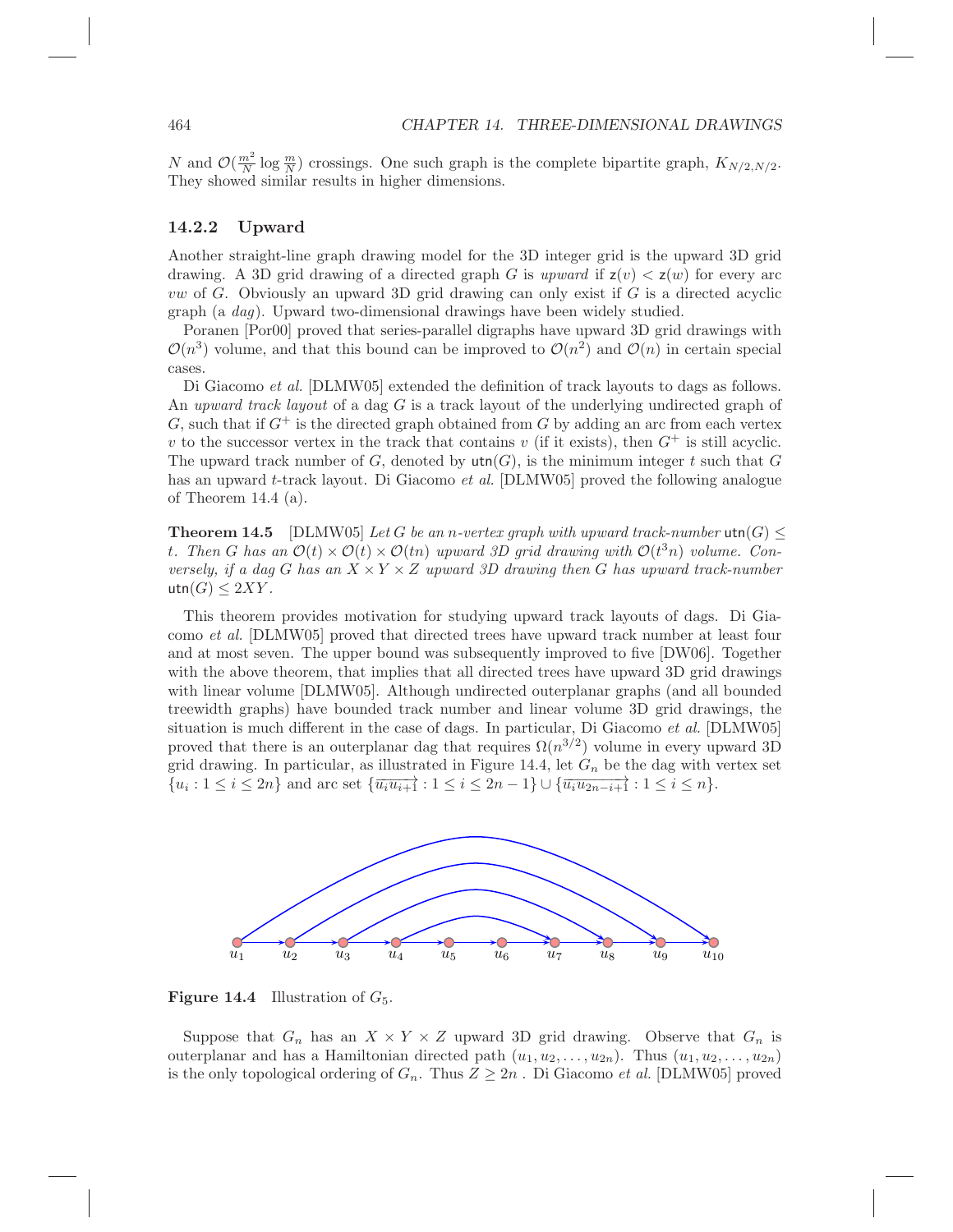that  $\mathsf{utn}(G_n) \geq \sqrt{2n}$ . Theorem 14.5 implies that  $2XY \geq \mathsf{utn}(G_n) \geq \sqrt{2n}$ . Hence the volume is  $\Omega(n^{3/2})$  [DLMW05].

This result highlights a substantial difference between 3D grid drawings of undirected graphs and upward 3D grid drawings of dags, since every (undirected) outerplanar graph has a 3D grid drawing with linear volume [FLW01]. In the full version of their paper, Di Giacomo et al. [DLMW05] constructed an upward 3D grid drawing of  $G_n$  with  $\mathcal{O}(n^{3/2})$ volume. It is unknown whether every n-vertex outerplanar dag has an upward 3D grid drawing with  $\mathcal{O}(n^{3/2})$  volume.

The proof that every graph has a 3D grid drawing with  $\mathcal{O}(n^3)$  volume [CELR96] generalizes to upward 3D grid drawings. In particular,

**Theorem 14.6** [DW06] Every dag G on n vertices has a  $2n \times 2n \times n$  upward 3D grid drawing with  $4n^3$  volume. Moreover, the bounding box of every upward 3D grid drawing of the complete dag on n vertices is at least  $\frac{n}{4} \times \frac{n}{4} \times n$ , and thus has  $\Omega(n^3)$  volume.

As already stated, Pach *et al.* [PTT99] proved that every c-colorable graph has an  $\mathcal{O}(c) \times$  $\mathcal{O}(n) \times \mathcal{O}(cn)$  drawing with  $\mathcal{O}(c^2n^2)$  volume. The result generalizes to upward 3D grid drawings as follows.

**Theorem 14.7** [DW06] Every n-vertex c-colorable dag G has a  $c \times 4c^2 n \times 4cn$  upward 3D grid drawing with volume  $\mathcal{O}(c^4n^2)$ .

Every acyclic orientation of  $K_{n,n}$  requires  $\mathcal{O}(n^2)$  volume in every upward 3D grid drawing [PTT99]. Hence Theorem 14.7 is tight for constant c. The theorem implies the quadratic volume upper bound for numerous families of dags, including series-parallel dags, planar dags, dags of constant treewidth, all proper minor-closed dags, dags with bounded degeneracy, and so on.

#### 14.2.3 Polyline

Consider a relaxation of 3D straight-line grid drawings where edges are allowed to have bends. In particular, a three-dimensional polyline grid drawing of a graph, henceforth called a 3D polyline drawing, represents the vertices by distinct gridpoints, and represents each edge as a polygonal chain between its endpoints with bends (if any) also at gridpoints, such that distinct edges only intersect at common endpoints, and each edge only intersects a vertex that is an endpoint of that edge. Here a point where a polygonal chain changes its direction is called a *bend*. A 3D polyline drawing with at most b bends per edge is called a 3D b-bend drawing. Thus 0-bend drawings are 3D grid drawings.

As discussed in the next section, the volume and number of bends in 3D polyline drawings where edges are restricted to be axis-aligned have been studied extensively. The study of 3D polyline drawings has only recently been initiated [DW04b]. Tools developed for 3D (straight-line) grid drawings, such as track layouts, turned out to be useful for the polyline drawings as well. That is simply because a 3D b-bend drawing of a graph  $G$  is precisely a 3D straight-line drawing of a subdivision of G with at most b division vertices per edge. This provides a motivation for a study of track layouts of graph subdivisions. Recall that a subdivision of a graph G is a graph D obtained from G by replacing each edge  $vw \in E(G)$ by a path having  $v$  and  $w$  as endpoints and having at least one edge. Internal vertices on this path are called division vertices.

Dujmović and Wood [DW04b] proved that every *n*-vertex *m*-edge graph  $G$  has a subdivision D with at most log n division vertices per edge and such that the track number of D is at most four. Thus by the aforementioned relationship to the 3D grid drawings, D has a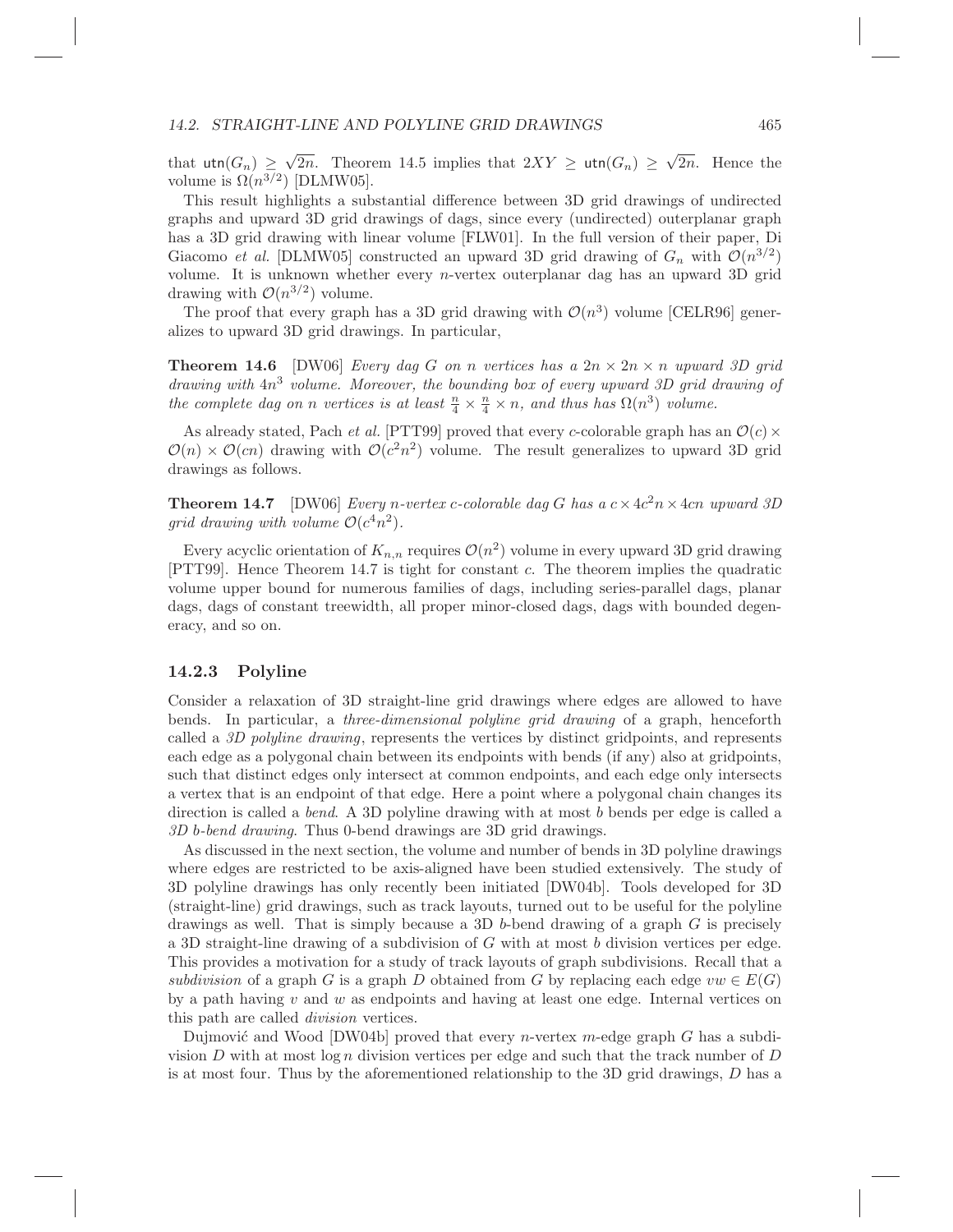(straight-line) 3D grid drawing with  $\mathcal{O}(|V(D)|)$  volume. Since  $|V(D)| = m \log n$ , it follows that every graph G has a 3D polyline drawing with  $\mathcal{O}(m \log n)$  volume and at most  $\log n$ bends per edge. These results are further generalized [DW04b] as indicated in Table 14.1. For example, complete graphs admit 2-bend 3D polyline grid drawings in  $\mathcal{O}(n^2)$  volume. That bound is best possible if the number of bends per edge is restricted to be at most two. If only one bend per edge is allowed, then the complete graphs admit 1-bend 3D polyline grid drawings with  $\mathcal{O}(n^{5/2})$  [DEL<sup>+</sup>05] volume. The best-known lower bound in this case is  $\Omega(n^2)$ .

Table 14.1 summarizes the best-known upper bounds on the volume and bends per edge in 3D grid drawings and 3D polyline drawings. In general, there is a trade-off between few bends and small volume in such drawings, which is evident in Table 14.1.

| graph family                       | bends                 | volume                               | reference                    |
|------------------------------------|-----------------------|--------------------------------------|------------------------------|
|                                    | per edge              |                                      |                              |
| $straight-line$                    |                       |                                      |                              |
| arbitrary                          | $\Omega$              | $\mathcal{O}(n^3)$                   | [CELR96]                     |
| arbitrary                          | 0                     | $\mathcal{O}(m^{4/3}n)$              | [DW04c]                      |
| maximum degree $\Delta$            | 0                     | $\mathcal{O}(\Delta mn)$             | $\left[\text{DW04c}\right]$  |
| maximum degree $\Delta$            | $\Omega$              | $\mathcal{O}(\Delta^{15/2}m^{1/2}n)$ | $\left[ \text{DW06} \right]$ |
| $d$ -degenerate                    | 0                     | $\mathcal{O}(dmn)$                   | $\left[ \text{DW06} \right]$ |
| $d$ -degenerate                    | $\Omega$              | $\mathcal{O}(d^{15/2}m^{1/2}n)$      | $\left[\text{DW04c}\right]$  |
| $c$ -colorable                     | $\Omega$              | $\mathcal{O}(c^2n^2)$                | [PTT99]                      |
| $c$ -colorable                     | $\Omega$              | $\mathcal{O}(c^6m^{2/3}n)$           | [DW04c]                      |
| proper minor-closed                | $\Omega$              | $\mathcal{O}(n^{3/2})$               | $\left[\text{DW04c}\right]$  |
| planar                             | $\Omega$              | $\mathcal{O}(n \log^{16} n)$         | [DFP10]                      |
| outerplanar                        | 0                     | $\mathcal{O}(n)$                     | FLW01                        |
| bounded treewidth                  | 0                     | $\mathcal{O}(n)$                     | [DMW05]                      |
| polyline                           |                       |                                      |                              |
| $c$ -colorable $q$ -queue          | 1                     | $\overline{\mathcal{O}}(cqm)$        | DW04b]                       |
| arbitrary                          | 1                     | $\mathcal{O}(nm)$                    | DW04b                        |
| arbitrary                          | 1                     | $\mathcal{O}(n^{5/2})$               | $DEL + 05$                   |
| $q$ -queue                         | $\mathfrak{D}$        | $\mathcal{O}(qn)$                    | DW04b                        |
| q-queue (constant $\epsilon > 0$ ) | $\mathcal{O}(1)$      | $\mathcal{O}(mq^{\epsilon})$         | DW04b                        |
| $q$ -queue                         | $\mathcal{O}(\log q)$ | $\mathcal{O}(m \log q)$              | [DW04b]                      |

**Table 14.1** Volume of 3D straight-line and polyline drawings of graphs with  $n$  vertices and  $m \geq n$  edges.

In the case of dags, upward variants of 3D polyline grid drawings have also been considered. For instance, with two bends per edge allowed, every n-vertex dag G has an upward 2-bend  $n \times 2 \times 2n$  3D grid drawing with volume  $4n^2$  [DW06].

#### 14.3 Orthogonal Grid Drawings

3D polyline (b-bend) drawings where all edge segments are restricted to be parallel to one of the three axes are called 3D orthogonal (b-bend) point-drawings. This restriction implies that only graphs with maximum degree at most six have such drawings. For that reason the notion is generalized to 3D orthogonal (b-bend) (box-)drawings, where vertices of the graph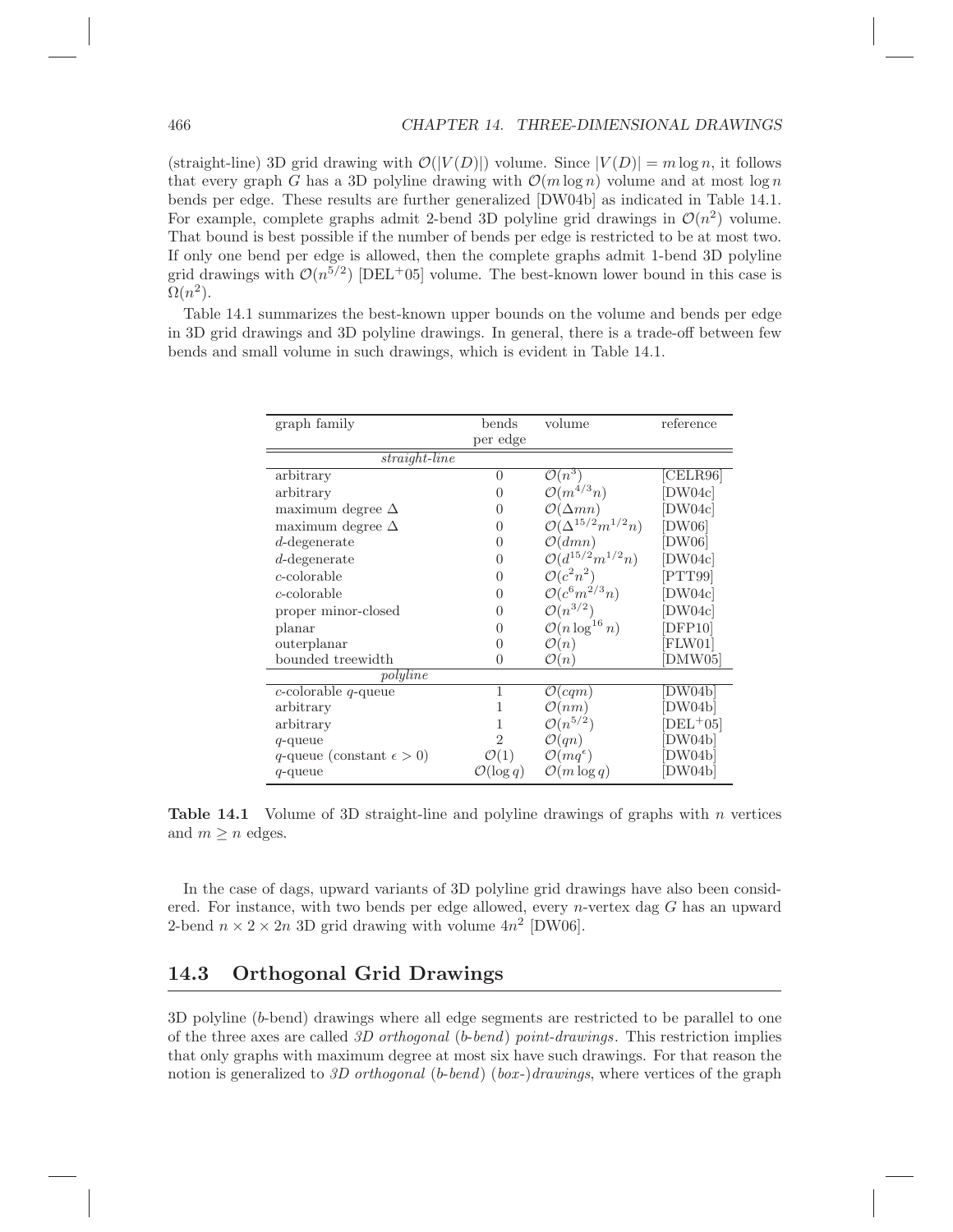#### 14.3. ORTHOGONAL GRID DRAWINGS 467

are represented by pairwise non-intersecting boxes. A  $box$  is a rectanguloid with all of its corners at grid points. A 3D orthogonal (b-bend) (box)-drawing where all boxes degenerate to cubes, line-segments, or points is called, respectively, a 3D orthogonal (b-bend) cube-, line-, or point-drawing.

The 3D orthogonal drawings have very good angular resolution, which makes them suitable for numerous applications. Minimum edge separation and minimum vertex separation are also guaranteed in such drawings. Notice that neither good angular resolution nor good edge separation is a feature of 3D (straight-line) grid drawings. The main quality measures for 3D orthogonal drawings are the volume and the number of bends (per edge). Other criteria of importance include the length of the edges, and, in the case of 3D orthogonal box-drawings, the size and the shape of the boxes. While the focus of this section is orthogonal drawings in 3D, degree-4 graphs admit 3D polyline drawings with angular resolution even better than 90 degrees. Study of such drawings with small number of bends and good volume bounds has recently been initiated by Eppstein *et al.* [ELMN11].

It is  $N \mathcal{P}$ -hard to optimize most of these aesthetic criteria for 3D orthogonal drawings. Using straightforward extensions of known two-dimensional hardness results, Eades et al. [ESW96] showed that it is  $\mathcal{NP}$ -hard to find a 3D orthogonal point-drawing of a graph that minimizes any one of the following aesthetic criteria: the volume, the number of bends per edge, the total number of bends, and the total edge length.

Not surprisingly, the 3D orthogonal point-drawings were the first to be studied; we consider them in the next section, followed by a review of 3D orthogonal box-drawings in Section 14.3.2.

#### 14.3.1 Point-Drawings

In a 3D orthogonal point-drawing a vertex can have at most six neighbors. Thus only graphs of degree at most six may admit such drawings. In fact a graph has a 3D orthogonal pointdrawing if and only if its maximum degree is at most six. This result will be discussed shortly (Theorem 14.8 below). The drawings used in establishing this result have many bends. This is unavoidable, since every 3D orthogonal point-drawing of the triangle (that is,  $K_3$ ) obviously has at least one bend. Moreover, to draw an edge between any pair of vertices not on the same grid line, at least one bend is required, and to draw and edge between a pair not on the same grid plane, at least two bends are required. This sheds light on the fact that no nontrivial class of graphs (excluding trees) is known to admit 3D orthogonal point-drawings with zero bends. Less obvious is the well-known result that any 3D orthogonal point-drawing of a multi-graph comprising of two vertices and six edges has an edge with at least three bends. For simple graphs,  $K_5$  requires an edge with at least two bends [Woo03a]. This provides the best-known lower bound on the number of bends per edge for 3D orthogonal point-drawings of degree-6 graphs.

#### Volume  $\Theta(n^{3/2})$ :

One of the earliest results concerning 3D orthogonal point-drawings is due to Kolmogorov and Barzdin [KB67] and established a lower bound of  $\Omega(n^{3/2})$  for the volume of degree-6 graphs. This lower bound was matched with an upper bound by Eades et al. [ESW96] to establish the following theorem.

Theorem 14.8 [ESW96, KB67] Every n-vertex degree-6 graph has a 3D orthogonal pointdrawing in  $\mathcal{O}(n^{3/2})$  volume, and that bound is best possible for some degree-6 graphs.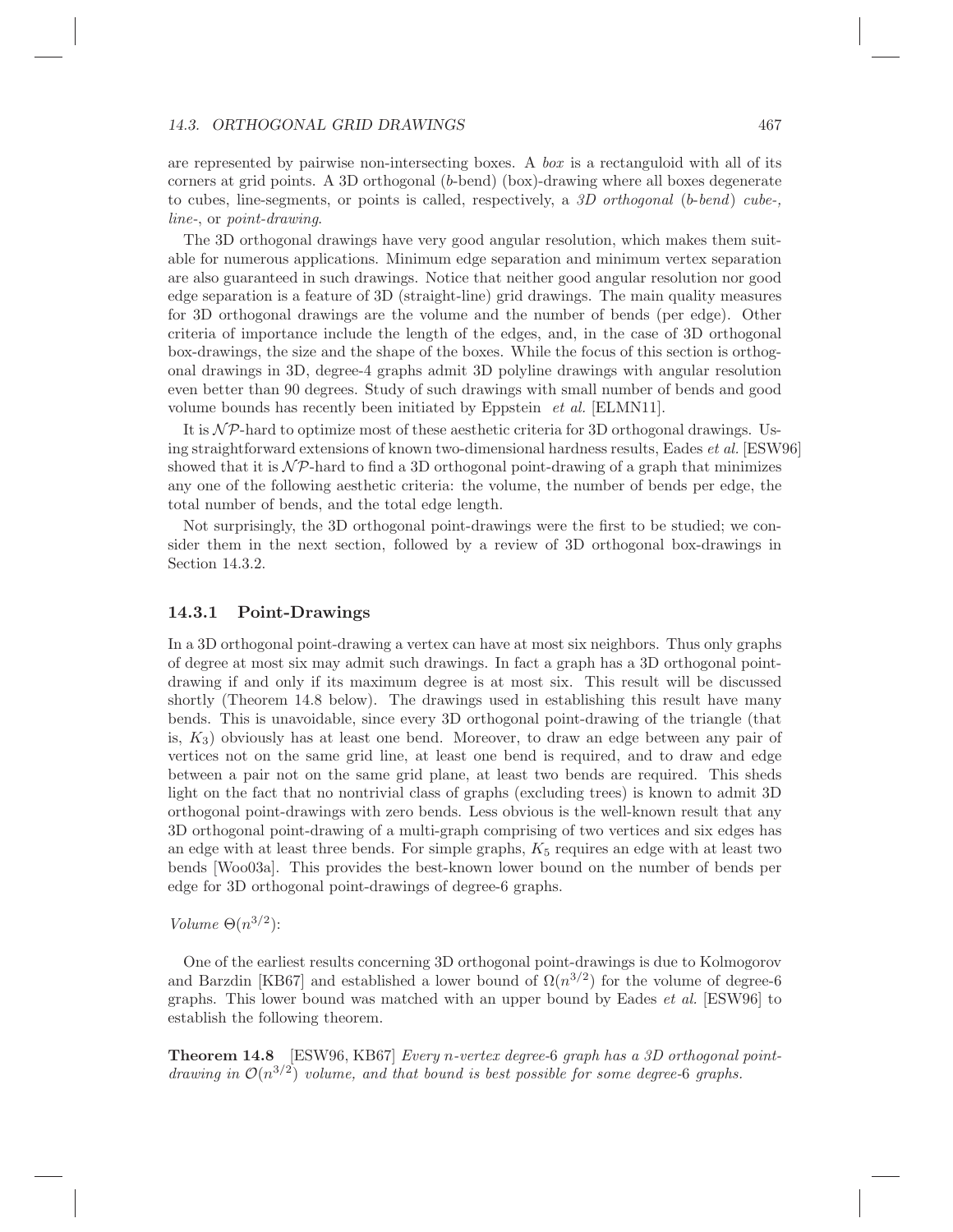

**Figure 14.5** 3D orthogonal 2-bend point-drawing of  $K_5$  (in coplanar model).

To obtain the upper bound, Eades *et al.* [ESW96] developed an  $\mathcal{O}(n)$ -time algorithm<sup>1</sup> that produces a 3D orthogonal point-drawing for a degree-6 graph G. Their algorithm is a modification of the method developed by Kolmogorov and Barzdin [KB67] for a similar problem. The algorithm places all the vertices of G on an  $\mathcal{O}(n) \times \mathcal{O}(n)$  grid in the  $\mathbb{Z} = 0$ plane and draws each edge with at most sixteen bends. This model of drawing where all the vertices intersect one grid plane is known as the *coplanar* model. Figure 14.5 illustrates a 2-bend orthogonal point-drawing of  $K_5$  in the coplanar model.

#### 2 and 3 Bends:

Theorem 14.8 states that for the point-drawings, the optimal volume for degree-6 graphs is known (at least asymptotically). The situation is different for the number of bends per edge. As noted above two bends per edge may be necessary. The best-known upper bound is three. This result was first proved by Eades et al. [ESW00].

#### Theorem 14.9 [ESW00] Every degree-6 graph has a 3D 3-bend orthogonal point-drawing.

We now overview the most commonly used approach for producing 3D orthogonal pointdrawings. The approach was first taken by Eades et al. [ESW00] in their 3-bend algorithm that establishes Theorem 14.9.

A cycle cover of a graph  $G$ , also called a 2-factor, is a 2-regular spanning subgraph of  $G$ , that is, a spanning subgraph that consists of cycles. If the graph is directed, then the cycles in the cover are required to be directed as well. Eades  $et al.$  [ESW00] gave an algorithmic proof that the edges of every degree-6 graph  $G$  can be oriented in such a way that  $G$  is a subgraph of some directed graph  $G'$  (possibly with loops) such that the edges of  $G'$  can be colored with three colors each of which induces a directed cycle cover of  $G'$ . The proof can be viewed as a repeated application of the classical result of Petersen that every regular graph of even degree has a 2-factor. The cycle covers can be computed in  $\mathcal{O}(n)$  time for n-vertex graphs.

Having this in mind, most algorithms for producing 3D orthogonal point-drawings start off with the decomposition of  $G'$  into three cycle covers, denoted, say, by  $\mathcal{C}_{red}$ ,  $\mathcal{C}_{blue}$ , and  $C_{green}$ . In the second step vertices of G' are positioned on the 3D grid in some way that makes drawing the red cycles easy. For example, in the coplanar model, vertices can be placed in the  $\mathbb{Z} = 0$  plane and all red edges can be drawn in that plane. The remaining

<sup>&</sup>lt;sup>1</sup>The running time in the conference paper is  $\mathcal{O}(n^{3/2})$ . This was later reduced in [ESW00].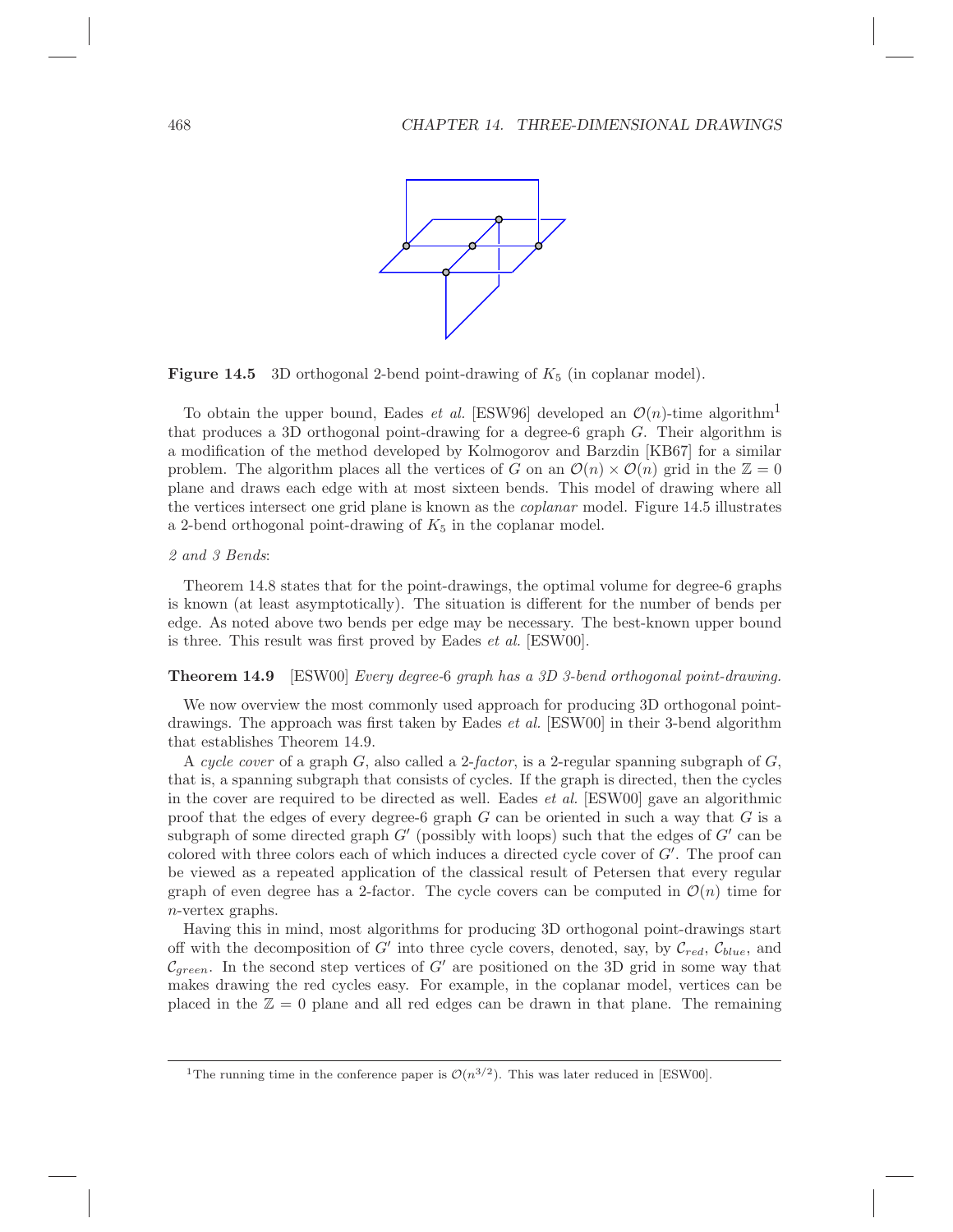#### 14.3. ORTHOGONAL GRID DRAWINGS 469

edges  $\mathcal{C}_{blue}$  and  $\mathcal{C}_{green}$  are then routed above and below the  $\mathbb{Z}=0$  plane, respectively. In general, the third step involves finding drawings for the edges in  $\mathcal{C}_{blue}$  and  $\mathcal{C}_{green}$ .

The 3-bend algorithm of Eades *et al.* [ESW00] positions each vertex  $v_i$  of G' at  $(3i, 3i, 3i)$ for some arbitrary vertex ordering  $(v_1, v_2, \ldots, v_n)$  of  $V(G')$ . This model of 3D orthogonal point-drawings, where vertices are place along the 3D diagonal of a cube, is called the *diagonal model*. The resulting drawings have volume at most  $8n<sup>3</sup>$  after all the grid planes not containing a vertex or a bend are deleted. Wood [Woo04] modifies the 3-bend algorithm of Eades *et al.* [ESW00] to produce 3-bend drawings in the diagonal model with  $n^3 + o(n^3)$ volume, which is to date the best volume bound on 3D orthogonal 3-bend drawings. To achieve this, Wood places each vertex  $v_i$  of G' at  $(i, i, i)$  in a particular vertex ordering  $(v_1, v_2, \ldots, v_n)$  stemming from book embeddings. For more on book embeddings, refer to the next section on graph thickness. While the algorithm of Eades *et al.* runs in  $\mathcal{O}(n)$  time, the algorithm of Wood runs in  $\mathcal{O}(n^{5/2})$  time due to the book embedding computation. The diagonal model was also used in the incremental algorithm of Papakostas and Tollis [PT99]. Their algorithm, which runs in  $\mathcal{O}(n)$  time, supports on-line insertion of vertices in constant time. The resulting 3D orthogonal 3-bends point-drawings have volume at most  $4.63n^3$ .

The upper bound from Theorem 14.9 and the lower bound of two on the number of bends per edge leave the following open problem.

#### Open Problem 14.4 [ESW00] Does every degree-6 graph have a 3D 2-bend orthogonal point-drawing?

This problem is considered to be the most important open problem concerning 3D orthogonal point-drawings. The answer to the question remains unknown even when attention is restricted to more specific classes of graphs, including degree-6 planar graphs, degree-6 series-parallel graphs, and degree-6 outerplanar graphs. It is easy to observe that every degree-6 tree has a 3D orthogonal point-drawing with no bends.

A natural candidate for answering Open Problem 14.4 in the negative was  $K_7$ , as conjectured in the conference version of [ESW00]. The counterexample to that conjecture was discovered by Wood [Woo03a]. His construction is illustrated in Figures 14.6 and 14.7 (courtesy of David R. Wood). Moreover, Wood exhibited 3D 2-bend point-drawings for other small multipartite 6-regular graphs:  $K_{6,6}$ ,  $K_{3,3,3}$  and  $K_{2,2,2,2}$ .

For degree-5 graphs, Wood [Woo03b] answered Open Problem 14.4 in the affirmative.

#### Theorem 14.10 [Woo03b] Every degree-5 graph has a 3D 2-bend orthogonal point-drawing.

The  $\mathcal{O}(n^2)$ -time algorithm of Wood that establishes this result produces 3D orthogonal point-drawings of degree-6 graphs in the so-called general position model, where no pair of vertices belongs to the same grid plane. (Note, for example, that a drawing in the diagonal model is also in the general position model.) In the case of degree-5 graphs, the algorithm outputs 2-bend drawings in the general position model. While this model allows for 2-bend drawings for degree-5 graphs, the same is not the case for degree-6 graphs. In particular, Wood [Woo03a] constructed an infinite family of degree-6 graphs that have an edge with at least 3 bends in every 3D orthogonal point-drawing in the general position model.

#### Tradeoffs and more bounds:

Tradeoff issues between the maximum number of bends per edge and the volume of 3D orthogonal point-drawings were first studied by Eades et al. [ESW00]. They began with an algorithm to draw a degree-6 graph in the coplanar model with  $\mathcal{O}(n^{3/2})$  volume and at most 7 bends per edge. By successive refinements of this algorithm, they obtained 3D orthogonal point-drawings of degree-6 graphs with the following bounds: volume  $\mathcal{O}(n^2)$  with at most 6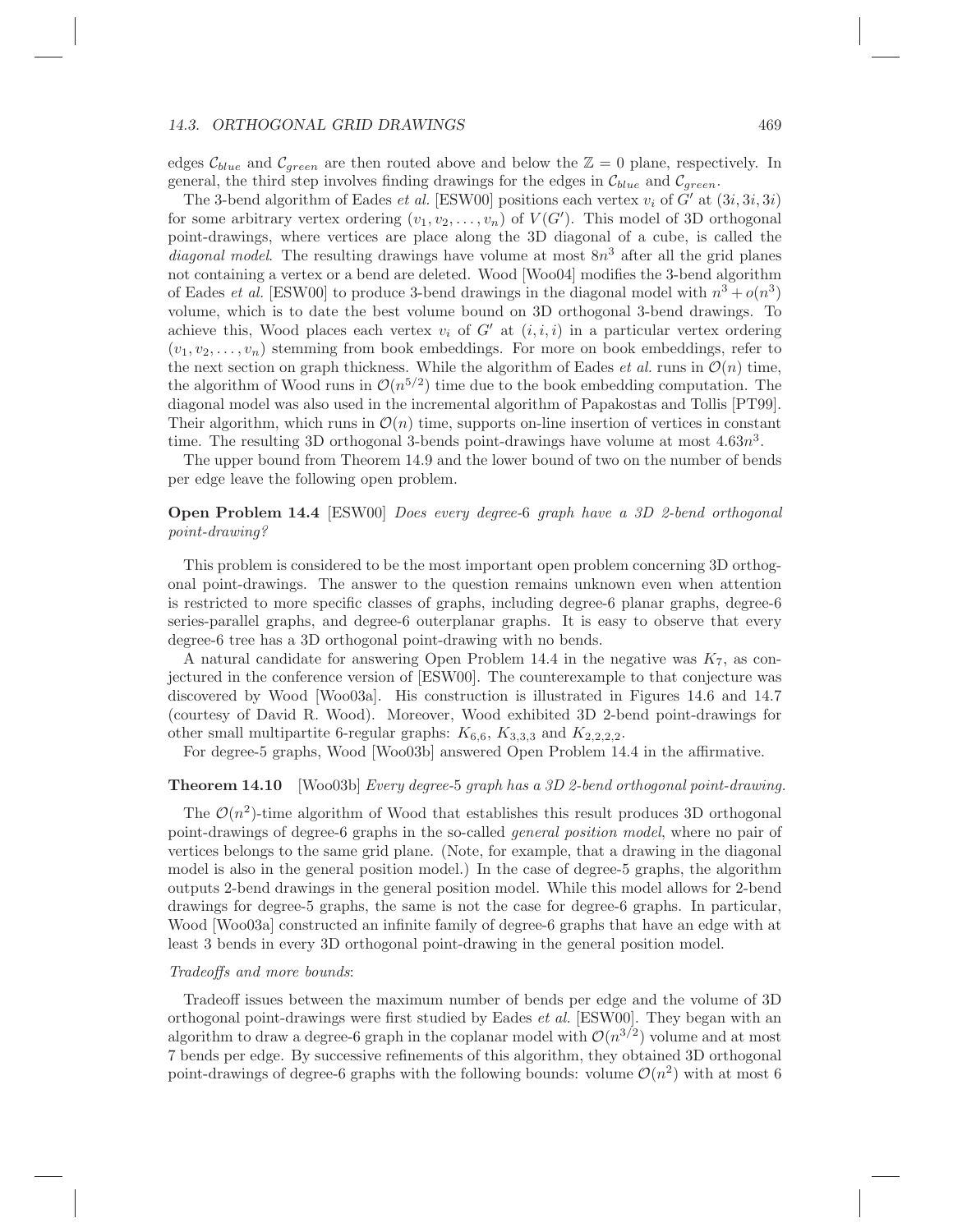

**Figure 14.6** A 3D orthogonal 2-bend point-drawing of  $K_7$ . (Figure taken from [Woo03a].)

bends per edge, and volume  $\mathcal{O}(n^{5/2})$  with at most 5 bends per edge. For drawings in  $\mathcal{O}(n^2)$ volume, Biedl [BJSW01] reduced the number of bends per edge to 4.

Numerous refinements of these results have appeared in the literature. Table 14.2 summarizes the best-known bounds on 3D orthogonal point-drawings. Some of the algorithms associated with the bounds in Table 14.2 are dynamic, supporting operations such as vertex insertion [PT99, CGJW01] and deletion, as well as edge deletion and insertion [CGJW01]. See also [DPV00].

In addition to the number of bends per edge, the total number of bends in 3D orthogonal point-drawings has also been investigated. Wood [Woo03a] showed that every 3D orthogonal point-drawing of  $K_7$  has at least 20 bends, which implies the lower bounds of  $20m/21$  bends for simple  $m$ -edge graphs. The algorithm of Wood [Woo03b] that establishes Theorem 14.10 also produces 3D orthogonal point-drawings for simple m-edge degree-6 graphs with at most  $16m/7$  bends, thus having an average of  $2\frac{2}{7}$  bends per edge. The drawings are in the general position model, for which the bound is optimal since  $K_7$  requires  $\frac{16}{7}|E(K_7)|$  bends in that model, as established in [Woo03a].

#### 14.3.2 Box-Drawings

Only degree-6 graphs admit 3D orthogonal point-drawings. Hence it was only natural to consider the extension to box-drawings for general graphs. For point-drawings, it was enough to consider  $K_3$  to realize that there are degree-6 graphs that do not admit such drawings with straight-line edges. It is less obvious that not all graphs admit 3D orthogonal box-drawings with straight-line edges (that is, with zero bends). In a straight-line orthogo-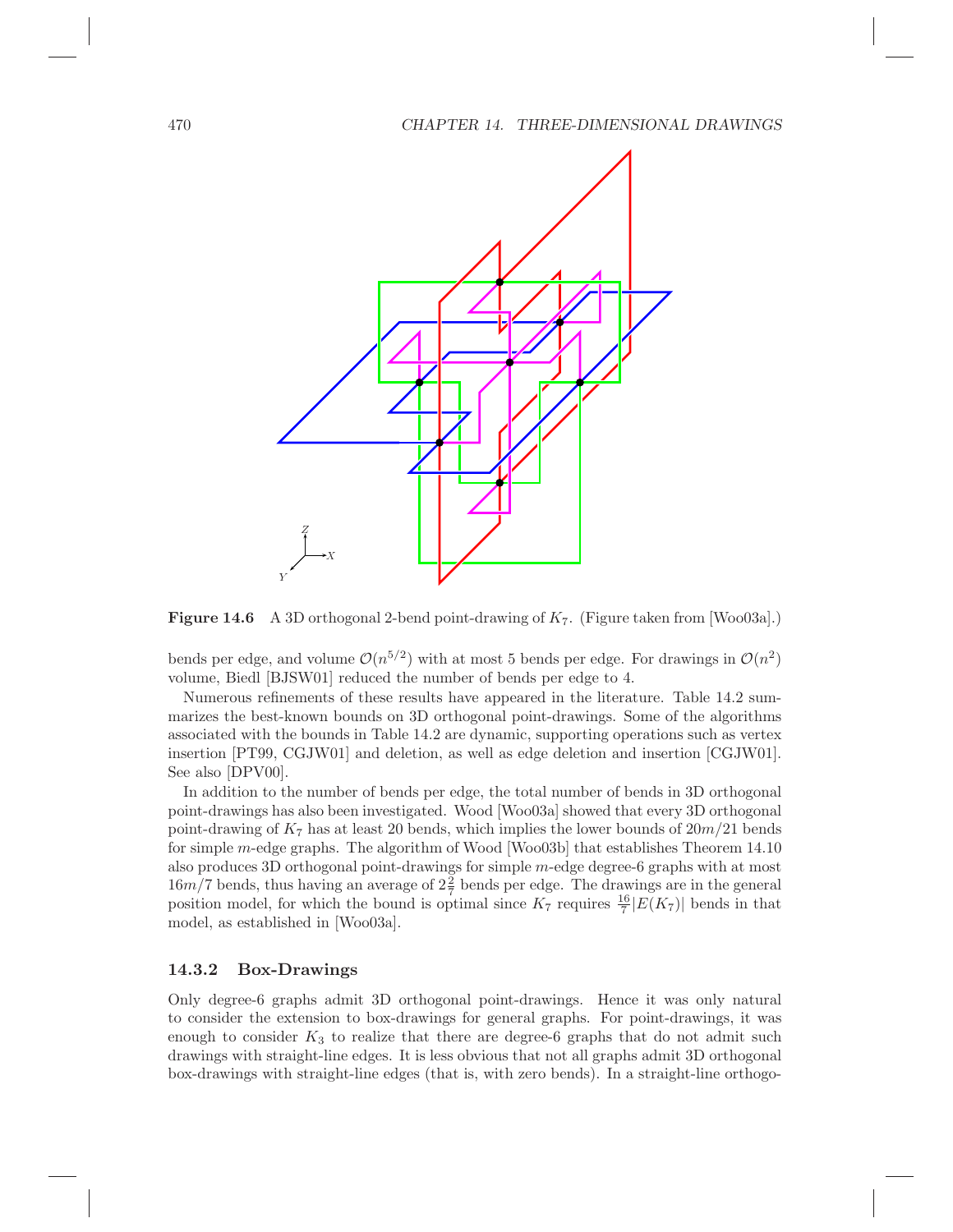

**Figure 14.7** Breakaway view of the 3D orthogonal 2-bend point-drawing of  $K_7$ . (Figure taken from [Woo03a].)

| graph family            | max. (avg.) bends | volume             | reference |
|-------------------------|-------------------|--------------------|-----------|
|                         | per edge          |                    |           |
| multigraph              |                   | $\Theta(n^{3/2})$  | [ESW00]   |
| multigraph (dynamic)    | 14                | $\Theta(n^{3/2})$  | [BJSW01]  |
| multigraph              | 4                 | $\mathcal{O}(n^2)$ | [BJSW01]  |
| multigraph (dynamic)    | 5                 | $\mathcal{O}(n^2)$ | [CGJW01]  |
| multigraph $\Delta < 4$ | 3                 | $\mathcal{O}(n^2)$ | [ESW00]   |
| simple                  | $4(2\frac{2}{7})$ | $2.13n^3$          | [Woo03b]  |
| multigraph (dynamic)    | 3                 | $4.63n^3$          | [PT99]    |
| multigraph              | 3                 | $n^3 + o(n^3)$     | [Woo04]   |
| simple $\Delta \leq 5$  | $\mathcal{D}$     | $n^3$              | [Woo03b]  |

Table 14.2 The volume and the number of bends per edge in 3D orthogonal pointdrawings of *n*-vertex graphs with maximum degree  $\Delta \leq 6$ .

nal box-drawing of a graph G, each edge is a line segment parallel to one of the three axes. This defines an associated coloring of the edges with three colors, where a subgraph of G induced by each color class has a visibility representation by rectangles. (Refer to the last section, page 478, for the definition of a visibility representation.) Bose *et al.* [BEF<sup>+98]</sup> proved that  $K_n$  does not have such a representation for  $n \geq 56$ .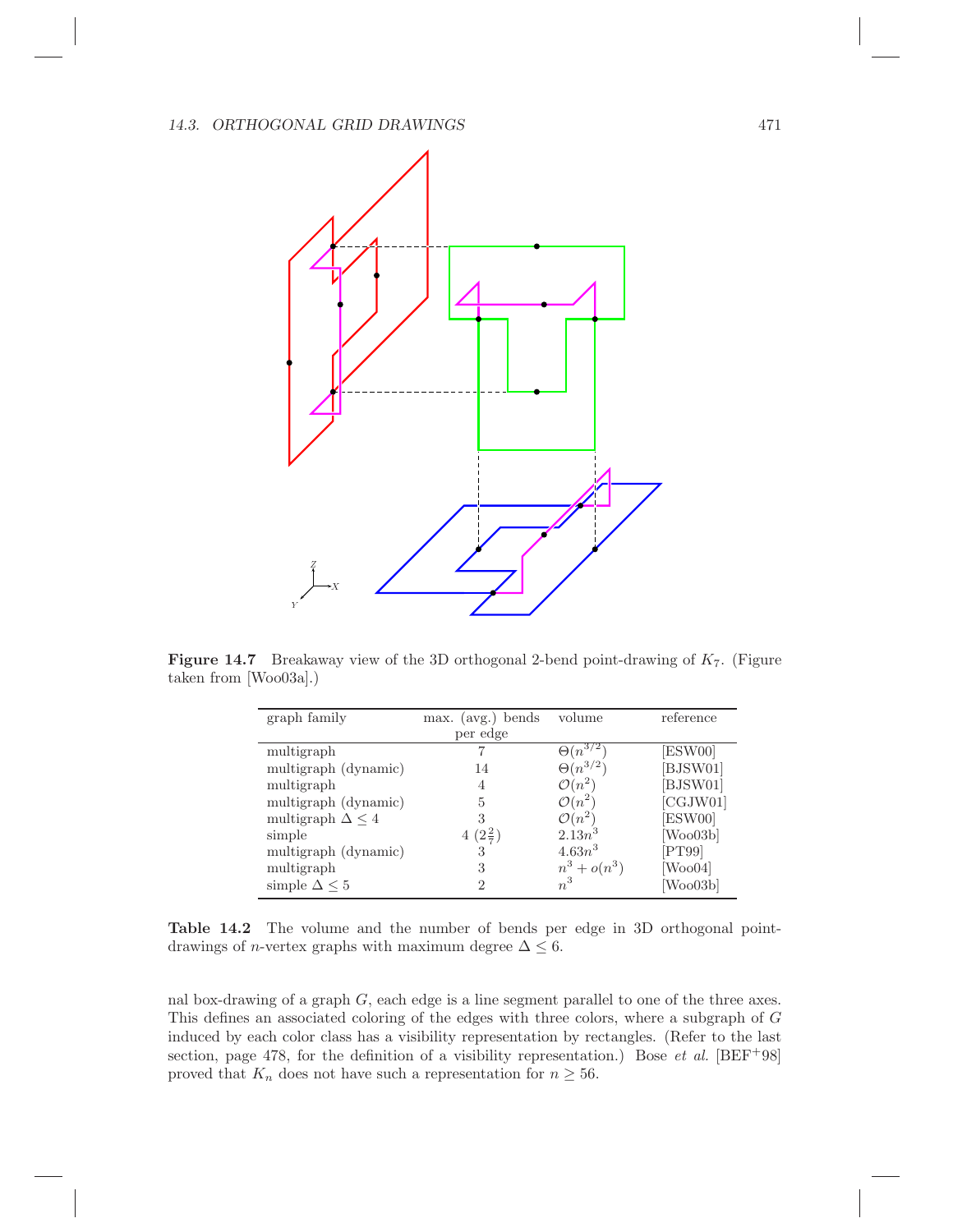Ramsey theory implies that for every constant  $c \in \mathbb{N}$  there is a constant  $r(c)$  (the Ramsey number) such that every edge 3-coloring of the complete graph  $K_n$  with  $n \geq r(c)$  contains a monochromatic subgraph isomorphic to  $K_c$ . With  $c = 56$ , that establishes the fact that  $K_{r(56)}$  does not have a straight-line 3D orthogonal box-drawing. This argument (in three and higher dimensions) was first pointed out by Biedl et al. [BSWW99]. The constant  $r(56)$ , stemming from Ramsey theory, is a truly big number. Fekete and Meijer [FM99] significantly improved that upper bound to  $K_{184}$ . Their proof uses the fact that  $K_{56}$  does not have a 3D rectangle visibility representation. The largest complete graph known to admit a straight-line 3D orthogonal box-drawing is  $K_{56}$  [FM99].

The above discussion highlights that not all graphs have 3D orthogonal box-drawings with zero bends. Indeed, it is easy to observe that every *n*-vertex  $m$ -edge graph  $G$  has an orthogonal (line)-drawing with one bend per edge: simply represent each vertex  $v_i$ ,  $1 \leq i \leq n$ , of G by a line-segment with endpoints  $(i, i, 1)$  and  $(i, i, m)$ , and then draw each edge in distinct  $Z = j$  planes,  $1 \leq j \leq m$ , using one bend. The resulting drawing has  $\mathcal{O}(n^2m)$  volume. Better volume bounds are possible for 3D orthogonal 1-bend box-drawings. Biedl *et al.* [BSWW99] showed that in the previous construction with the segments having endpoints at  $(i, i, 1)$  and  $(i, i, n)$ , it is possible to draw all the edges of  $K_n$  in  $\mathsf{Z} = j$ ,  $1 \leq j \leq m$ , using one bend per edge. They suggested a relationship between assigning edges to the planes in this type of drawing and assigning edges to the pages of a book embedding. This relationship was later explored by Wood [Woo01], resulting in improved volume bounds for 1-bend box-drawings of  $m$ -edge graphs. In particular, he proved that every graph has a 3D orthogonal 1-bend box-drawing in  $\mathcal{O}(n^{3/2}m)$  volume.

A lower bound of  $\Omega(n^{5/2})$  for the volume of 3D orthogonal box-drawings of *n*-vertex graphs (regardless of the number of bends) was established by Biedl et al. [BSWW99]. They developed an  $\mathcal{O}(m)$ -time algorithm that constructs drawings matching that volume bound and using at most 3 bends per edge, thus establishing that all  $n$ -vertex graphs have 3D orthogonal 3-bend box-drawings in  $\Theta(n^{5/2})$  volume. Closing the gap between the  $\mathcal{O}(n^3)$ upper bound and the  $\Omega(n^{5/2})$  lower bound for 3D orthogonal 1-bend box-drawings of  $K_n$ remains an interesting open problem.

The lower bound of Biedl *et al.* [BSWW99] was established using the complete graph  $K_n$ . The proof relies critically on the fact that between any two disjoint vertex sets of size  $\Omega(n)$ in  $K_n$ , there are  $\Theta(n^2)$  edges. To generalize this lower bound to sparse graphs and to be able to express it in terms of the number of edges, Biedl *et al.* [BTW06] exhibited graphs such that between any two disjoint vertex sets of size  $\Omega(n)$  there are  $\Theta(m)$  edges. That allowed them to extend the arguments of [BSWW99] to establish the lower bound of  $\Omega(m\sqrt{n})$  on the volume of 3D orthogonal box-drawings of  $m$ -edge  $n$ -vertex graphs. They developed an  $\mathcal{O}(m^2/\sqrt{n})$ -time algorithm that constructs drawings matching that volume bound and using at most 4 bends per edge, thus establishing that all graphs have 3D orthogonal 4 bend box-drawings in  $\Theta(m\sqrt{n})$  volume. It is unknown whether all m-edge graphs admit 3D orthogonal box-drawings with such volume and at most 3 bends per edge, as is the case for  $K_n$ .

The discussion above pertains to drawings where the volume and the number of bends per edge are the only concerns. The shapes and the sizes of boxes used to represent vertices are unrestricted. However, for box-drawings the size and the shape of a vertex with respect to its degree are also important aesthetic criteria. For a vertex  $v$  in a 3D orthogonal boxdrawing the *surface* of  $v$  is the number of grid lines intersecting the box-representing  $v$  times two. The surface of v indicates the number of grid lines available for drawing edges incident to  $v$ . In point-drawings, for example, the surface of each vertex is six. Generally, in any 3D orthogonal box-drawing, the surface of each vertex  $v$  is at least the degree of  $v$ . Ideally, the surface of v should also not be much bigger than the degree of v. Biedl *et al.* [BTW06]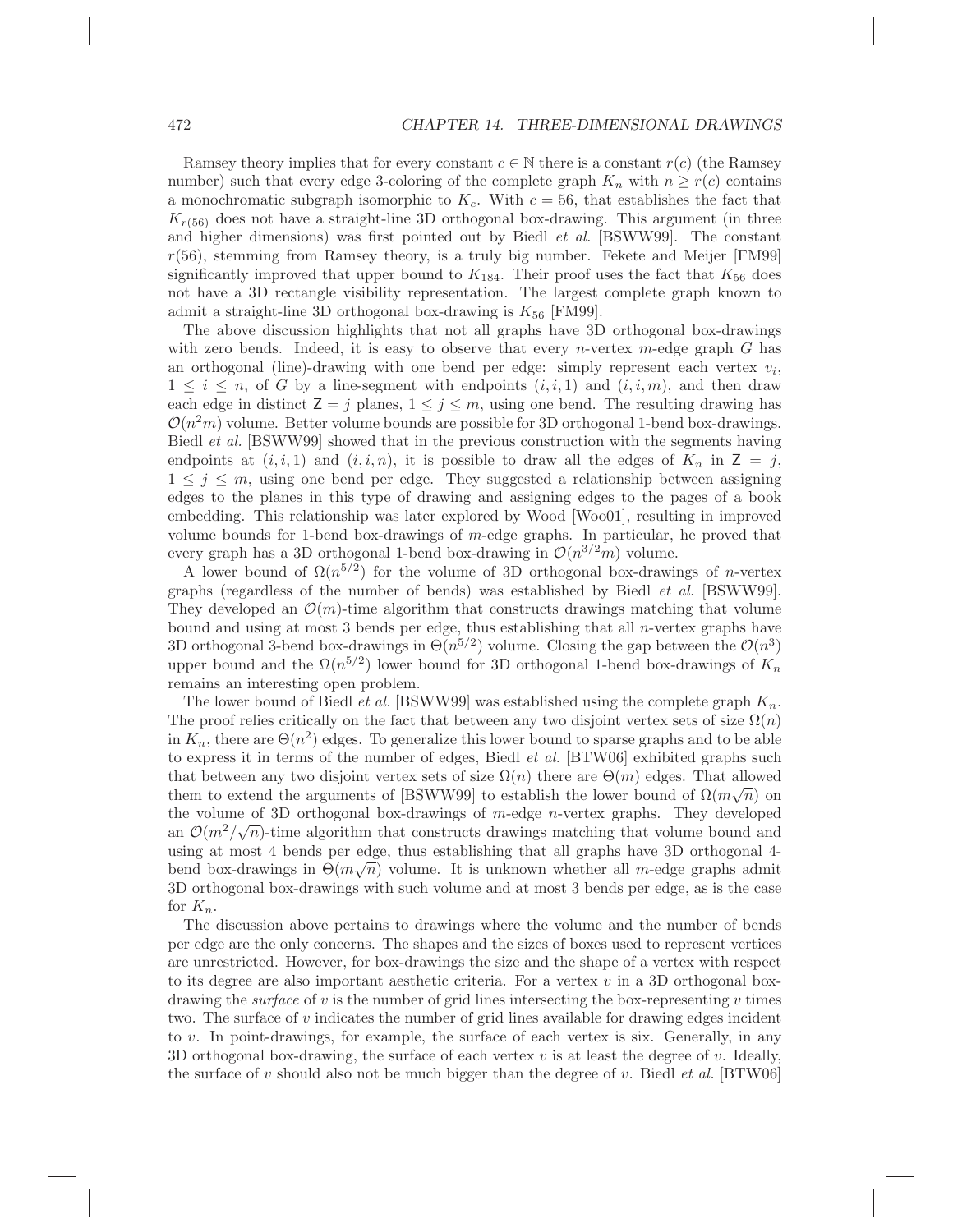#### 14.4. THICKNESS 473

defined a 3D orthogonal box-drawing of a graph  $G$  to be *degree-restricted* if there exists some constant  $\alpha \geq 1$  such that for every vertex v in G, surface(v)  $\leq \alpha$ ·degree(v).

Degree-restricted drawings do not, however, impose any aesthetic restriction on the shape of the boxes used to represent vertices. The aspect ratio of a vertex in a 3D orthogonal box-drawing is the ratio of the length (measured in the number of grid points) of the longest side of the box representing that vertex to the shortest side of that box. 3D orthogonal box-drawings have a bounded vertex-aspect ratio if there exists a constant r such that all vertices have aspect ratios at most r. Note that  $r \geq 1$ , and for the case of 3D orthogonal point-drawings and cube-drawings, it is one. Also note that degree-restricted drawings may have unbounded vertex-aspect ratio; consider, for example, a drawing in which each vertex is represented by a segment with length equal to its degree.

The discussion at the beginning of this subsection pertains to 3D orthogonal box-drawings with (possibly) unbounded vertex-aspect ratios and with no degree-restrictions. The bestknown upper bounds on the volume and the number of bends per edge in such unrestricted 3D orthogonal box-drawings are summarized in the top part of Table 14.3. The upper bounds can be compared to the best-known lower bound on the volume of such drawings which, as discussed above, is  $\Omega(m\sqrt{n})$  regardless of the number of bends [BTW06]. The table exhibits the tradeoff between the number of bends per edge and the volume of such drawings.

Biedl *et al.* [BTW06] derived lower bounds for the volume of 3D orthogonal box-drawings that are required to be degree-restricted and/or have bounded vertex-aspect ratio. In particular, they proved an  $\Omega(m^{3/2}/\alpha)$  lower bound on the volume of 3D orthogonal boxdrawings that are degree-restricted for some  $\alpha \ge 1$ , as well as an  $\Omega(m^{3/2}/\sqrt{r})$  lower bound on the volume of 3D orthogonal box-drawings for which each vertex has aspect ratio at most r. For bounded  $\alpha$  and bounded r, both bounds become  $\Omega(m^{3/2})$ . The discussion pertaining to the proof technique of Biedl *et al.* [BTW06] used to derive the  $\Omega(m\sqrt{n})$  volume bound for unrestricted drawings applies to these two lower bounds as well.

Biedl et al. [BTW06] also developed an algorithm that constructs the corresponding 3D orthogonal box-drawings matching the volume lower-bound and using at most 6 bends per edge, thus establishing that all m-edge graphs have 3D orthogonal 6-bend box-drawings with volume  $\Theta(m^{3/2})$  such that the drawings are degree-restricted and have bounded aspect ratio.

The best-known upper bounds on the volume and the number of bends per edge in degreerestricted 3D orthogonal box-drawings are summarized in the middle part of Table 14.3, while drawings that are both degree-restricted and have bounded vertex-aspect ratio are addressed at the bottom of the table. These upper bounds on the volume can be compared to the best-known lower bound of  $\Omega(m^{3/2})$ .

The table reveals that no further asymptotic improvements are possible for the volume of drawings in all three aesthetic models discussed. There is room for improvement, however, with regard to the number of bends per edge, as suggested by some of the open problems mentioned in this subsection.

#### 14.4 Thickness

Thickness is a classical graph parameter that has been studied since the early 1960s. It was first defined by Tutte [Tut63]. The *thickness* of a graph G, denoted by  $\theta(G)$ , is the minimum  $k \in \mathbb{N}$  such that the edge set of G can be partitioned into k planar subgraphs.

For ease of exposition in this section, we express the concept of thickness in terms of drawings in the plane. The thickness of a drawing in the plane with vertices represented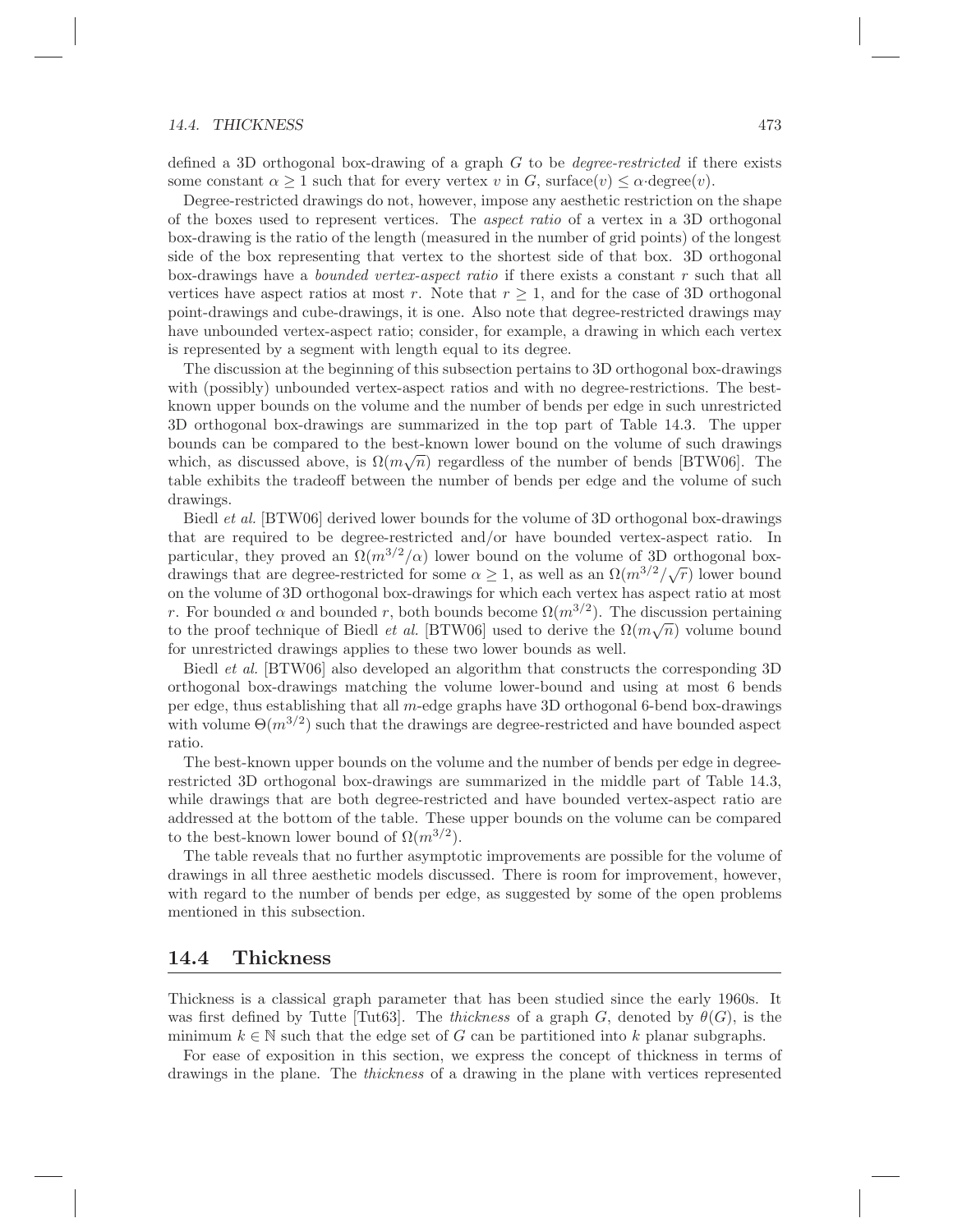| graphs                                            | bends                                                 | volume                         | reference    |
|---------------------------------------------------|-------------------------------------------------------|--------------------------------|--------------|
|                                                   | unbounded vertex-aspect ratio / not degree-restricted |                                |              |
| simple                                            |                                                       | $\mathcal{O}(n^3)$             | [BSWW99]     |
| simple                                            |                                                       | $\mathcal{O}(n^{3/2}m)$        | [Wood]       |
| simple                                            | 2                                                     | $\mathcal{O}(nm)$              | [Woo01]      |
| simple                                            | 3                                                     | $\mathcal{O}(n^{5/2})$         | BSWW99]      |
| 3<br>multigraphs                                  |                                                       | $\mathcal{O}(nm)$              | [BTW06]      |
| simple                                            |                                                       | $\Theta(m\sqrt{n})$            | [BTW06]      |
| unbounded vertex-aspect ratio / degree-restricted |                                                       |                                |              |
| simple                                            | 2                                                     | $\overline{\mathcal{O}(n^2m)}$ | Bie98, Woo99 |
| simple                                            | 2                                                     | $\mathcal{O}(n^2\Delta)$       | Bie98        |
| multigraphs                                       | 5                                                     | $\mathcal{O}(m^2)$             | [BTW06]      |
| multigraphs                                       | 6                                                     | $\Theta(m^{3/2})$              | [BTW06]      |
|                                                   | bounded vertex-aspect ratio / degree-restricted       |                                |              |
| simple                                            | 2                                                     | $\mathcal{O}((nm)^{3/2})$      | Bie98, Woo99 |
| simple                                            | 2                                                     | $\mathcal{O}(nm\sqrt{\Delta})$ | Bie98        |
| multigraphs                                       | 5                                                     | $\mathcal{O}(m^2)$             | [BTW06]      |
| simple                                            | 10                                                    | $\mathcal{O}((n\Delta)^{3/2})$ | [HTS83]      |
| multigraphs                                       | 6                                                     | $\Theta(m^{3/2})$              | BTW06        |

Table 14.3 Volume and the maximum number of bends in 3D orthogonal (box)-drawings of *n*-vertex *m*-edge degree- $\Delta$  graphs for various aesthetic criteria.

as points and edges represented as simple curves is the minimum  $k \in \mathbb{N}$  such that the edges of the drawing can be partitioned into  $k$  subgraphs such that each subgraph has no crossings in the drawing; that is, each edge is assigned one of k colors such that no pair of like-colored edges of the drawing cross. Since any planar graph can be drawn with its vertices at prespecified points in the plane (see, for example, [PW01]), a graph has thickness k if and only if it has a drawing in the plane with thickness  $k$  [Hal91]. However, in such a drawing the edges may be highly curved and thus unsuitable for most applications. For instance, when the edges are represented by polygonal chains, then  $\Omega(n)$  bends per edge may be needed [PW01]. This motivates the notion of geometric thickness.

A drawing of a graph in the plane is geometric if every edge is represented by a straightline segment. The *geometric thickness* of a graph G, denoted by  $\overline{\theta}(G)$ , is the minimum  $k \in \mathbb{N}$  such that there is a geometric drawing of G with thickness k. Kainen [Kai73] first defined geometric thickness under the name of *real linear thickness*, and it has also been called *rectilinear thickness*. By the Fáry-Wagner theorem, a graph has geometric thickness one if and only if it is planar. Graphs of geometric thickness two, the so-called *doubly linear* graphs, were studied by Hutchinson *et al.* [HSV99] in the context of rectangle-visibility graphs.

Another parameter closely related to geometric thickness is book thickness. A geometric drawing in which the vertices are in convex position is called a book embedding. The book thickness of a graph G, denoted by  $\text{bt}(G)$ , is the minimum  $k \in \mathbb{N}$  such that there is book embedding of  $G$  with thickness  $k$ . The book embeddings have also been called stack layouts, and book thickness is also called stacknumber, pagenumber and fixed outerthickness.

Whether two edges cross in a book embedding is simply determined by the relative positions of their endpoints in the cyclic order of the vertices around the convex hull. One can think of the vertices as being ordered on the spine of a book and each plane subgraph being drawn without crossings on a single page. A graph has book thickness one if and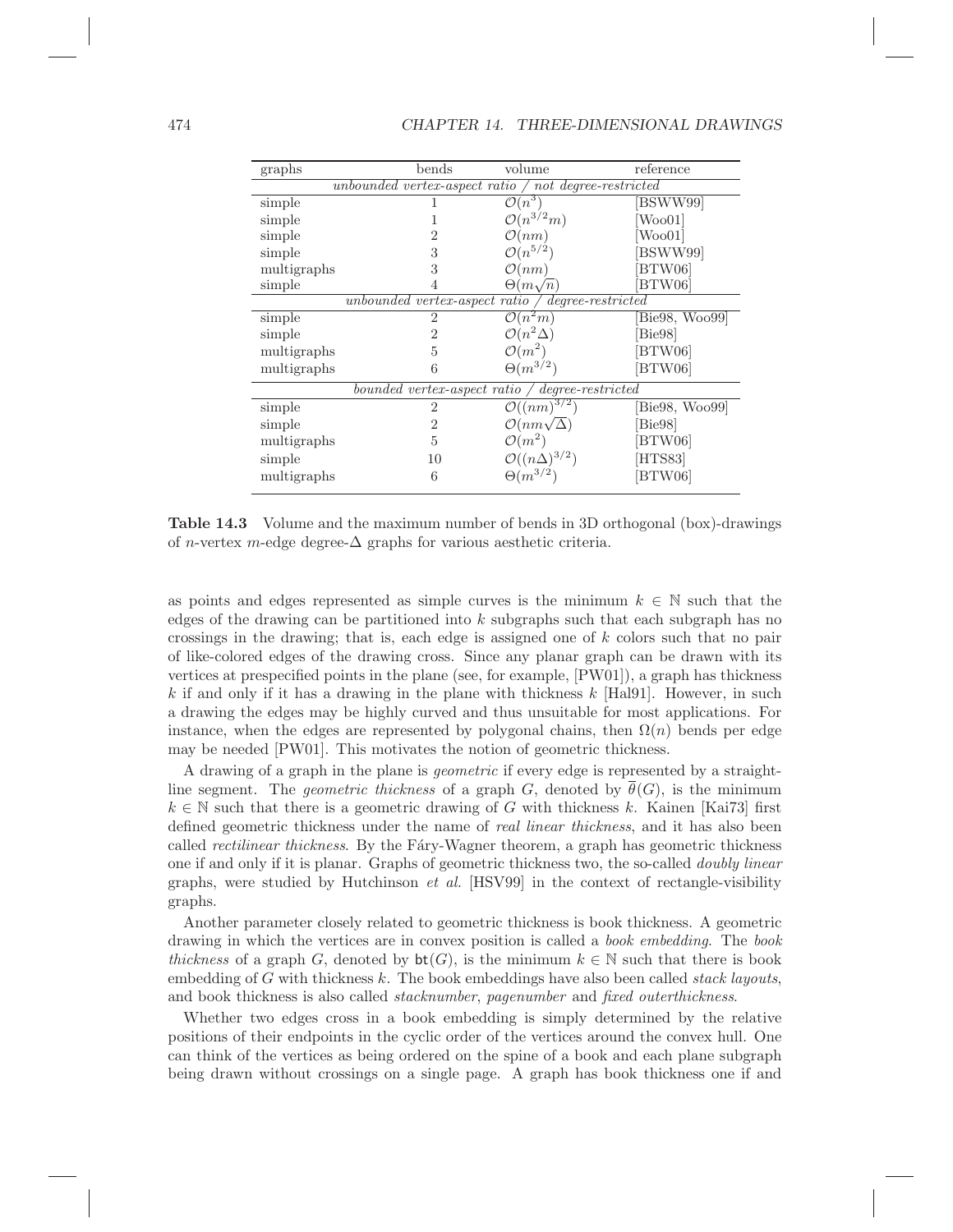#### 14.4. THICKNESS 475

only if it is outerplanar [BK79]. Bernhart and Kainen [BK79] proved that a graph has book thickness at most two if and only if it is a subgraph of a Hamiltonian planar graph. Unlike thickness, being able to partition the edge set of a graph  $G$  into k outerplanar subgraphs does not imply that G has book thickness at most k. For example, the edge set of  $K_5$  can be partitioned into two cycles, yet  $K_5$  has book thickness more than two, since it is not a subgraph of a Hamiltonian planar graph. The situation is similar for geometric thickness as will soon become clear.

Book embeddings, first defined by Ollmann [Oll73], are ubiquitous structures with a variety of applications; see [DW04a] for a survey with over 50 references. These applications include sorting permutations, fault-tolerant VLSI design, and compact graph encodings as well as graph drawing. In general, drawings arising from the study of thickness have applications in graph visualization (where each plane subgraph is colored by a distinct color), and in multilayer VLSI (where each plane subgraph corresponds to a set of wires that can be routed without crossings in a single layer).

First we consider the relationship between the three thickness parameters. By definition, for every graph  $G$ 

$$
\theta(G) \le \overline{\theta}(G) \le \text{bt}(G). \tag{14.1}
$$

These inequalities have been shown to be strict for certain graphs [DEH00]. In the other direction, no such relationship is possible for any bounding function. Eppstein [Epp01] proved that geometric thickness is not bounded by any function of book thickness. In particular, the graph obtained by subdividing each edge of  $K_n$  once has geometric thickness at most two. On the other hand, a Ramsey-theoretic argument shows that the book thickness of that graph is not bounded by any constant.

Using a more elaborate Ramsey-theoretic argument applied to graphs formed by starting with  $n$  points and adding a new point adjacent to each triple of the  $n$  points, Eppstein [Epp04a] proved that geometric thickness is not bounded by any function of thickness. In particular, for every  $t$  there exists a graph with thickness three and geometric thickness at least t. This leaves an interesting open problem.

**Open Problem 14.5** [Epp04a] *Do graphs with thickness two have bounded geometric thick*ness?

Complete graphs: The thickness of the complete graph  $K_n$  was intensely studied in the 1960s and 1970s. Results by a number of authors [AG76, Bei67, BH65, May72] together prove that  $\theta(K_n) = \lfloor (n+2)/6 \rfloor$ , unless  $n = 9$  or 10, in which case  $\theta(K_9) = \theta(K_{10}) = 3$ .

Bernhart and Kainen [BK79] proved that  $bt(K_n) = \lfloor n/2 \rfloor$ . In fact, they proved that every convex drawing of  $K_n$  can be partitioned into  $\lceil n/2 \rceil$  plane spanning paths.

Bose *et al.* [BHRCW06] proved that every geometric drawing of  $K_n$  has thickness at most  $n - \sqrt{n/12}$ . It is unknown whether every geometric drawing of  $K_n$  has thickness at most  $(1-\epsilon)n$ . Dillencourt *et al.* [DEH00] studied the geometric thickness of  $K_n$ , and proved that

$$
\lceil (n/5.646) + 0.342 \rceil \le \overline{\theta}(K_n) \le \lceil n/4 \rceil \tag{14.2}
$$

Their upper bound construction generalizes to show that for any  $n, \overline{\theta}(K_n) \leq \lfloor n/4 \rfloor$ . What is  $\bar{\theta}(K_n)$ ? It seems likely that the answer is closer to  $\lceil n/4 \rceil$  rather than to the above lower bound.

Maximum degree: Next, we consider the relationships among the three thickness parameters and the maximum degree. Recall that, a graph with maximum degree  $\Delta$  is called a *degree-* $\Delta$  graph. Wessel [Wes84] and Halton [Hal91] proved independently that the thickness of a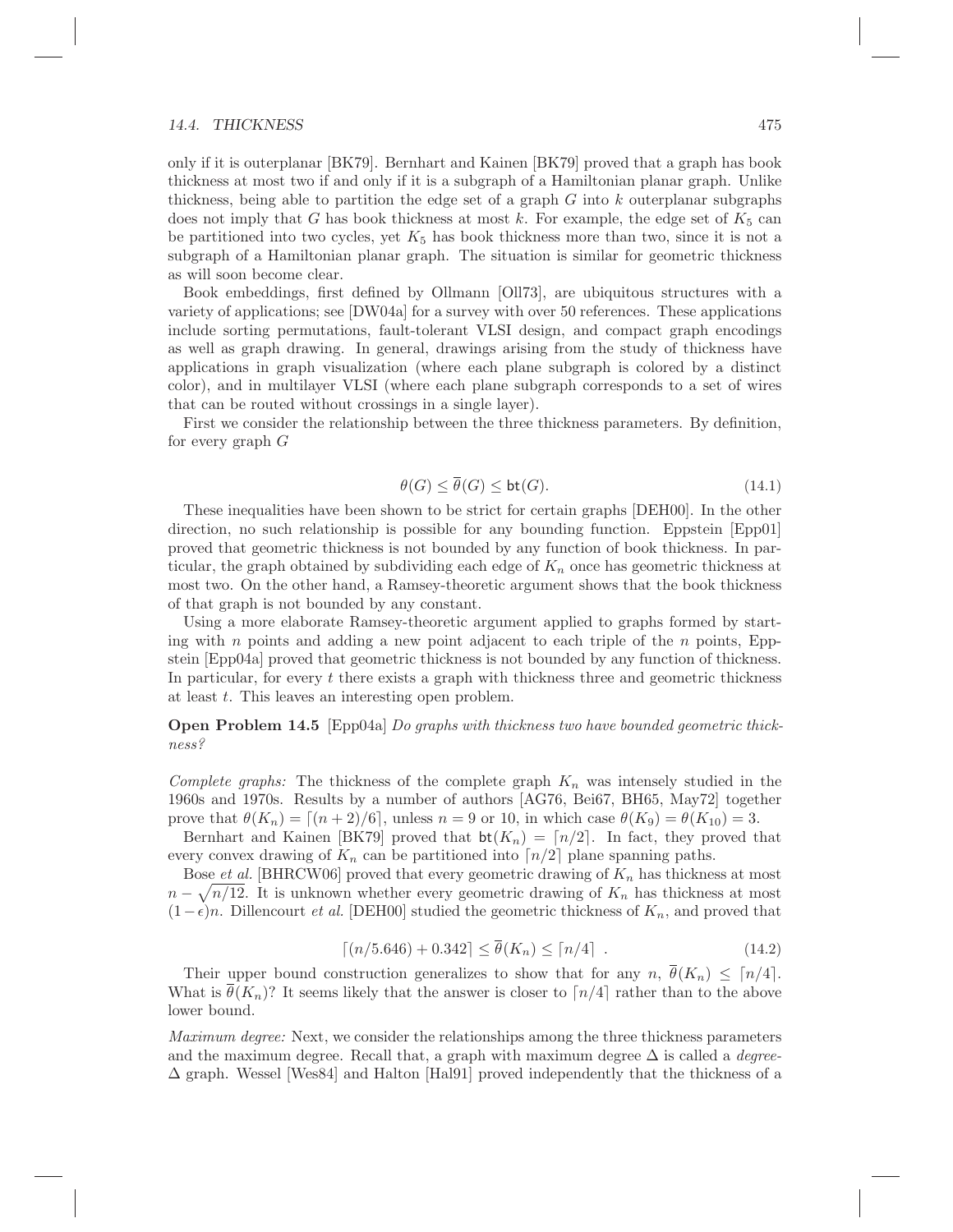degree- $\Delta$  graph is at most  $\lceil \Delta/2 \rceil$ . The proof is based on the classical result of Petersen that every regular graph of even degree has a 2-factor, that is, a set of vertex disjoint cycles that together cover all the vertices. The theorem implies that the edges of a  $\Delta$ -regular graph for even  $\Delta$  can be partitioned into  $\Delta/2$  sets of vertex disjoint cycles. Vertex disjoint cycles are planar, and thus the upper bound follows by proving that every degree- $\Delta$  graph is a subgraph of some  $\Delta$ -regular graph. Sýkora et al. [SSV04] proved that this bound is tight.

Malitz [Mal94b] proved that there exist  $\Delta$ -regular *n*-vertex graphs with book thickness at least  $\Omega(\sqrt{\Delta}n^{1/2-1/\Delta})$ . Thus, unlike thickness, book thickness is not bounded by any function of maximum degree. The proof is based on a probabilistic construction. Malitz [Mal94b] also derived an upper bound of  $\mathcal{O}(\sqrt{m}) \in \mathcal{O}(\sqrt{\Delta n})$  for the book thickness, and thus the geometric thickness, of m-edge graphs.

Eppstein [Epp04a] asked whether bounded degree graphs have bounded geometric thickness. Duncan et al. [DEK04] gave an affirmative answer for degree-4 graphs. By Petersen's theorem, the edges of a degree-4 graph  $G$  can be partitioned into two sets each of which induces a subgraph comprised of vertex disjoint paths and cycles in G. Duncan *et al.* [DEK04] proved that two such subgraphs can be drawn simultaneously on some planar point set using straight-line edges, thus proving that G has a geometric drawing with thickness at most two. Moreover, they provided a linear-time algorithm to produce such thickness-2 geometric drawings for degree-4 graphs. In the case of degree-3 graphs, the resulting drawings fit in the  $n \times n$  grid.

In a recent development, the above-mentioned question of Eppstein has been answered in the negative. Barát *et al.* [BMWR3] have shown that bounded degree graphs may have unbounded geometric thickness, even approaching the square root of the number of vertices. In particular, for all  $\Delta \geq 9$  there exists a  $\Delta$ -regular *n*-vertex graph with geometric thickness  $\Omega(\sqrt{\Delta}n^{1/2-4/\Delta-\epsilon})$ . The proof is non-constructive and based on counting arguments. The authors have shown that there are more graphs with bounded degree than with bounded geometric thickness. To count the number of  $n$ -vertex graphs of thickness  $k$ , they considered the number of order types of  $n$  points and all the ways of connecting the points in an order type into a geometric drawing of thickness  $k$ .

**Open Problem 14.6** [BMWR3] Do degree- $\Delta$  graphs with  $\Delta \in \{5, 6, 7, 8\}$  have bounded geometric thickness?

Proper minor-closed families: Blankenship and Oporowski [Bla03, BO01] proved that all proper minor-closed families have bounded book thickness and therefore, by Equation 14.1, bounded thickness and geometric thickness. Proper minor-closed families include, for example, planar graphs, bounded genus graphs, and bounded treewidth graphs. The proof depends on Robertson and Seymour's deep structural characterization of the graphs excluding a fixed minor. As a result, the obtained bound on book thickness for graphs excluding a  $K_{\ell}$ -minor is a truly huge function of  $\ell$ .

A much better bound is known for the thickness of such families. Kostochka [Kos82] and Thomason [Tho84] proved independently that graphs excluding a  $K_{\ell}$ -minor have thickness at most  $\mathcal{O}(\ell \log \ell)$ . Better bounds on book thickness (and thus geometric thickness) are also known for many minor-closed families. The question of book thickness of planar graphs was settled by Yannakakis [Yan86] in 1986: he proved that the book thickness of planar graphs is at most four and that there are planar graphs with book thickness matching that bound. There is some dispute over this lower bound. The construction is given in the conference version of the paper only [Yan86], where the proof is far from complete.

Endo [End97] determined that the book thickness of toroidal graphs, that is, graphs with genus one, is at most seven. Malitz [Mal94a] proved by a probabilistic argument that the book thickness of graphs with genus  $\gamma$  is at most  $\mathcal{O}(\sqrt{\gamma})$ .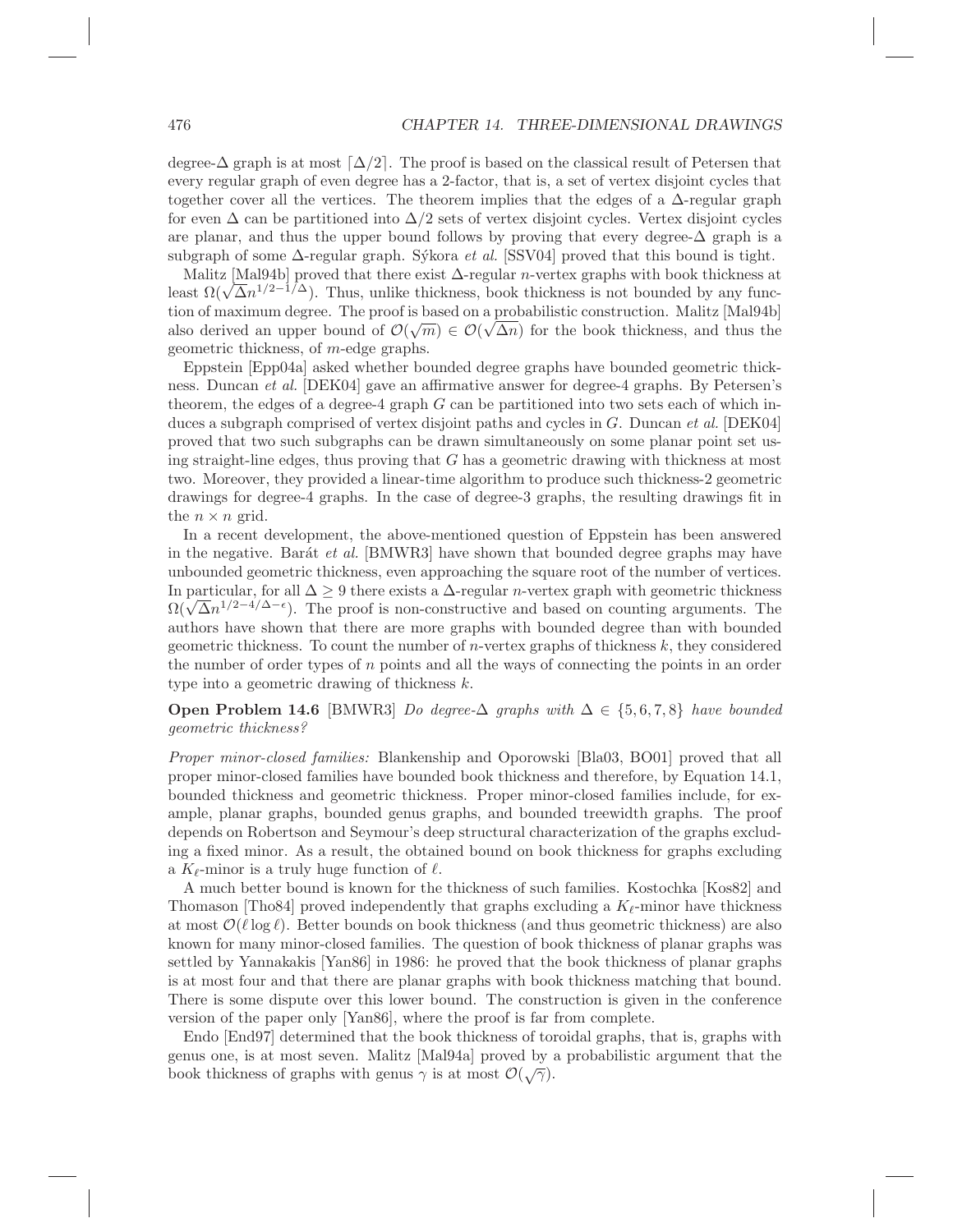#### 14.5. OTHER (NON-GRID) 3D DRAWING CONVENTIONS 477

Exact bounds are known for all three thickness parameters in relation to treewidth. In particular, for graphs of treewidth  $k$  the maximum thickness and the maximum geometric thickness both equal  $k/2$  DW05. This says that the lower bound for thickness can be matched by an upper bound, even in the more restrictive geometric setting. For graphs of treewidth k, the maximum book thickness equals k if  $k \leq 2$  and equals  $k+1$  if  $k \geq 3$ . While the lower bounds are proved in [DW05], the upper bounds on book thickness are due to Ganley and Heath [GH01].

Computational complexity: The graphs with book thickness one are precisely the outerplanar graphs [BK79], and thus can be recognized in linear time. The graphs with book thickness two are characterized as the subgraphs of planar Hamiltonian graphs [BK79], which implies that it is  $\mathcal{NP}$ -complete to test if  $bt(G) \leq 2$  [Wig82]. In fact, even determining thickness of a given book embedding is hard. Specifically, a book embedding with k pairwise crossing edges has thickness at least  $k$ , since each edge must receive a distinct color. However, the converse is not true. There exist book embeddings with no  $(k + 1)$ pairwise crossing edges for graphs that have thickness at least  $\Omega(k \log k)$  [KK97]. Moreover, it is  $\mathcal{NP}$ -complete to test if a given book embedding of a graph has thickness k [GJMP80].

Testing whether a graph has thickness k is  $\mathcal{NP}$ -hard [Man83] even for  $k = 2$ . Eppstein [Epp04b] considered the problem of testing if a given geometric drawing has thickness k. For  $k = 2$  the problem can be solved in polynomial time but becomes  $\mathcal{NP}$ -complete for  $k \geq 3$ . Dillencourt *et al.* [DEH00] asked what the complexity is for determining the geometric thickness of a given graph.

**Open Problem 14.7** [DEH00] Is it  $\mathcal{NP}$ -hard to test if the geometric thickness of a graph is k?

We close this section with an open problem that relates book thickness and 3D grid drawings.

**Open Problem 14.8** [DW04b] *Do all bipartite graphs that have book thickness three have* bounded track-number?

By studying book thickness of graph subdivisions Dujmović and Wood [DW04b] proved that an affirmative answer to this question would imply an affirmative answer to Open Problems 14.1, 14.2, and 14.3. More generally, it would imply that the queue-number is bounded by book-thickness, which is a long standing open problem [HLR92]. Since all proper minor-closed graph families have bounded book thickness [BO01], an affirmative answer to this question would further imply that all proper minor-closed graph families have linear volume 3D grid drawings.

#### 14.5 Other (Non-Grid) 3D Drawing Conventions

3D crossing-free straight-line drawings with real coordinates: Three dimensional straight-line crossing-free graph drawings in which the vertices are allowed real coordinates have also been studied. Naturally, having a less restrictive model allows for drawings with better bounds, for example better volume bounds, in comparison to the grid model. One disadvantage to using real coordinates, however, becomes evident when a drawing is to be displayed, on a computer screen for example. Then the real vertex coordinates must be converted into integer coordinates. There are no guarantees that rounding off will maintain the correctness of the embedding.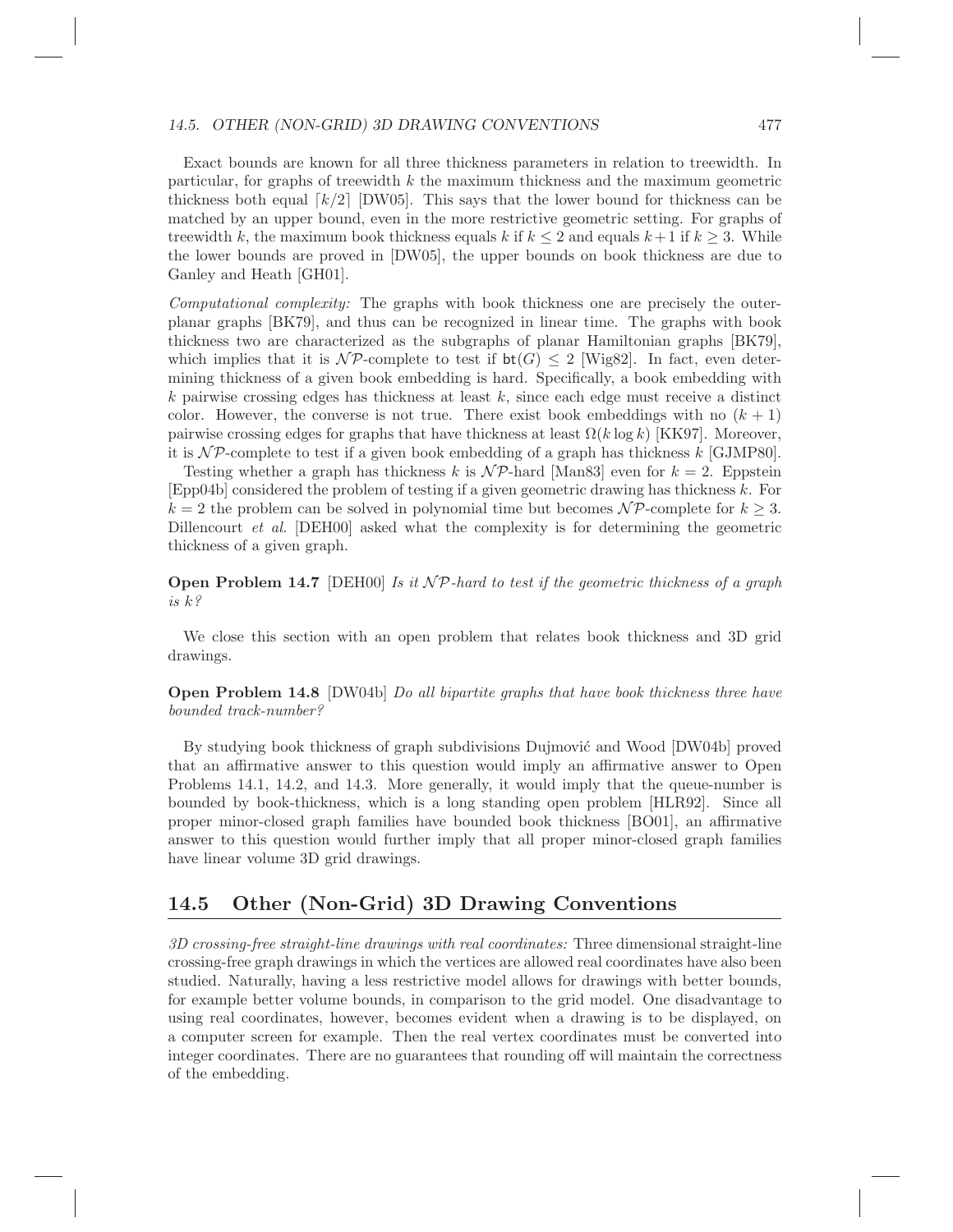As in the grid model, the main criterion for measuring the quality of a drawing is its volume. To make a discussion about volume meaningful, that is, to disallow arbitrary scaling, the vertices are required to lie at least unit distance apart. As noted in the introduction, a classical result of Steintz states that the triconnected planar graphs are exactly the 1 skeletons of convex polyhedra in 3D, that is, they admit 3D convex drawings. This may be considered as one of the first results in the real coordinates model. The construction, however, seems to require exponential volume in the number of vertices of a graph. The same is true for the number of bits needed to represent the coordinates of the vertices. This outlook has been greatly improved by Chrobak et al. [CGT96]. The technique they used to derive their results falls under the category of so-called *force directed* methods.

Force directed methods model the graph as a physical system. For example, edges can be modeled as springs and vertices as charged particles that repel each other. A configuration where the sum of the forces on each particle is zero, that is, a local minimum of the system, gives a straight-line drawing of the graph. The famous barycenter method developed by Tutte [Tut60] is an example of the force directed approach. Specifically, the barycenter method takes a 3-connected plane graph  $G$  and fixes the vertices of the outer face in a convex position in the plane. The remaining vertices of  $G$  are then added one by one at the barycenter of their neighbors. The resulting system of linear equations gives coordinates for the internal vertices, and results in a 3D drawing of G where all internal faces are convex. This method can be extended to 3D.

As noted above, the best-known bounds are due to Chrobak *et al.* [CGT96]. They developed a force-directed algorithm that, given an *n*-vertex triconnected planar graph  $G$ , outputs a 3D drawing of G with  $\mathcal{O}(n)$  volume. Moreover, the vertex coordinates in the drawing can be represented by  $\mathcal{O}(n \log n)$ -bit rational numbers. The algorithm runs in  $\mathcal{O}(M(n^{1/2}))$  time, where  $M(n)$  is the time needed to multiply two  $n \times n$  matrices. They also showed that if the minimum angle between two edges incident to the same vertex is required to be some fixed function of the maximum degree, then there are bounded-degree triconnected planar graphs that require  $2^{\Omega(n)}$  volume in any 3D convex drawing.

In other results in the real coordinate model, Garg *et al.* [GTV96] proved that all graphs with bounded chromatic number can be drawn in  $\mathcal{O}(n^{3/2})$  volume with constant aspect ratio and using  $\mathcal{O}(\log n)$ -bit rational numbers for vertex coordinates. If the number of bits is increased to  $\mathcal{O}(n \log n)$ , they showed that all graphs have 3D straight-line crossing-free drawings in  $\mathcal{O}(n)$  volume. Their algorithms run in  $\mathcal{O}(n)$  time provided that the graph coloring is given as a part of the input.

Simulated annealing techniques for generating 3D straight-line drawings of general graphs have also been considered [CT96].

3D graph representations: In a graph representation, vertices are depicted as some set of objects and edges indicate a relationship between the objects. In the case of visibility representations, for example, there is an edge between two vertices in the graph if and only if there is a line-segment that joins the objects representing the vertices and that does not intersect any other object, that is, if the two objects are (mutually) visible. Typically, these line-segments may be required to align with an axis. In two dimensions, popular visibility representations studied are *bar*- and *rectangle visibility*. Both models are related to orthogonal drawings in the plane. Only thickness-2 graphs have such two-dimensional visibility representations, which motivates the study of 3D counterparts.

The concept generalizes naturally to three dimensions. The vertices may be disjoint 2D objects parallel to the XY-plane, and the edges may be line-segments parallel to Z-axis connecting pairs of visible objects. It is easy to see that all graphs have such a representation if the objects may be arbitrary non-convex polygons. Attention has therefore been restricted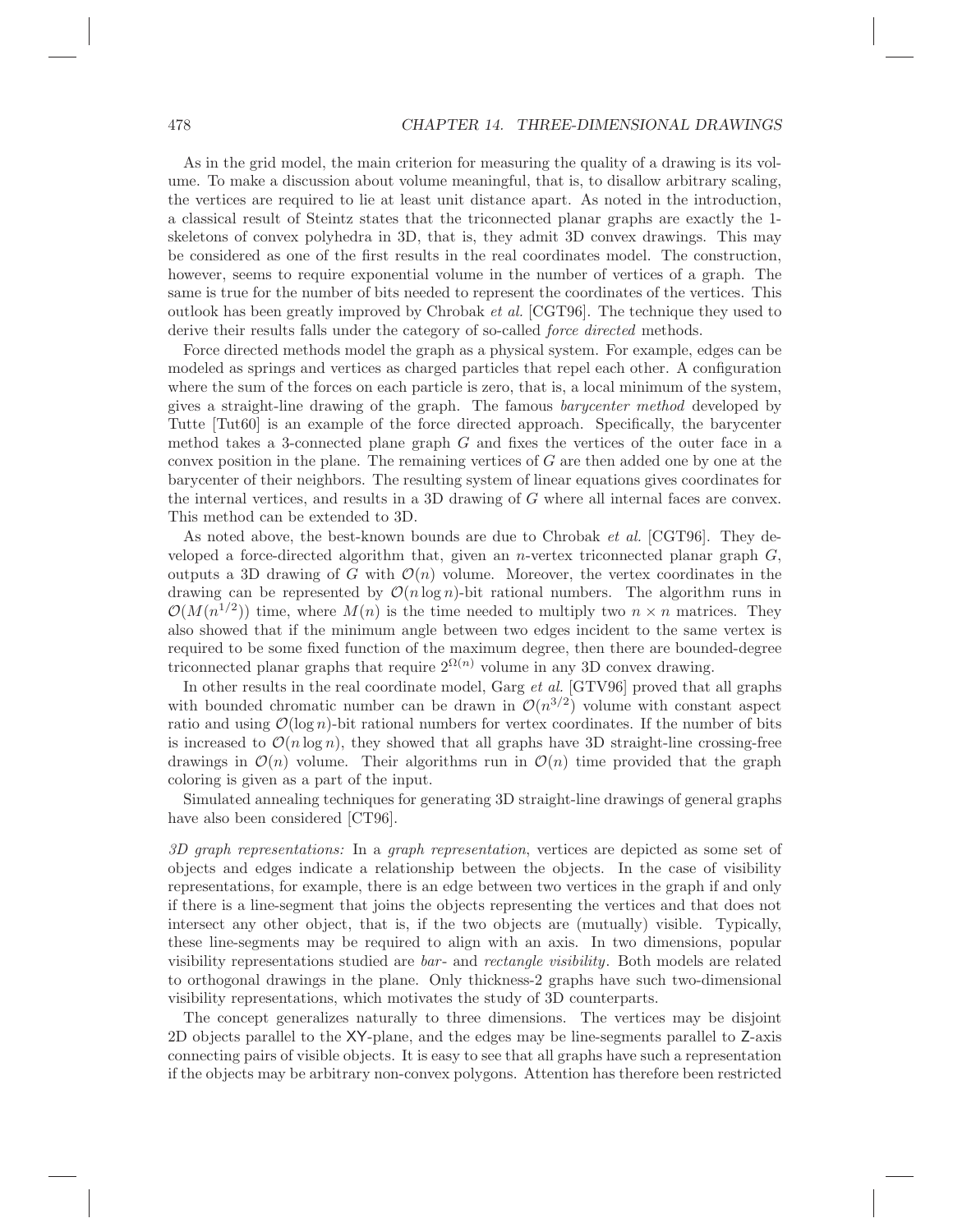to convex polygons. For instance,  $K_7$  has a representation with unit squares and  $K_8$  does not, and every graph has a representation with unit disks. Bose *et al.* [BEF<sup>+98]</sup> proved that  $K_n$  has a representation with arbitrary rectangles for  $n \leq 22$ , while for  $n \geq 56$  it does not. They also showed that all planar graphs and all complete bipartite graphs have a representation with arbitrary rectangles, but that the family of representable graphs is not closed under graph minors.

Alt *et al.* [AGW98] considered representations with arbitrary convex polygons and showed that there is no convex polygon  $P$  that would allow every complete graph to have a visibility representation by shifted copies of P. In particular, for  $n > 2^{2^k}$ ,  $K_n$  cannot be represented by a convex  $k$ -gon. This bound has been improved by Štola [Što04], who proved that the maximum size of a complete graph with a visibility representation by copies of regular k-gon is between  $k+1$  and  $2^{6k}$ . Visibility representations with boxes have also been considered [FM99].

Kotlov *et al.* [KLV97] discovered a relationship between graph representations by touching spheres in 3D and the algebraic graph invariant  $\mu$  introduced by Colin de Verdière.

Surfaces and the theory of graph minors: The field of topological graph theory studies geometric realizations of graphs in 3-space and embeddings on surfaces. Embeddings of graphs on higher surfaces are a natural generalization of embeddings in the plane.

The celebrated graph minors theorem of Robertson and Seymour [RS] implies that there is a finite number of forbidden minors for graphs embeddable on any given fixed surface. The Kuratowski theorem identifies the forbidden minors for the plane. The projective plane is the only other surface for which all the forbidden minors (35 of them) are known. Mohar [Moh99] gave a linear-time algorithm that for any graph and any fixed surface S, either finds an embedding of the given graph in  $S$  or identifies a subgraph homeomorphic to a forbidden minor for S.

The power of the graph minors theorem can be nicely illustrated by means of the following 3D graph drawing problem. A graph is knotless if it has an embedding in 3D that does not contain a non-trivial knot, that is, if it has an embedding such that every cycle in the embedding bounds a disk. For example  $K_7$  is known not to have a knotless embedding. It is easy to observe that the class of all knotless graphs is minor-closed. One algorithmic consequence of the graph minors theory is that there is a cubic time algorithm to test membership of a graph in any proper minor-closed family. Thus, remarkably, there exists a cubic time algorithm to test if a graph is knotless. This problem was not even known to be decidable before the advent of the graph minors theory. At present, however, no explicit algorithm is known, let alone a polynomial-time one, as the theory only guarantees the existence of such an algorithm.

A related concept is that of a linkless embedding. A graph is linkless if it has an embedding in 3D that does not contain a pair of linked cycles, that is, two cycles in the embedding that cannot be separated by a 2-sphere embedded in 3D. For example,  $K_6$  is known not to be linkless. Unlike the case for knotless graphs, the full characterization of linkless graphs is known. In particular, a graph is linkless if and only if it does not contain as a minor one of the six members of the Peterson family of graphs. A  $\Delta Y$ -exchange in a graph replaces a triangle by a 3-star, while a  $Y\Delta$ -exchange replaces a 3-star by a triangle. The Peterson family is comprised of the six graphs that can be obtained from  $K_6$  by a sequence of  $\Delta Y$ and Y∆-exchanges. It is also known that a graph  $G$  is linkless if and only if its Colin de Verdière invariant  $\mu(G)$  is at most four. Whether knotless graphs are precisely those graphs whose Colin de Verdière invariant is at most five is an interesting open problem.

Good viewpoints: In most visualization applications, a 3D drawing of a graph will eventually be displayed as an image on some kind of 2D medium, such as a computer screen or a sheet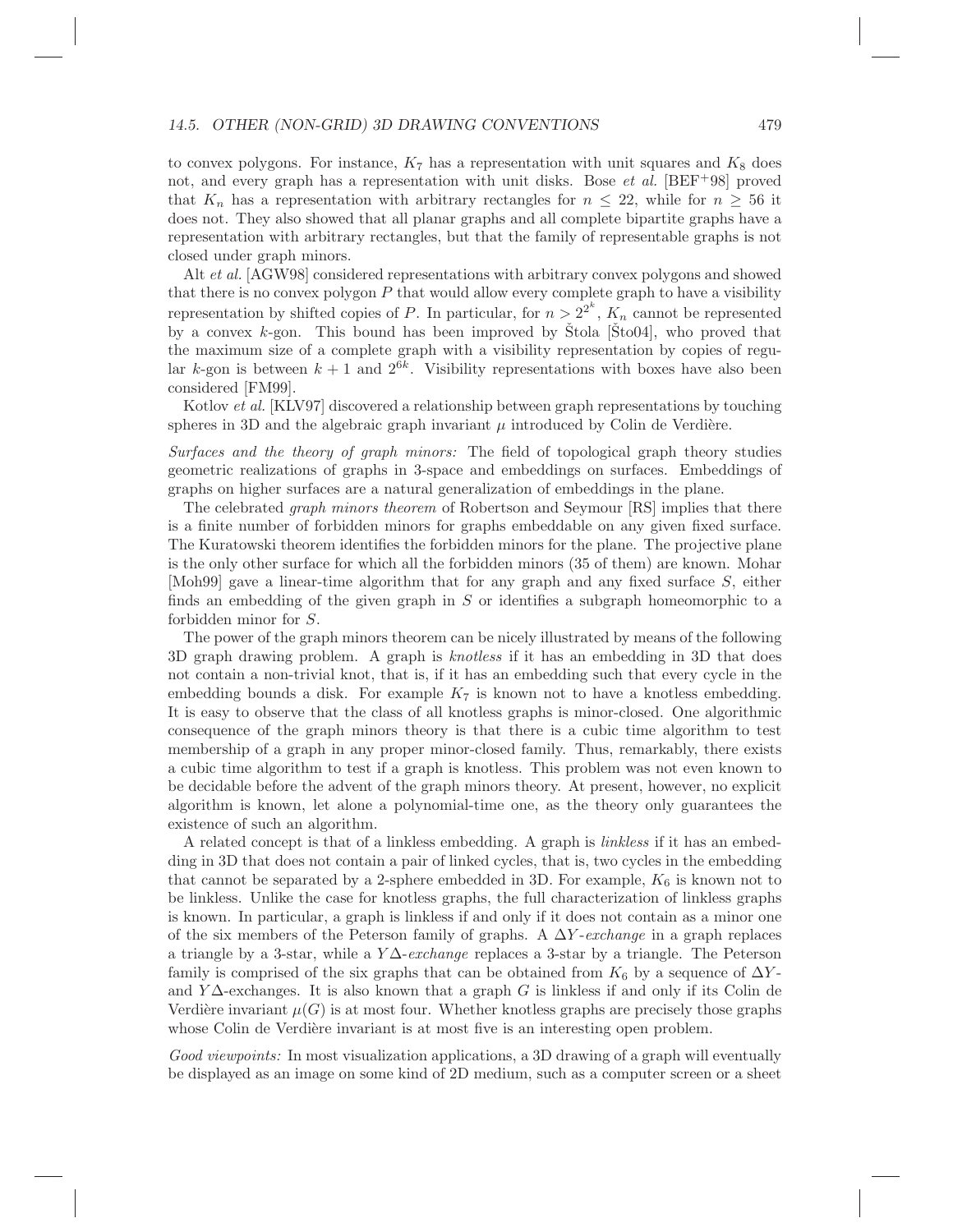of paper. This can be achieved by using projections. In computer graphics the most commonly used projections are the parallel and perspective projections. A 2D image, by its very nature, will necessarily contain less information than the original 3D drawing. It is therefore desirable to find viewpoints (the position and the direction the viewer is facing) that result in "nice" 2D images, that is, projections that preserve as much information about the 3D drawing as possible. Having an edge of the 3D drawing map to one point in the projection is lossy in that context, as is having two vertices project to the same point.

Bose et al. [BGRT99] developed an algorithm that, given a 3D straight-line drawing, computes an arrangement of curves that describe all bad viewpoints for that drawing. A viewpoint is bad if it maps three 3D points to the same point in the projection (vertices count as two points). Their algorithm runs in  $\mathcal{O}(m^4 \log m + k)$  time, where m is the number of edges of the graph and k may be  $\mathcal{O}(m^6)$  in the worst case.

The arrangement above distinguishes between bad and good viewpoints. Eades *et al.* studied a model with a continuous measure of goodness for a viewpoint [EHW97]. In particular the goodness of a viewpoint increases with distance from its nearest bad point. They also considered different definitions of bad points and developed an algorithm to compute them based on techniques of Bose et al. [BGRT99].

3D symmetry: Connections between symmetry and aesthetics have long been recognized. Thus displaying automorphisms of a graph as symmetries in its drawing is a very desirable feature. Drawing graphs symmetrically involves solving at least two problems. The first is to determine the symmetries (automorphisms) of a graph. The second problem is, given the graph automorphisms, to display as many of them as possible as geometric symmetries of a drawing of the graph. Symmetries in 3D can be displayed by, for example, rotation, reflection, and inversion. For a detailed account on symmetric drawings, including 3D symmetric drawings, the reader is referred to Chapter 3.

Higher dimensions: One of the basic problems in discrete geometry is determining when a graph can be realized with prescribed edge lengths in  $\mathbb{R}^d$ . An interesting graph invariant related to that concept is the *dimension* of a graph, introduced by Erdős et al. [EHT65]. It is defined as the minimum d such that the graph has a drawing in  $\mathbb{R}^d$  with straight-line edges all of unit length (with possible crossings). They show, among other results, that the dimension of the complete graph  $K_n$  is  $n-1$  and that the dimension of the complete bipartite graph is at most four.

A concept related to the dimensionality of a graph is that of realizability. A realization of a graph is a straight-line "drawing" with vertices represented as points, where there is no restriction on how vertices and edges may intersect. A graph  $G$  is  $d$ -realizable if, given any realization of G in  $\mathbb{R}^t$ , there exists a realization of G with the same edge-lengths in  $\mathbb{R}^d$ . For example, a path is 1-realizable since its vertices can be arranged on a line with any desired edge-lengths. A tree is also 1-realizable. On the other hand, the triangle is not 1-realizable, since it has a realization in  $R^2$  with unit distance edges but no such realization is possible in  $R<sup>1</sup>$ . Connelly and Sloughter [BC07] proved that a graph is 1-realizable if and only if it is a forest. It is 2-realizable if and only if it has treewidth at most two, that is, if it is a series-parallel graph. They showed that a graph is 3-realizable if and only if it does not contain  $K_5$  or an octahedral graph as a minor.

A relationship between the connectivity of graphs and higher dimensional drawings has been established [LLW88]. In particular, k-connected graphs were characterized in terms of particular convex drawings in  $\mathbb{R}^{k-1}$ . A force directed method was used to derive these results.

Dujmović et al. [DMS13] studied higher dimensional straight-line grid drawings (with possible crossings). They showed that in every d-dimensional  $(d \geq 4)$  straight-line grid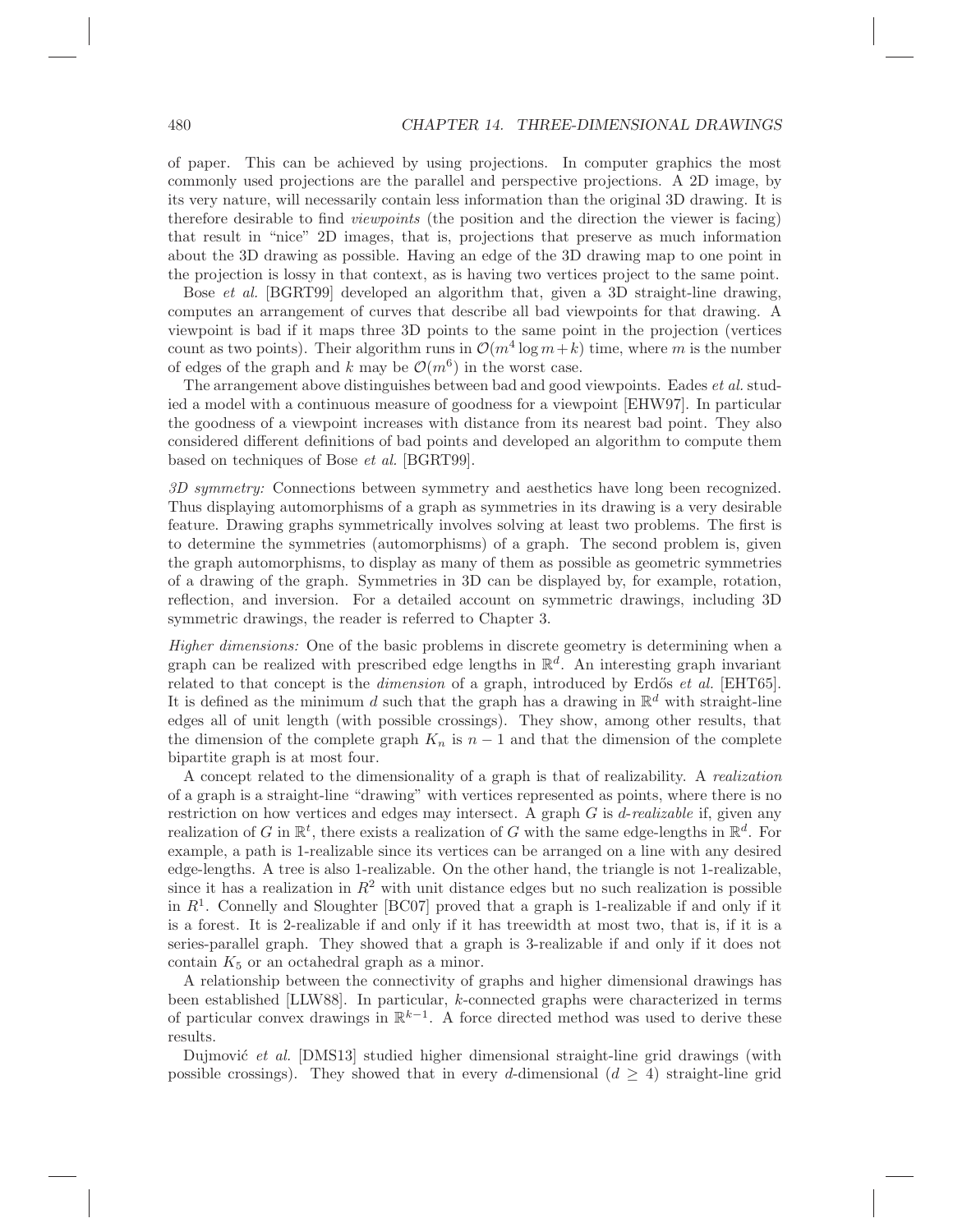#### 14.5. OTHER (NON-GRID) 3D DRAWING CONVENTIONS 481

drawing of volume N of a graph with  $m \geq (2^2 + 1)N$  edges, there are at least  $\Omega(\frac{m^2}{N})$ crossings. They also showed that there are graphs for which this bound is tight.

Some other directions explored include the idea of producing 2D drawings by starting with a "nice" higher dimensional drawing of a graph and then projecting it to a plane. Higherdimensional visibility representations with hyper-rectangles [CDH<sup>+</sup>96] have also been considered.

Applications and information visualization: This chapter was mainly focused on theory and foundations of 3D Graph Drawing, that is, results with provable bounds on properties on drawings and provable bounds on the running times of drawing algorithms. An important theme outside the scope of this chapter is that of development of software packages for 3D graph drawing (see, for example, [GT97, PV97]) as well as information visualization in 3D. Graph drawing in 3D relates to this area particularly because graphs model hierarchies and networks. Understanding large social and biological trees and networks requires the support of visualization tools  $[BvLH+11, LLB+12, NJBJ09]$ . A substantial body of research literature explores the possibility of combining 3D graphics and interactive animation technology with an understanding of human perception for the purpose of conveying information, including graph models, to humans  $[XRP<sup>+</sup>12]$ . Classic work of Robertson et al. [RMC91] proposed to visualize organizational hierarchies with 3D animations of trees. Work on visualization of graphs is found not only in the information visualization literature, but also domain specific literature such as that of biology and bioinformatics. Important key words include information visualization, human computer interaction, computer graphics, animation, human perception.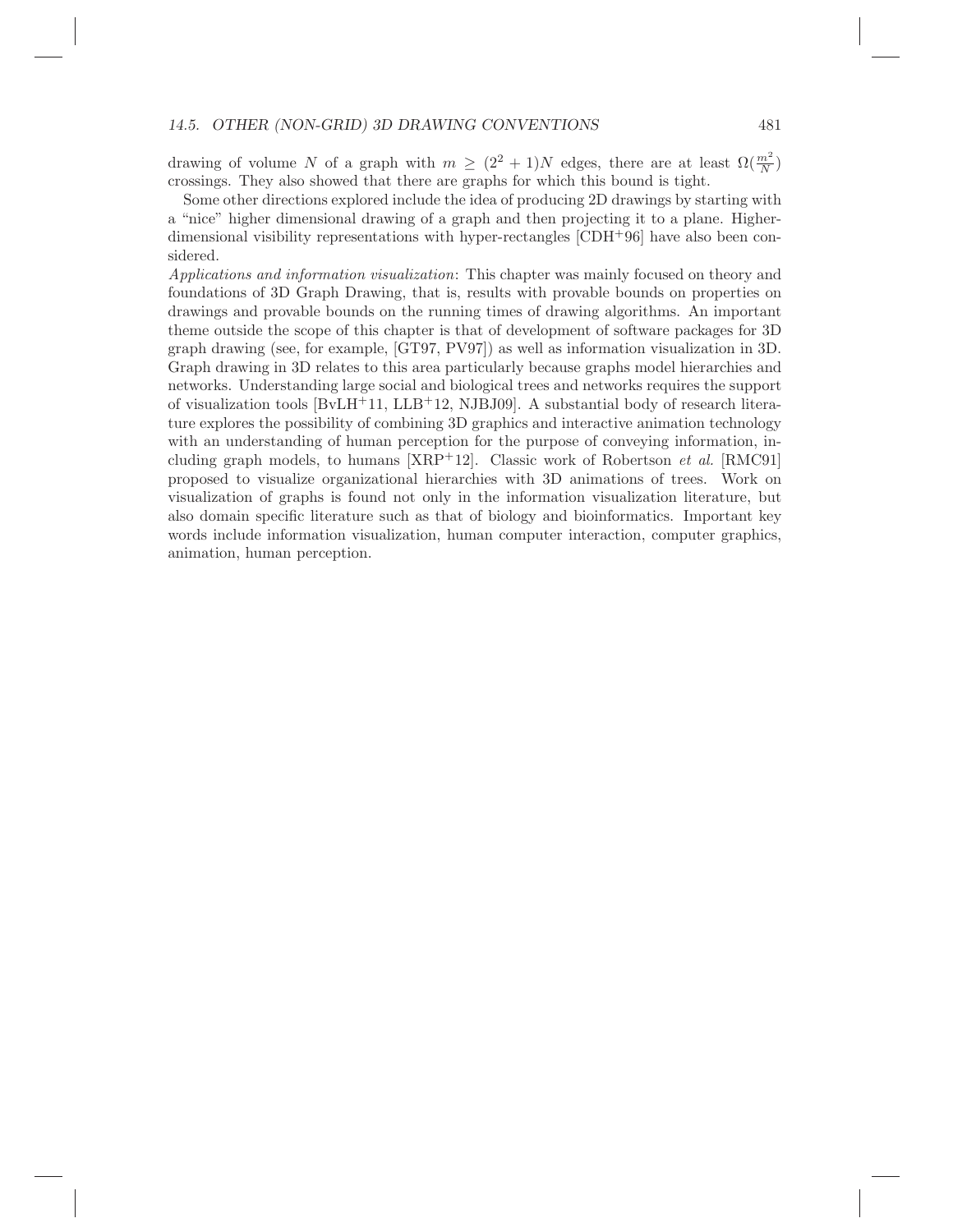### References

| [AG76]     | V. B. Alekseev and V. S. Gonchakov. Thickness of arbitrary complete<br>graphs. Mat. Sbornik, 101:212-230, 1976.                                                                                                                                                 |
|------------|-----------------------------------------------------------------------------------------------------------------------------------------------------------------------------------------------------------------------------------------------------------------|
| [AGW98]    | H. Alt, M. Godau, and S. Whitesides. Universal 3-dimensional visibility<br>representations for graphs. <i>Comput. Geom.</i> , 9:111-125, 1998.                                                                                                                  |
| [BC07]     | M. Belk and R. Connelly. Realizability of graphs. <i>Discrete and Compu</i> -<br>tational Geometry, $37(2):125-137$ , $2007$ .                                                                                                                                  |
| [BCMW04]   | P. Bose, J. Czyzowicz, P. Morin, and D. R. Wood. The maximum number<br>of edges in a three-dimensional grid-drawing. J. of Graph Algorithms and<br>$Appl., 8(1):21-26, 2004.$                                                                                   |
| $[BEF+98]$ | P. Bose, H. Everett, S. Fekete, M. E. Houle, A. Lubiw, H. Meijer, K. Ro-<br>manik, G. Rote, T. C. Shermer, S. Whitesides, and C. Zelle. A visibility<br>representation for graphs in three dimensions. J. of Graph Algorithms<br>and Appl., $2(3):1-16$ , 1998. |
| [Bei67]    | L. W. Beineke. The decomposition of complete graphs into planar sub-<br>graphs. In <i>Graph Theory and Theoretical Physics</i> , pages 139–154. 1967.                                                                                                           |
| [BGRT99]   | P. Bose, F. Gómez, P. A. Ramos, and G. T. Toussaint. Drawing nice<br>projections of objects in space. J. of Visual Communic. and Image Rep-<br>$resentation, 10:155-172, 1999.$                                                                                 |
| [BH65]     | L. W. Beineke and F. Harary. The thickness of the complete graph.<br>Canad. J. Math., 17:850-859, 1965.                                                                                                                                                         |
| [BHRCW06]  | P. Bose, F. Hurtado, E. Rivera-Campo, and D. R. Wood. Partitions of<br>complete geometric graphs into plane trees. Computational Geometry:<br><i>Theory and Applications</i> , $34(2):116-125$ , 2006.                                                          |
| [Bie98]    | T. C. Biedl. Three approaches to 3D-orthogonal box-drawings. In <i>Proc.</i><br>6th Int. Symp. on Graph Drawing (GD'98), volume 1547 of LNCS, pages<br>30–43. Springer, 1998.                                                                                   |
| [BJSW01]   | T. Biedl, J. R. Johansen, T. C. Shermer, and D. R. Wood. Orthogonal<br>drawings with few layers. In Proc. 9th Int. Symp. on Graph Drawing<br>$(GD'01)$ , volume 2265 of <i>LNCS</i> , pages 297-311. Springer, 2001.                                            |
| [BK79]     | F. Bernhart and P. C. Kainen. The book thickness of a graph. J. Combin.<br><i>Theory Ser. B</i> , $27(3):320-331$ , 1979.                                                                                                                                       |
| [Bla03]    | Robin Blankenship. <i>Book Embeddings of Graphs</i> . PhD thesis, Dept. of<br>Mathematics, Louisiana State University, U.S.A., 2003.                                                                                                                            |
| [BMWR3]    | J. Bárat, J. Matoušek, and D. R. Wood. Bounded-degree graphs have<br>arbitrarily large geometric thickness. The Electronic Journal of Combi-<br>natorics, 13, 2006, R3.                                                                                         |
| [BO01]     | R. Blankenship and B. Oporowski. Book embeddings of graphs and<br>minor-closed classes. In Proc. 32nd Southeastern Int. Conf. on Com-<br>binatorics, Graph Theory and Comp. Dept. of Math., Louisiana State<br>University, 2001.                                |
| [BSWW99]   | T. C. Biedl, T. C. Shermer, S. Whitesides, and S. K. Wismath. Bounds<br>for orthogonal 3-D graph drawing. J. of Graph Algorithms and Appl.,<br>$3(4):63-79, 1999.$                                                                                              |
| [BTW06]    | T. Biedl, T. Thiele, and D. R. Wood. Three-dimensional orthogonal<br>graph drawing with optimal volume. $Algorithmica$ , $44(3):233-255$ , 2006.                                                                                                                |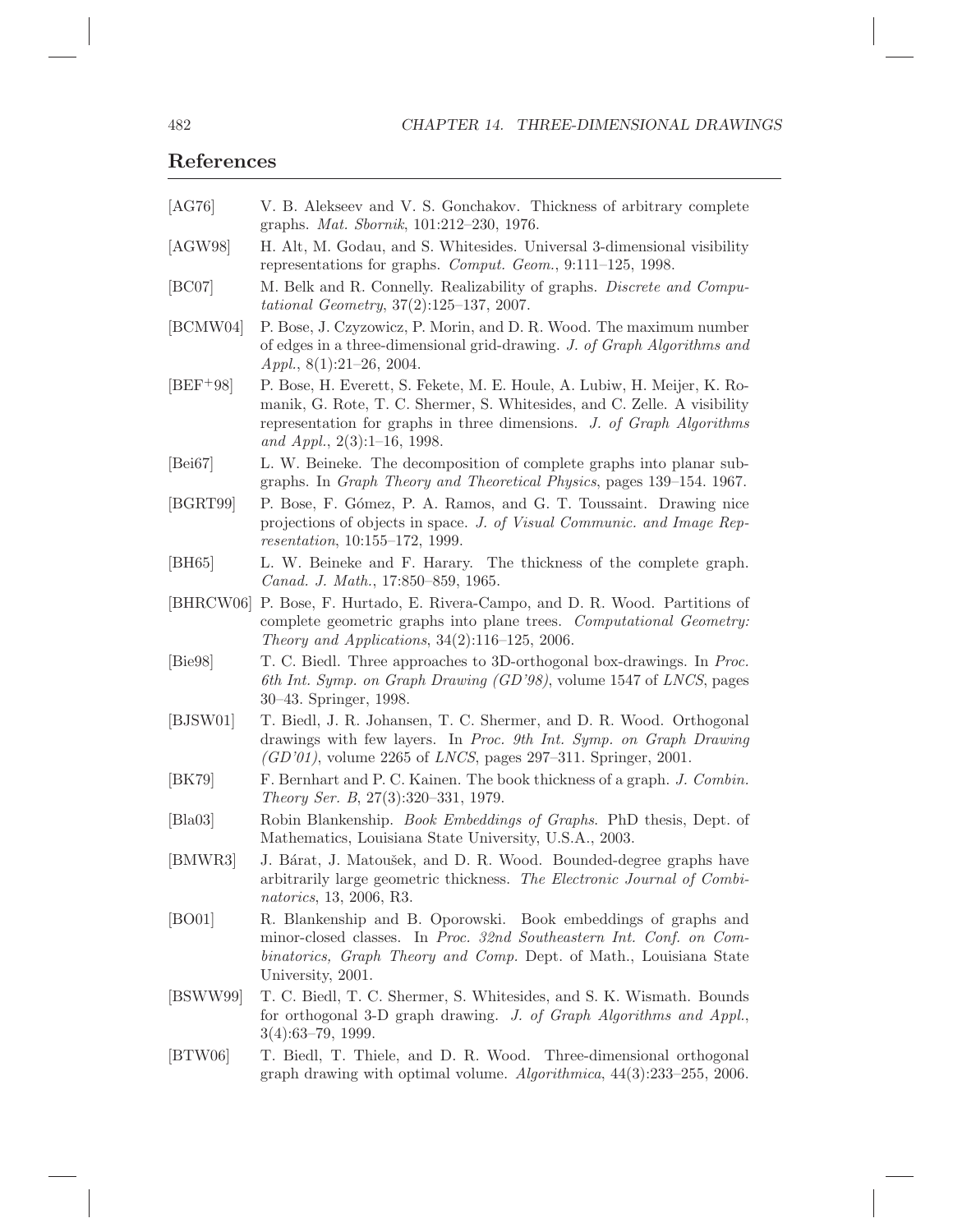#### REFERENCES 483

- [BvLH<sup>+</sup>11] S. Bremm, T. von Landesberger, M. Hess, T. Schreck, P. Weil, and K. Hamacherk. Interactive visual comparison of multiple trees. In Visual Analytics Science and Technology (VAST), 2011 IEEE Conference on, pages 31–40, 2011.
- $[CDH+96]$  F. Cobos, J. Dana, F. Hurtado, A. Márquez, and F. Mateos. On a visibility representation of graphs. In Proc. Int. Symp. on Graph Drawing  $(GD'95)$ , volume 1027 of *LNCS*, pages 152–161. Springer, 1996.
- [CELR96] R. F. Cohen, P. Eades, T. Lin, and F. Ruskey. Three-dimensional graph drawing. Algorithmica, 17(2):199–208, 1996.
- [CGJW01] M. Closson, S. Gartshore, J. Johansen, and S. K. Wismath. Fully dynamic 3-dimensional orthogonal graph drawing. J. of Graph Algorithms and Appl.,  $5(2):1-34$ ,  $2001$ .
- [CGT96] M. Chrobak, M. T. Goodrich, and R. Tamassia. Convex drawings of graphs in two and three dimensions (preliminary version). In Proc. 12th Annual Symposium on Computational Geometry, pages 319–328, 1996.
- [CS97] T. Calamoneri and A. Sterbini. 3D straight-line grid drawing of 4 colorable graphs. *Inform. Process. Lett.*,  $63(2):97-102$ , 1997.
- [CT96] I. F. Cruz and J. P. Twarog. 3D graph drawing with simulated annealing. In Proceedings of the Symposium on Graph Drawing, GD '95, pages 162– 165, London, UK, UK, 1996. Springer-Verlag.
- [DEH00] M. B. Dillencourt, D. Eppstein, and D.S. Hirschberg. Geometric thickness of complete graphs. J. of Graph Algorithms and Appl., 4(3):5–17, 2000.
- [DEK04] C. A. Duncan, D. Eppstein, and S. G. Kobourov. The geometric thickness of low degree graphs. In Proc. of the 20th Annual Symp. on Computational Geometry (SoCG'04), pages 340–346, 2004.
- [DEL<sup>+</sup>05] O. Devillers, H. Everett, S. Lazard, M. Pentcheva, and S. Wismath. Drawing  $K_n$  in three dimensions with one bend per edge. In Proc. 13th Int. Symp. on Graph Drawing (GD'05), volume 3843 of LNCS, pages 83– 88. Springer, 2005. Also in, J. Graph Algorithms Appl., 10(2): 287-295 (2006).
- [DFP10] G. Di Battista, F. Frati, and J. Pach. On the queue number of planar graphs. In Proc. 51st Annual IEEE Symposium on Foundations of Computer Science (FOCS), pages 365 –374, 2010.
- [dFPP90] H. de Fraysseix, J. Pach, and R. Pollack. How to draw a planar graph on a grid. Combinatorica, 10(1):41–51, 1990.
- [Di 03] E. Di Giacomo. Drawing series-parallel graphs on restricted integer 3D grids. In Proc. 11th Int. Symp. on Graph Drawing (GD'03), volume 2912 of LNCS, pages 238–246. Springer, 2003.
- [DLMW05] E. Di Giacomo, G. Liotta, H. Meijer, and S. K. Wismath. Volume requirements of 3D upward drawings. In Proc. 13th Int. Symp. on Graph Drawing  $(GD'05)$ , volume 3843 of LNCS, pages 101–110. Springer, 2005. Aslo in Discrete Mathematics, 309(7):1824–1837 (2009).
- [DLW02] E. Di Giacomo, G. Liotta, and S. Wismath. Drawing series-parallel graphs on a box. In Proc. 14th Canadian Conf. on Computational Geometry (CCCG'02), pages 149–153. The University of Lethbridge, Canada, 2002.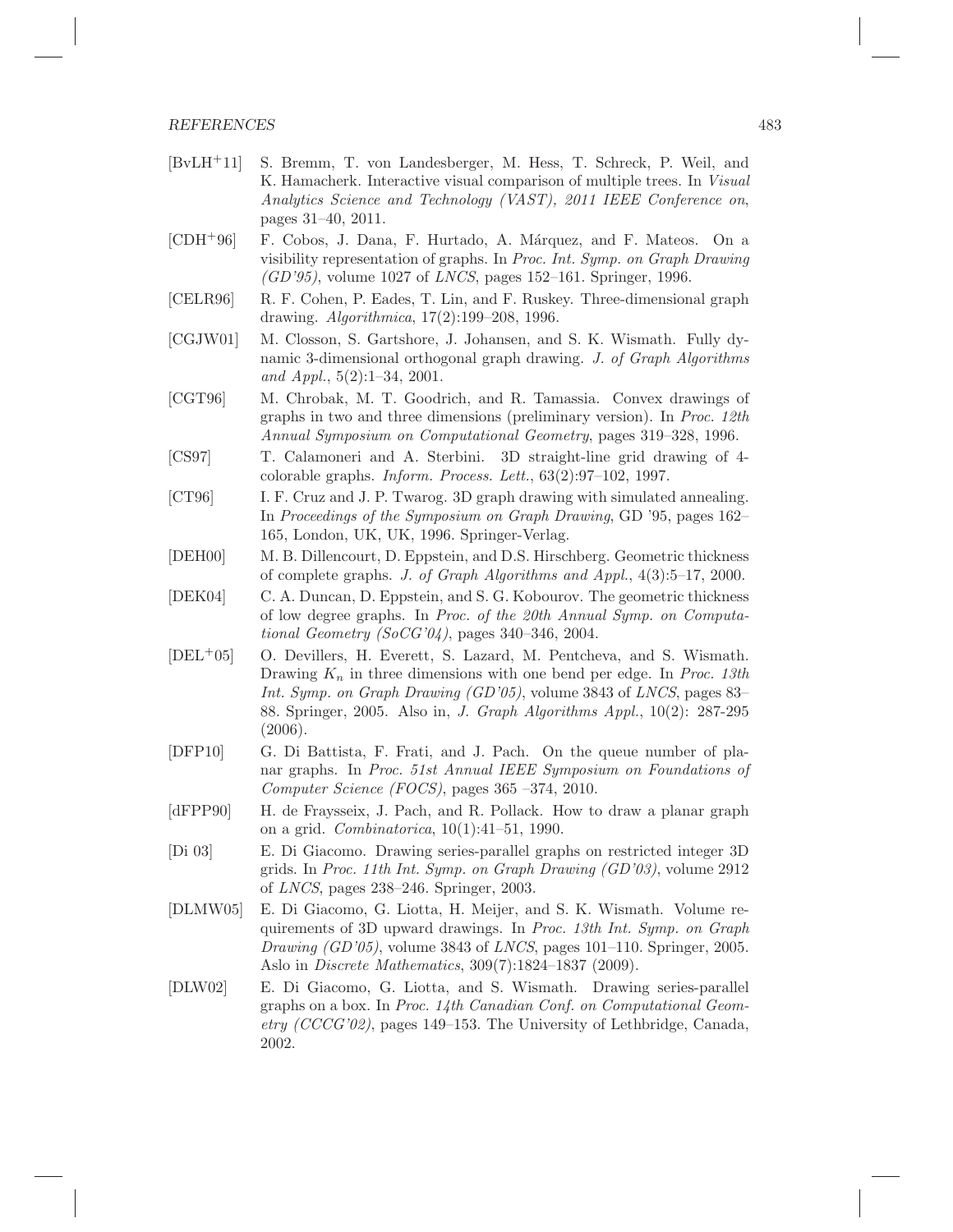| 484          | CHAPTER 14. THREE-DIMENSIONAL DRAWINGS                                                                                                                                                                                                                                                                      |
|--------------|-------------------------------------------------------------------------------------------------------------------------------------------------------------------------------------------------------------------------------------------------------------------------------------------------------------|
| [DM03]       | E. Di Giacomo and H. Meijer. Track drawings of graphs with constant<br>queue number. In Proc. 11th Int. Symp. on Graph Drawing $(GD'03)$ ,<br>volume 2912 of $LNCS$ , pages 214-225. Springer, 2003.                                                                                                        |
| [DMS13]      | V. Dujmović, P. Morin, and A. Sheffer. Crossings in grid drawings. Arxiv<br>preprint, January 2013. http://arxiv.org/abs/1301.0303.                                                                                                                                                                         |
| [DMW02]      | V. Dujmović, P. Morin, and D. R. Wood. Path-width and three-<br>dimensional straight-line grid drawings of graphs. In Proc. 10th Int.<br>Symp. on Graph Drawing (GD'02), volume 2528 of LNCS, pages 42-53.<br>Springer, 2002.                                                                               |
| [DMW05]      | V. Dujmović, P. Morin, and D. R. Wood. Layout of graphs with bounded<br>tree-width. <i>SIAM J. of Computing</i> , $34(3):553-579$ , 2005.                                                                                                                                                                   |
| [DPV00]      | G. Di Battista, M. Patrignani, and F. Vargiu. A split & push approach to<br>3D orthogonal drawing. J. Graph Algorithms Appl., 4(3):105-133, 2000.                                                                                                                                                           |
| [DPW04]      | V. Dujmović, A. Pór, and D. R. Wood. Track layouts of graphs. Discrete<br>Mathematics and Theoretical Computer Sci., 6(2):497-522, 2004.                                                                                                                                                                    |
| [DW04a]      | V. Dujmović and D. R. Wood. On linear layouts of graphs. Discrete<br>Mathematics and Theoretical Computer Sci., 6(2):339-358, 2004.                                                                                                                                                                         |
| [DW04b]      | V. Dujmović and D. R. Wood. Stacks, queues and tracks: layouts of<br>graph subdivisions. In Proc. 12th Int. Symp. on Graph Drawing $(GD'04)$ ,<br>volume 3383 of <i>LNCS</i> , pages 133–143. Springer, 2004. Also in <i>Discrete</i><br>Mathematics and Theoretical Computer Sci., DMTCS, 7:155-202, 2005. |
| [DW04c]      | V. Dujmović and D. R. Wood. Three-dimensional grid drawings with sub-<br>quadratic volume. In János Pach, editor, Towards a Theory of Geometric<br>Graphs, volume 342 of <i>Contemporary Mathematics</i> , pages 55–66. Amer.<br>Math. Soc., 2004.                                                          |
| [DW05]       | V. Dujmović and D. R. Wood. Graph treewidth and geometric thickness<br>parameters. In Proc. 13th Int. Symp. on Graph Drawing (GD'05), volume<br>3843 of LNCS, pages 129–140. Springer, 2005. Also in, Discrete and<br>Computational Geometry, $37(4)$ : 641-670 (2007).                                     |
| [DW06]       | V. Dujmović and D. R. Wood. Upward three-dimensional grid drawings<br>of graphs. <i>Order</i> , $23(1):1-20$ , $2006$ .                                                                                                                                                                                     |
| [EHT65]      | P. Erdős, F. Harary, and W. T. Tutte. On the dimension of a graph.<br>Mathematika, 12:118-122, 1965.                                                                                                                                                                                                        |
| <b>EHW97</b> | P. Eades, M. E. Houle, and R. Webber. Finding the best viewpoints<br>for three-dimensional graph drawings. In <i>Proc. Int. Workshop on Graph</i><br><i>Drawing</i> , volume 1353 of <i>LNCS</i> , pages 87–98. Springer, 1997.                                                                             |
| [ELMN11]     | D. Eppstein, M. Löffler, E. Mumford, and M. Nöllenburg. Optimal 3D<br>angular resolution for low-degree graphs. In Proc. 18th Symposium on<br>Graph Drawing (GD'10), volume 6502, pages $208-219$ , $2011$ .                                                                                                |
| [End97]      | T. Endo. The pagenumber of toroidal graphs is at most seven. <i>Discrete</i><br>Math., $175(1-3):87-96$ , 1997.                                                                                                                                                                                             |
| [Epp01]      | D. Eppstein.<br>Separating geometric thickness from book thickness.<br>$arXiv.org$ math. $CO/0109195$ , Sept. 2001.                                                                                                                                                                                         |
| [Epp04a]     | D. Eppstein. Separating thickness from geometric thickness. In János<br>Pach, editor, Towards a Theory of Geometric Graphs, number 342 in<br>Contemporary Mathematics, pages 75–86. Amer. Math. Soc., 2004.                                                                                                 |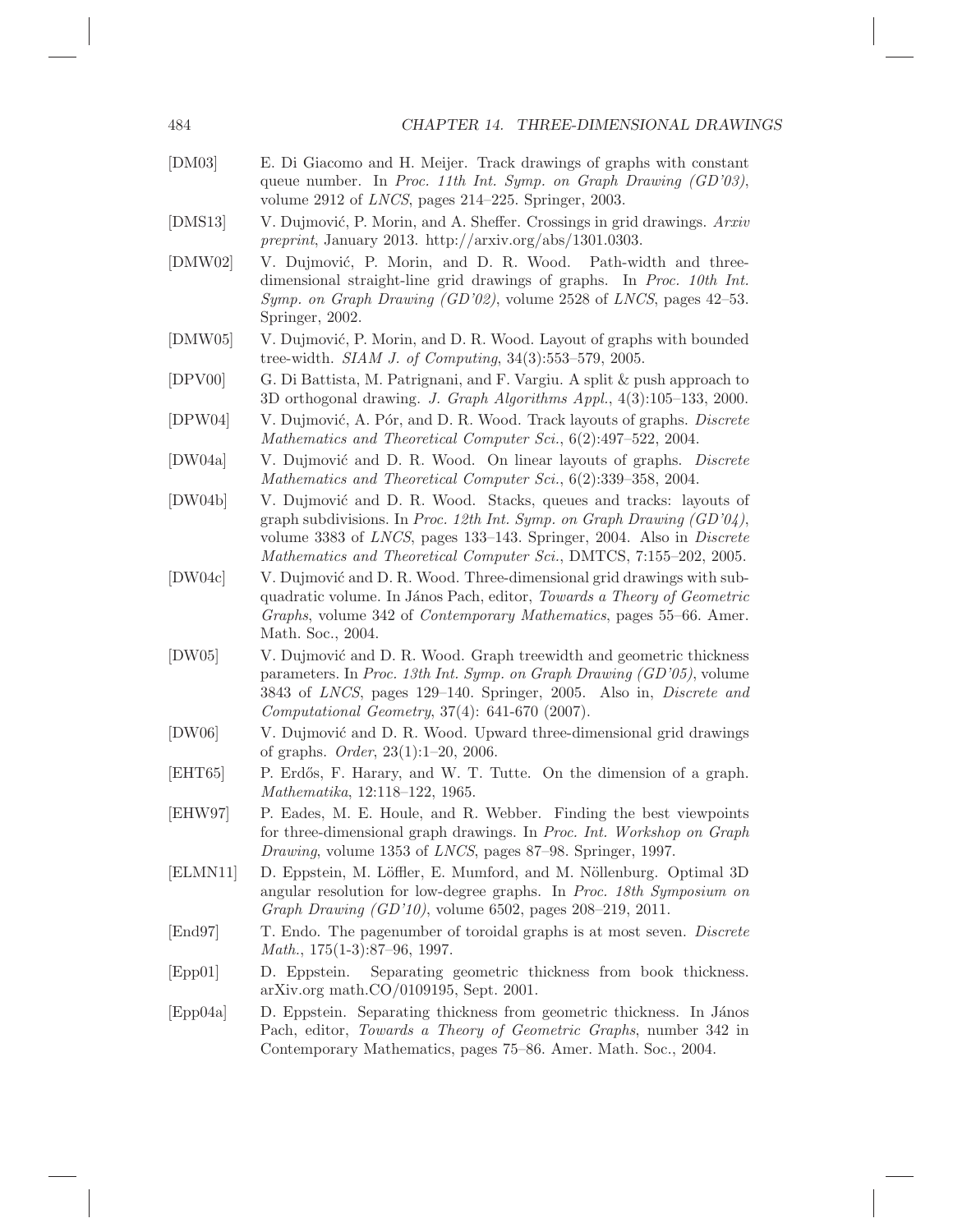#### REFERENCES 485

- [Epp04b] D. Eppstein. Testing bipartiteness of geometric intersection graphs. In Proc. 15th Annual ACM-SIAM Symp. on Discrete Algorithms  $(SODA'04)$ , pages 860–868, 2004. Also in ACM Transactions on Algorithms, 5(2), Article No. 15, 2009.
- [Erd51] P. Erdös. Appendix. In K. F. ROTH, On a problem of Heilbronn. J. London Math. Soc., 26:198–204, 1951.
- [ESW96] P. Eades, C. Stirk, and S. Whitesides. The techniques of Kolmogorov and Barzdin for three dimensional orthogonal graph drawings. Inform. Proc. Lett., 60(2):97–103, 1996.
- [ESW00] P. Eades, A. Symvonis, and S. Whitesides. Three dimensional orthogonal graph drawing algorithms. Discrete Applied Math., 103:55–87, 2000.
- [FLW01] S. Felsner, G. Liotta, and S. Wismath. Straight-line drawings on restricted integer grids in two and three dimensions. In Proc. 9th Int. Symp. on Graph Drawing (GD'01), volume 2265 of LNCS, pages 328–342. Springer, 2001. Also in *J. of Graph Algorithms and Appl.*, 7(4):363–398, 2003.
- [FM99] S. Fekete and H. Meijer. Rectangle and box visibility graphs in 3D. Internat. J. Comput. Geom. Appl., 9(1):1–27, 1999.
- [GH01] J. L. Ganley and L. S. Heath. The pagenumber of k-trees is  $O(k)$ . Discrete Appl. Math., 109(3):215–221, 2001.
- [GJMP80] M. R. Garey, D. S. Johnson, G. L. Miller, and C. H. Papadimitriou. The complexity of coloring circular arcs and chords. SIAM J. Algebraic Discrete Methods, 1(2):216–227, 1980.
- [GT97] A. Garg and R. Tamassia. GIOTTO3D: A system for visualizing hierarchical structures in 3D. In Proc. Symposium on of Graph Drawing (GD'96), volume 1190, pages 193–200. Springer-Verlag, 1997.
- [GTV96] A. Garg, R. Tamassia, and P. Vocca. Drawing with colors. In Proc. 4th Annual European Symp. on Algorithms (ESA'96), volume 1136 of LNCS, pages 12–26. Springer, 1996.
- [Hal91] J. H. Halton. On the thickness of graphs of given degree. *Inform. Sci.*, 54(3):219–238, 1991.
- [HLR92] L. S. Heath, F. T. Leighton, and A. L. Rosenberg. Comparing queues and stacks as mechanisms for laying out graphs. SIAM J. Discrete Math., 5(3):398–412, 1992.
- [HR92] L. S. Heath and A. L. Rosenberg. Laying out graphs using queues. SIAM J. Comput., 21(5):927–958, 1992.
- [HSV99] J. P. Hutchinson, T. Shermer, and A. Vince. On representations of some thickness-two graphs. Comput. Geom., 13(3):161–171, 1999.
- [HTS83] K. Hagihara, N. Tokura, and N. Suzuki. Graph embedding on a threedimensional model. Systems-Comput.-Controls, 14(6):58–66, 1983.
- [Kai73] P. C. Kainen. Thickness and coarseness of graphs. Abh. Math. Sem. Univ. Hamburg, 39:88–95, 1973.
- [KB67] A. N. Kolmogorov and Ya. M. Barzdin. On the realization of nets in 3-dimensional space. Problems in Cybernetics, 8:261–268, 1967.
- [KK97] A. V. Kostochka and J. Kratochvíl. Covering and coloring polygon-circle graphs. Discrete Math., 163(1-3):299–305, 1997.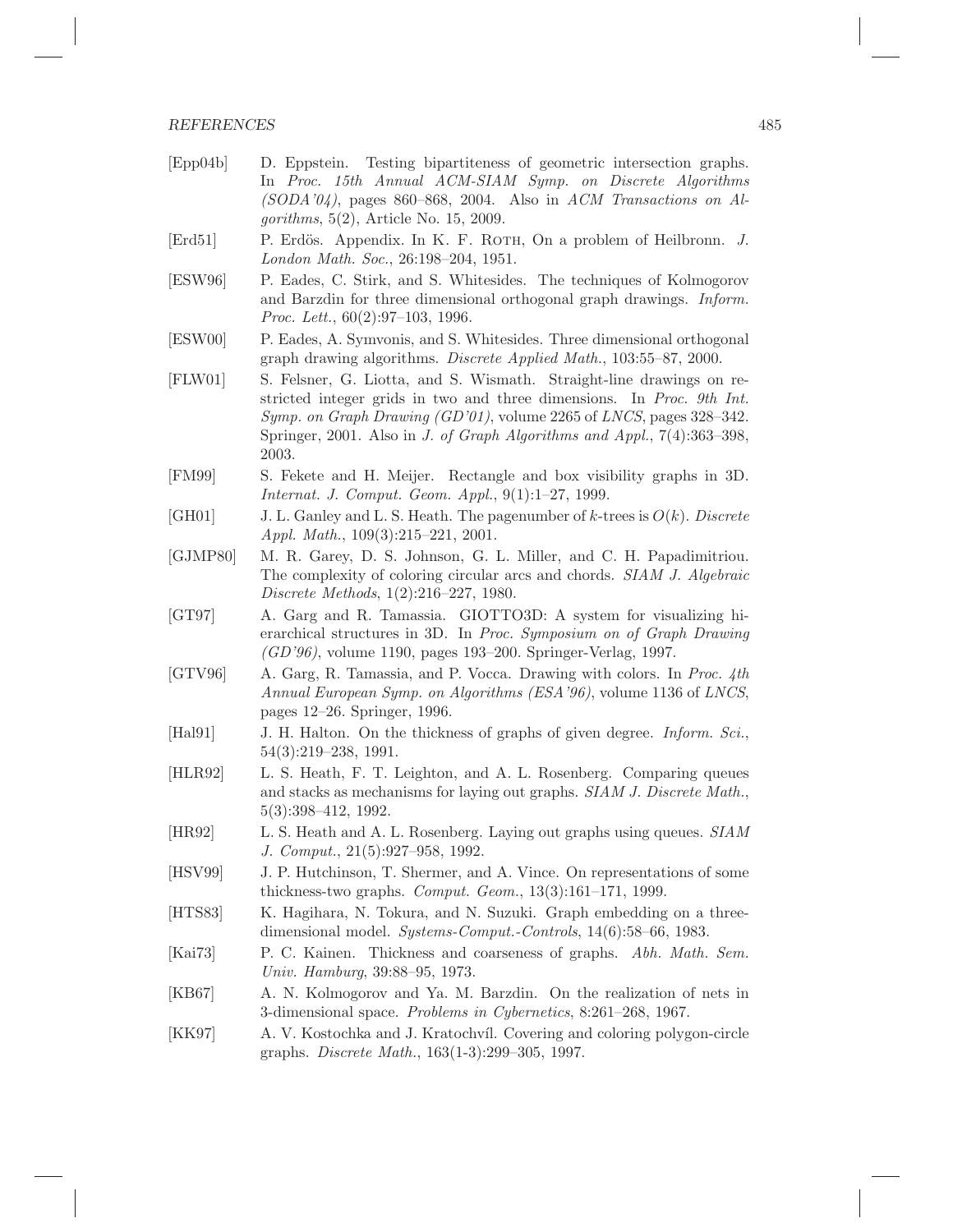| [KLV97] | A. Kotlov, L. Lovász, and S. Vempala. The Colin de Verdière number                  |  |
|---------|-------------------------------------------------------------------------------------|--|
|         | and sphere representations of a graph. <i>Combinatorica</i> , $17(4)$ : $483-521$ , |  |
|         | 1997.                                                                               |  |

- [Kos82] A. V. Kostochka. The minimum Hadwiger number for graphs with a given mean degree of vertices. Metody Diskret. Analiz., 38:37–58, 1982.
- [LLB<sup>+</sup>12] A. G. Landge, J. A. Levine, A. Bhatele, K. E. Isaacs, T. Gamblin, M. Schulz, S. H. Langer, P.-T. Bremer, and V. Pascucci. Visualizing network traffic to understand the performance of massively parallel simulations. IEEE Trans. Vis. Comput. Graph., 18(12):2467–2476, 2012.
- [LLW88] N. Linial, L. Lovász, and A. Wigderson. Rubber bands, convex embeddings and graph connectivity. Combinatorica, 8(1):91–102, 1988.
- [LR86] F. T. Leighton and A. L. Rosenberg. Three-dimensional circuit layouts. SIAM J. Comput., 15(3):793–813, 1986.
- [Mal94a] S. M. Malitz. Genus g graphs have pagenumber  $O(\sqrt{g})$ . J. Algorithms, 17(1):85–109, 1994.
- [Mal94b] S. M. Malitz. Graphs with E edges have pagenumber  $O(\sqrt{E})$ . J. Algo $rithms, 17(1):71–84, 1994.$
- [Man83] A. Mansfield. Determining the thickness of graphs is NP-hard. *Math.* Proc. Cambridge Philos. Soc., 93(1):9–23, 1983.
- [May72] J. Mayer. Décomposition de  $K_{16}$  en trois graphes planaires. J. Combinatorial Theory Ser. B, 13:71, 1972.
- [Moh99] B. Mohar. A linear time algorithm for embedding graphs in an arbitrary surface. SIAM J. Discrete Math., 12(1):6–26, 1999.
- [MT01] B. Mohar and C. Thomassen. *Graphs on Surfaces*. Johns Hopkins University Press, 2001.
- [NJBJ09] C. B. Nielsen, S. D. Jackman, I. Birol, and S. J. M. Jones. ABySS-Explorer: Visualizing genome sequence assemblies. IEEE Trans. Vis. Comput. Graph., 15(6):881–888, 2009.
- [Oll73] L. T. Ollmann. On the book thicknesses of various graphs. In Proc. 4th Southeastern Conference on Combinatorics, Graph Theory and Computing, volume VIII of Congressus Numerantium, page 459, 1973.
- [Por00] T. Poranen. A new algorithm for drawing series-parallel digraphs in 3D. Technical Report A-2000-16, Dept. of Computer and Information Sciences, University of Tampere, Finland, 2000.
- [PT99] A. Papakostas and I. G. Tollis. Algorithms for incremental orthogonal graph drawing in three dimensions. J. of Graph Algorithms and Appl., 3(4):81–115, 1999.
- [PTT99] J. Pach, T. Thiele, and G. Tóth. Three-dimensional grid drawings of graphs. In Bernard Chazelle, Jacob E. Goodman, and Richard Pollack, editors, Advances in Discrete and Computational Geometry, volume 223 of Contemporary Mathematics, pages 251–255. Amer. Math. Soc., 1999.
- [PV97] M. Patrignani and F. Vargiu. 3DCube: a tool for three dimensional graph drawing. In Proc. Symposium on Graph Drawing (GD'97), volume 1353, pages 284–290. Springer, 1997.
- [PW01] J. Pach and R. Wenger. Embedding planar graphs at fixed vertex locations. Graphs and Combinatorics, 17:717–728, 2001.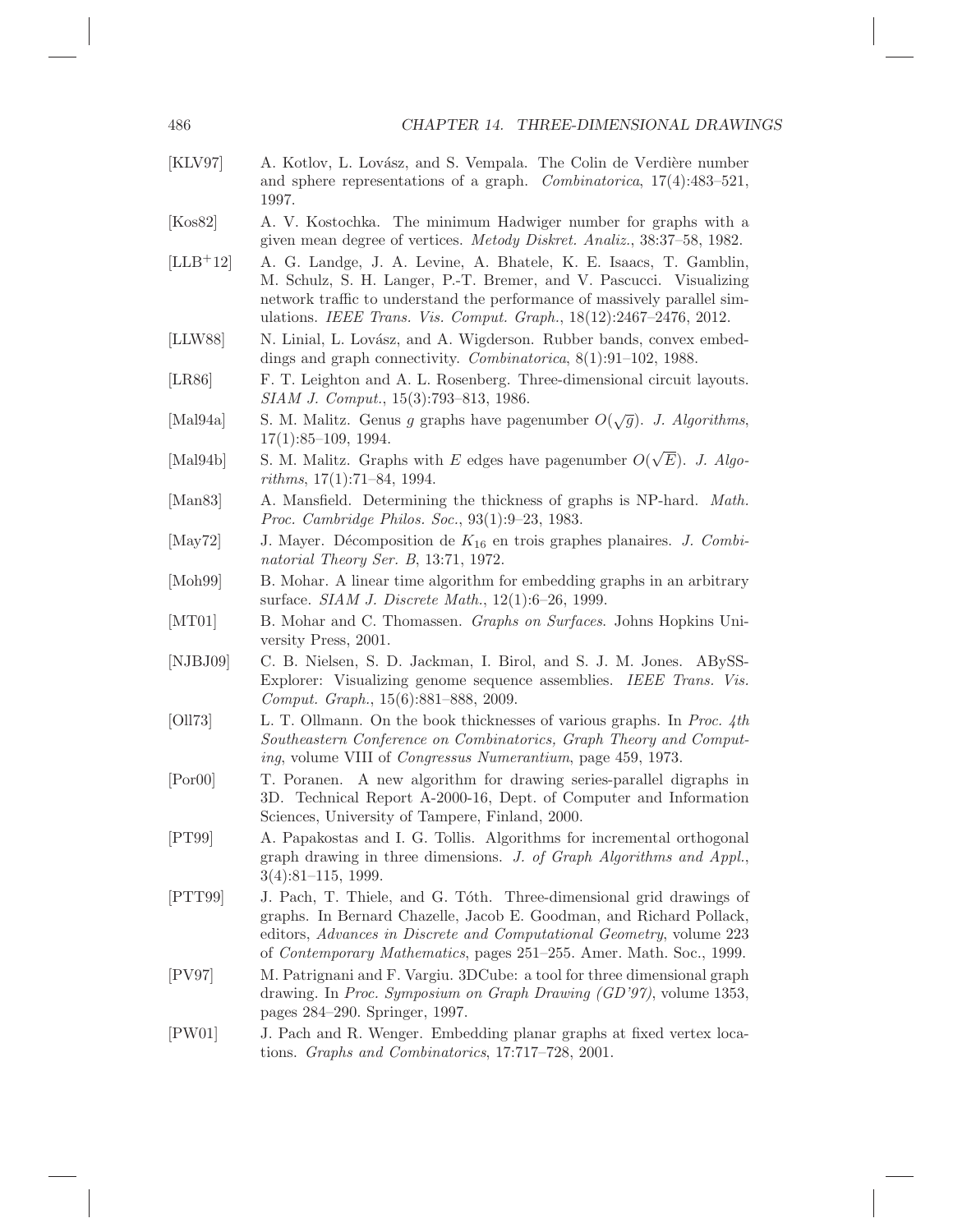#### REFERENCES 487

- [PW04] A. Pór and D. R. Wood. No-three-in-line-in-3D. In Proc. 12th Int. Symp. on Graph Drawing (GD'04), volume 3383 of LNCS, pages 395– 402. Springer, 2004. Also in Algorithmica, 47(4): 481–488, 2007.
- [RMC91] G. G. Robertson, J. D. Mackinlay, and S. K. Card. Cone trees: animated 3D visualizations of hierarchical information. In Proceedings of the SIGCHI Conference on Human Factors in Computing Systems, CHI '91, pages 189–194, New York, NY, USA, 1991. ACM.
- [RS] N. Robertson and P. D. Seymour. Graph minors I–XX. J. Combin. Theory Ser. B. 1983–2004.
- [RVM95] S. Rengarajan and C. E. Veni Madhavan. Stack and queue number of 2-trees. In Proc. 1st Annual Int. Conf. on Computing and Combinatorics  $(COCOON'95)$ , volume 959 of *LNCS*, pages 203–212. Springer, 1995.
- [Sch89] W. Schnyder. Planar graphs and poset dimension. Order, 5(4):323–343, 1989.
- [SSV04] O. Sýkora, L. A. Székely, and I. Vrto. A note on Halton's conjecture. Information Sci., 164(1-4):61–64, 2004.
- $[Sto04]$  J. Stola 3D visibility representations of complete graphs. In *Proc. 12th* Int. Symp. on Graph Drawing (GD'04), volume 3383 of LNCS, pages 226–237. Springer, 2004.
- [Tho84] A. Thomason. An extremal function for contractions of graphs. Math. Proc. Cambridge Philos. Soc., 95(2):261–265, 1984.
- [Tho98] M. Thorup. All structured programs have small tree-width and good register allocation. Information and Computation, 142(2):159–181, 1998.
- [Tut60] W. T. Tutte. Convex representations of graphs. Proc. London Math. Soc., 10(3):304–320, 1960.
- [Tut63] W. T. Tutte. The thickness of a graph. Nederl. Akad. Wetensch. Proc. Ser. A 66=Indag. Math., 25:567–577, 1963.
- [Wes84] W. Wessel. Über die abhängigkeit der dicke eines graphen von seinen knotenpunktvalenzen. In Proc. of the Geometrie und Kombinatorik '83, volume 2, pages 235–238, 1984.
- [WF94] C. Ware and G. Franck. Viewing a graph in a virtual reality display is three times as good as a 2D diagram. In Proc. IEEE Symp. Visual Languages (VL'94), pages 182–183. IEEE, 1994.
- [WF96] C. Ware and G. Franck. Evaluating stereo and motion cues for visualizing information nets in three dimensions. ACM Trans. Graphics, 15(2):121– 140, 1996.
- [WHF93] C. Ware, D. Hui, and G. Franck. Visualizing object oriented software in three dimensions. In Proc. IBM Centre for Advanced Studies Conf. (CASCON'93), pages 1–11, 1993.
- [Wig82] A. Wigderson. The complexity of the hamiltonian circuit problem for maximal planar graphs. Technical Report EECS 198, Princeton University, USA, 1982.
- [WM08] Colin Ware and Peter Mitchell. Visualizing graphs in three dimensions. ACM Trans. Appl. Percept., 5(1), 2008.
- [Woo99] D. R. Wood. Multi-dimensional orthogonal graph drawing with small boxes. In Proc. 7th Int. Symp. on Graph Drawing (GD'99), volume 1731 of LNCS, pages 311–222. Springer, 1999.